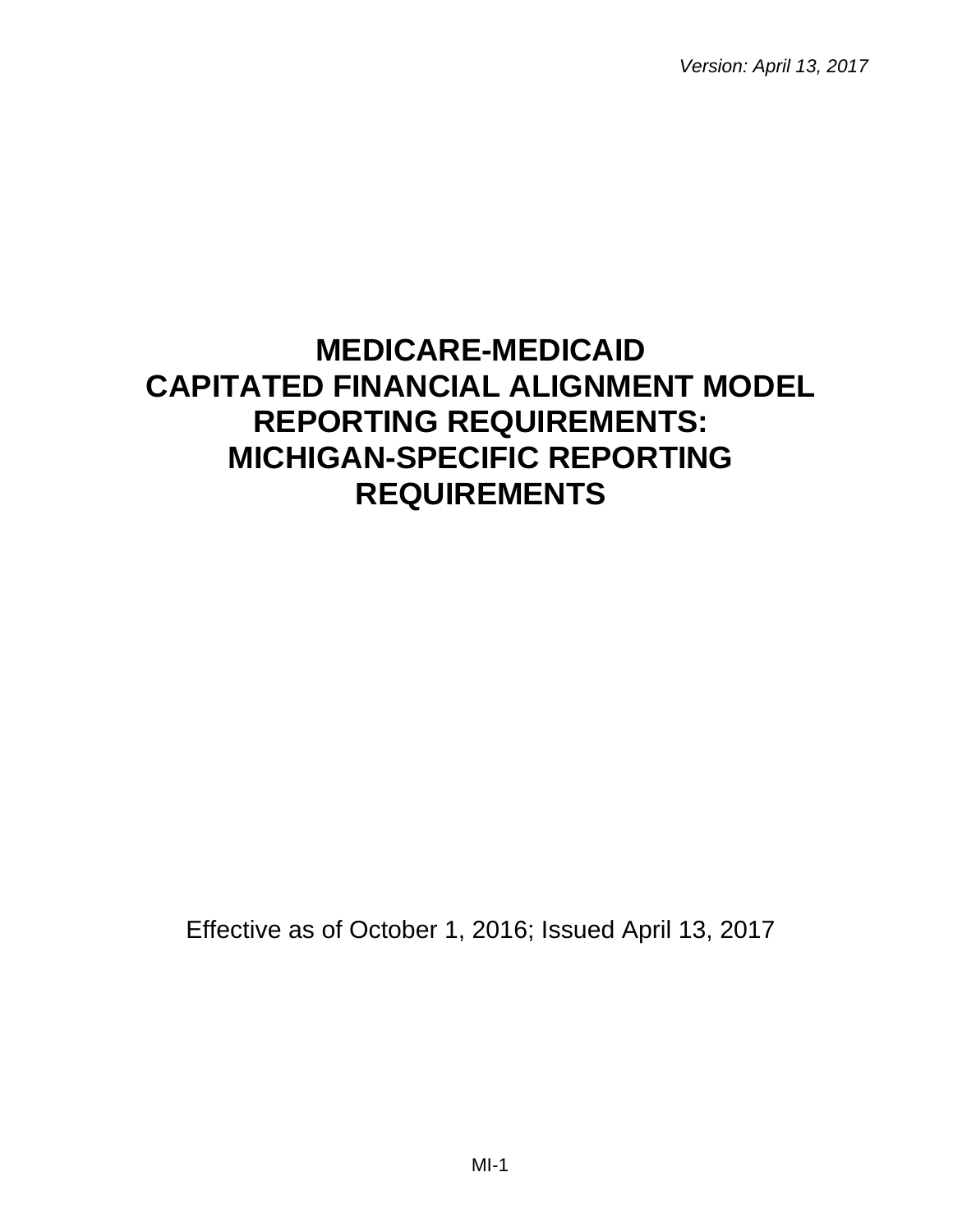# **Table of Contents**

| Reporting on Assessments and IICSPs Completed Prior to First Effective      |  |
|-----------------------------------------------------------------------------|--|
|                                                                             |  |
| Guidance on Assessments and IICSPs for Members with a Break in CoverageMI-7 |  |
|                                                                             |  |
|                                                                             |  |
| Michigan's Implementation, Ongoing, and Continuous Reporting Periods  MI-11 |  |
|                                                                             |  |
|                                                                             |  |
|                                                                             |  |
|                                                                             |  |
|                                                                             |  |
|                                                                             |  |
|                                                                             |  |
|                                                                             |  |
|                                                                             |  |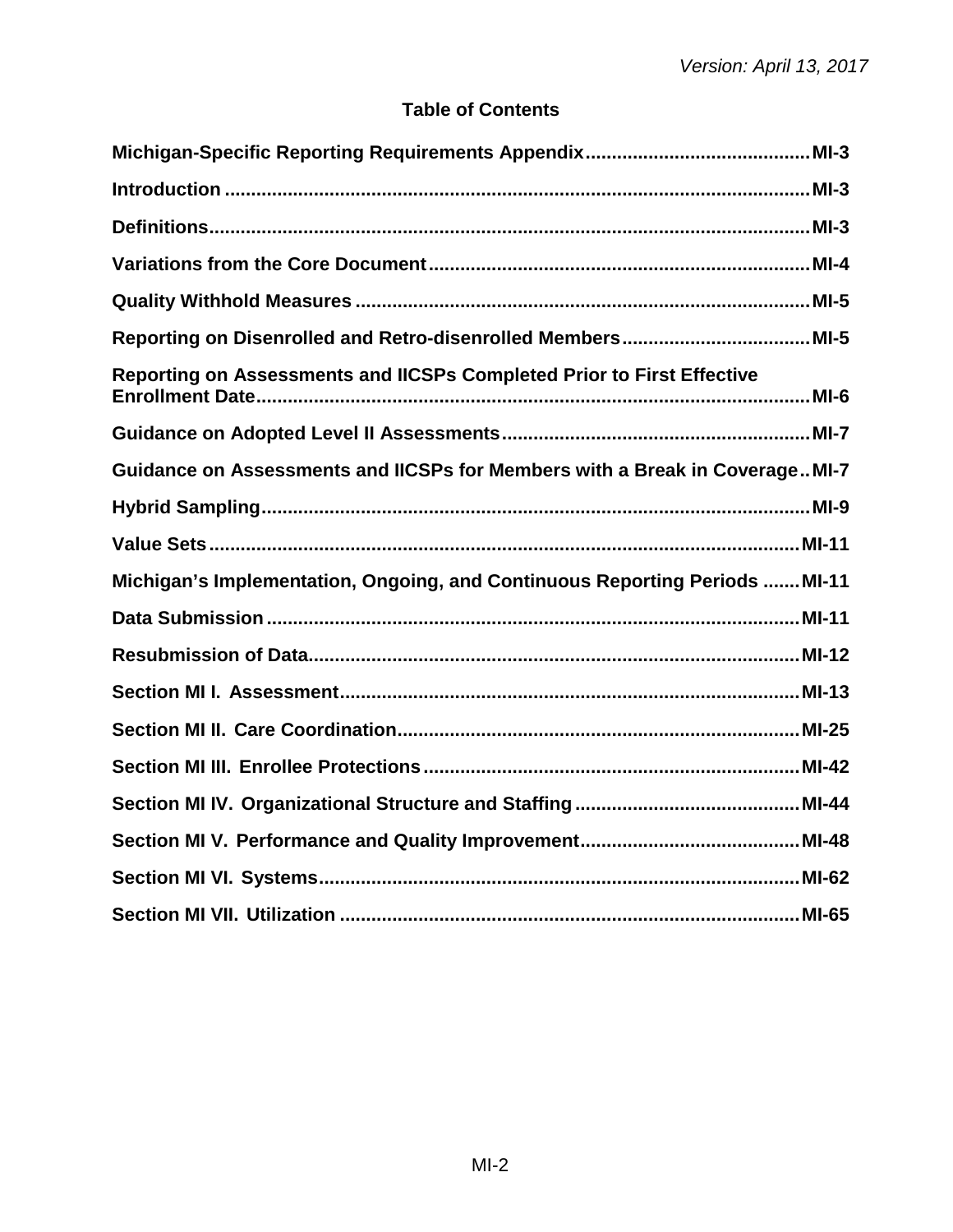# **Michigan-Specific Reporting Requirements Appendix**

### <span id="page-2-1"></span><span id="page-2-0"></span>*Introduction*

The measures in this appendix are required reporting for all MMPs in Michigan's MI Health Link Demonstration. CMS and the state reserve the right to update the measures in this document for subsequent demonstration years. These state-specific measures directly supplement the Medicare-Medicaid Capitated Financial Alignment: Core Reporting Requirements, which can be found at the following web address:

[http://www.cms.gov/Medicare-Medicaid-Coordination/Medicare-and-Medicaid-](http://www.cms.gov/Medicare-Medicaid-Coordination/Medicare-and-Medicaid-Coordination/Medicare-Medicaid-Coordination-Office/FinancialAlignmentInitiative/InformationandGuidanceforPlans.html)[Coordination/Medicare-Medicaid-Coordination-](http://www.cms.gov/Medicare-Medicaid-Coordination/Medicare-and-Medicaid-Coordination/Medicare-Medicaid-Coordination-Office/FinancialAlignmentInitiative/InformationandGuidanceforPlans.html)[Office/FinancialAlignmentInitiative/InformationandGuidanceforPlans.html](http://www.cms.gov/Medicare-Medicaid-Coordination/Medicare-and-Medicaid-Coordination/Medicare-Medicaid-Coordination-Office/FinancialAlignmentInitiative/InformationandGuidanceforPlans.html)

MMPs should refer to the core document for additional details regarding Demonstrationwide definitions, reporting phases and timelines, and sampling methodology, except as otherwise specified in this document.

The core and state-specific measures supplement existing Part C and Part D reporting requirements, as well as measures that MMPs report via other vehicles or venues, such as HEDIS<sup>®[1](#page-2-3)</sup> and HOS. CMS and the state will also track key utilization measures, which are not included in this document, using encounter and claims data. The quantitative measures are part of broader oversight, monitoring, and performance improvement processes that include several other components and data sources not described in this document. MMPs should refer to the three-way contract and subsequent amendments for other reporting submissions to the Michigan Department of Health and Human Services. Additionally, revisions to the Reporting Requirements may periodically follow.

MMPs should contact the MI HelpDesk at [MIHelpDesk@norc.org](mailto:MIHelpDesk@norc.org) with any questions about the Michigan state-specific appendix or the data submission process.

## <span id="page-2-2"></span>*Definitions*

Calendar Quarter: All quarterly measures are reported on calendar quarters. The four calendar quarters of each calendar year will be as follows:  $1/1 - 3/31$ ,  $4/1 - 6/30$ ,  $7/1 9/30$ , and  $10/1 - 12/31$ .

Calendar Year: All annual measures are reported on a calendar year basis.

Implementation Period: The initial months of the demonstration during which MMPs will report to CMS and the state on a more intensive reporting schedule. The Implementation period is as follows:

For the three MMPs that implement during Phase I on March 1, 2015, the implementation period begins on March 1, 2015 and continues until September 30, 2015.

<span id="page-2-3"></span><sup>&</sup>lt;sup>1</sup> HEDIS<sup>®</sup> is a registered trademark of the National Committee for Quality Assurance (NCQA).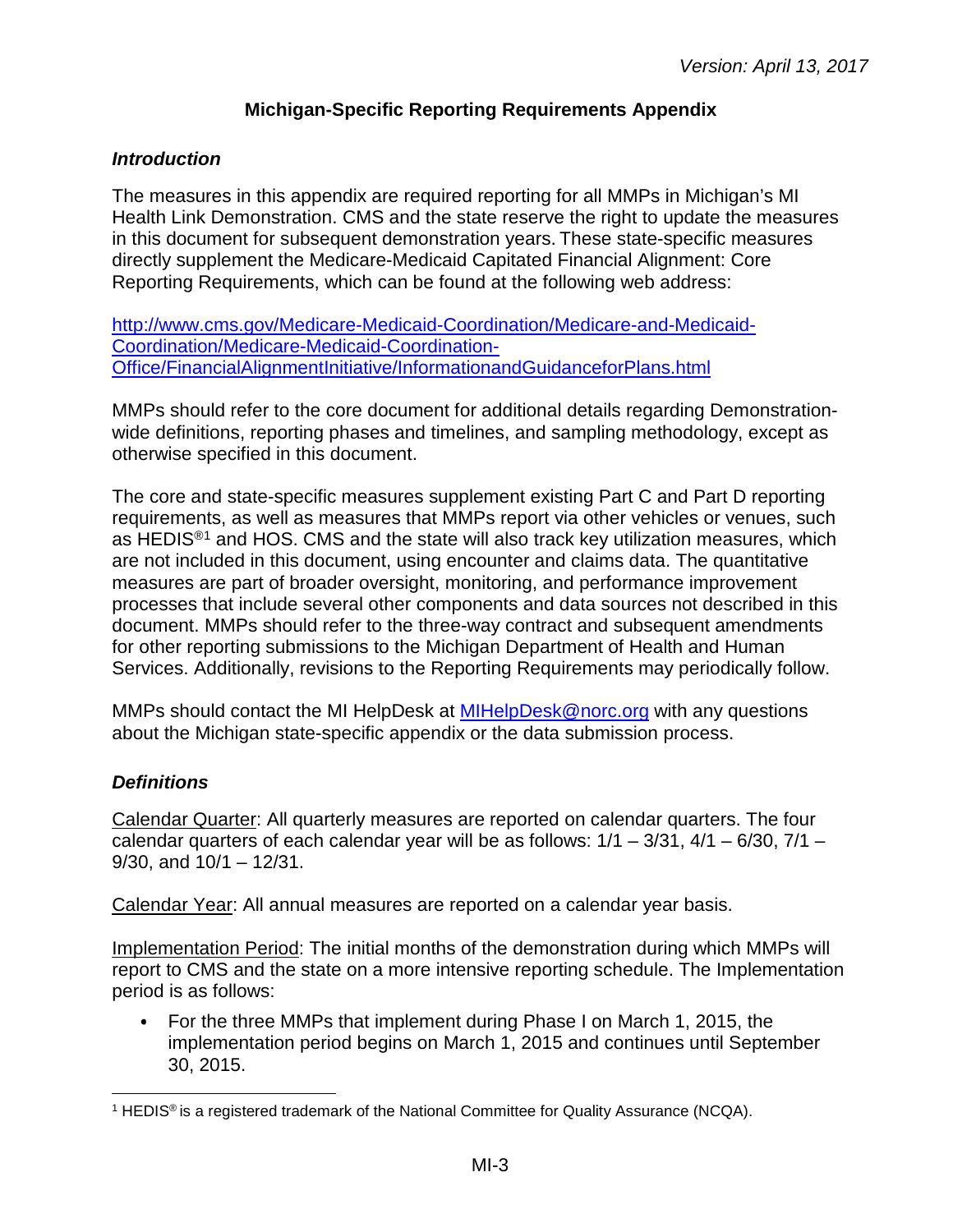- For the remaining MMPs that implement during Phase II on May 1, 2015, the implementation period begins on May 1, 2015 and continues until December 31, 2015.
- For any MMP in both Phase I and Phase II, the implementation period begins on March 1, 2015 and continues until September 30, 2015.

Long Term Supports and Services (LTSS): A variety of supports and services that help elderly individuals and/or individuals with disabilities meet their daily needs for assistance and improve the quality of their lives. Examples include assistance with bathing, dressing, and other basic activities of daily living and self-care, as well as support for everyday tasks such as laundry, shopping, and transportation. LTSS are provided over an extended period, predominantly in homes and communities, but also in facility-based settings such as nursing facilities. Please refer to the rules and regulations that further define specialty populations (mental illness, intellectual and developmental disabilities, and substance use disorders).

Primary Care Provider (PCP): Practitioner of primary care selected by the Enrollee or assigned to the Enrollee by the ICO and responsible for providing and coordinating the Enrollee's health care needs, including the initiation and monitoring of referrals for specialty services when required. Primary Care Providers may be nurse practitioners, physician assistants or board-certified physicians, or a specialist selected by an Enrollee.

# <span id="page-3-0"></span>*Variations from the Core Document*

## Core 9.2

The following section provides additional guidance about identifying individuals enrolled in the MMP as "nursing home certifiable," or meeting the Michigan Medicaid Nursing Facility Level of Care Determination (NFLOCD), for the purposes of reporting Core 9.2.

Core 9.2 focuses on "nursing home certifiable" members, defined as "members living in the community, but requiring an institutional level of care" (see the Core Reporting Requirements for more information). Nursing facility residents may be considered nursing home certifiable if they meet all other criteria for the measure elements and have resided in the nursing facility for 100 or fewer continuous days. All waiver members can be categorized as nursing home certifiable provided they meet all other criteria for the measure elements.

Michigan MMPs should use assessment results from the Michigan Medicaid Nursing Facility Level of Care Determination (NFLOCD) or the Personal Care Assessment (PCA) supplemented by claims and enrollment data to categorize members as nursing home certifiable. MMPs should use the following non-exclusive sources of data to supplement and confirm this information, specifically:

- Claims data or rate cells to identify individuals using nursing facility services or waiver services
- Level of Care (LOC) code 03 in CHAMPS to identify individuals using waiver services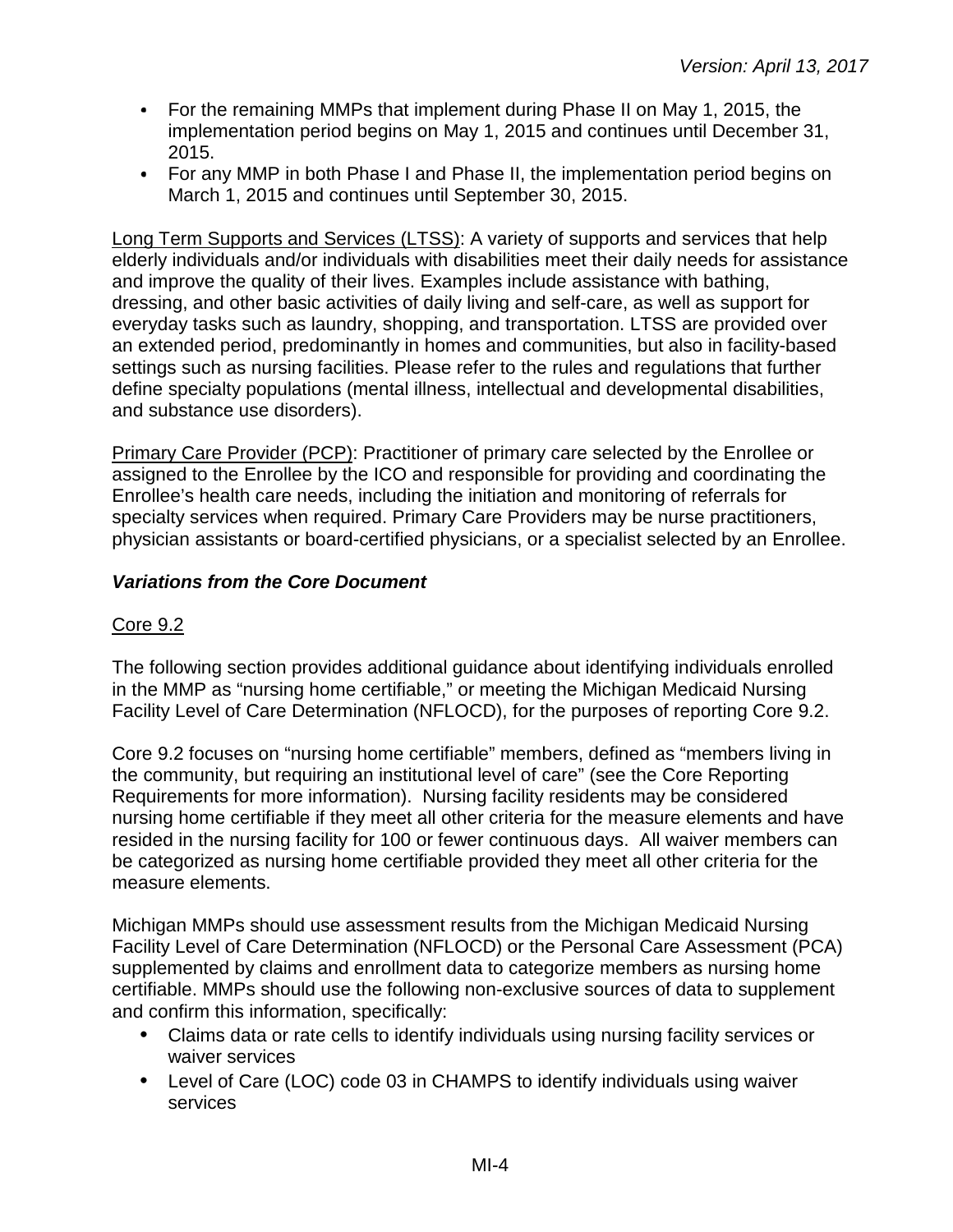- Level of Care (LOC) code 05 or 15 in CHAMPS to identify individuals using nursing facility services (provided they have resided in the nursing facility for 100 or fewer continuous days)
- Personal Care Assessment results for enrollees receiving or eligible for personal care services for one of the following Activities of Daily Living:
	- o Eating scored at 4 or above
	- o Toileting scored at 3 or above
	- o Transferring scored at 3 or above

# <span id="page-4-0"></span>*Quality Withhold Measures*

CMS and the state will establish a set of quality withhold measures, and MMPs will be required to meet established thresholds. Throughout this document, state-specific quality withhold measures are marked with the following symbol for Demonstration Year 1: (i) and the following symbol for Demonstration Years 2 and 3: (ii). For more information about the state-specific quality withhold measures for Demonstration Year 1, refer to the Quality Withhold Technical Notes (DY 1): Michigan-Specific Measures at: [https://www.cms.gov/Medicare-Medicaid-Coordination/Medicare-and-Medicaid-](https://www.cms.gov/Medicare-Medicaid-Coordination/Medicare-and-Medicaid-Coordination/Medicare-Medicaid-Coordination-Office/FinancialAlignmentInitiative/InformationandGuidanceforPlans.html)[Coordination/Medicare-Medicaid-Coordination-](https://www.cms.gov/Medicare-Medicaid-Coordination/Medicare-and-Medicaid-Coordination/Medicare-Medicaid-Coordination-Office/FinancialAlignmentInitiative/InformationandGuidanceforPlans.html)[Office/FinancialAlignmentInitiative/InformationandGuidanceforPlans.html.](https://www.cms.gov/Medicare-Medicaid-Coordination/Medicare-and-Medicaid-Coordination/Medicare-Medicaid-Coordination-Office/FinancialAlignmentInitiative/InformationandGuidanceforPlans.html) Additional

information on the withhold methodology and benchmarks for Demonstration Years 2 and 3 will be provided at a later time.

# <span id="page-4-1"></span>*Reporting on Disenrolled and Retro-disenrolled Members*

Unless otherwise indicated in the reporting requirements, MMPs should report on all members enrolled in the demonstration who meet the definition of the data elements, regardless of whether that member was subsequently disenrolled from the MMP. Measure-specific guidance on how to report on disenrolled members is provided under the Notes section of each state-specific measure.

Due to retro-disenrollment of members, there may be instances where there is a lag between a member's effective disenrollment date and the date on which the MMP is informed about that disenrollment. This time lag might create occasional data inaccuracies if an MMP includes members in reports who had in fact disenrolled before the start of the reporting period. If MMPs are aware at the time of reporting that a member has been retro-disenrolled with a disenrollment effective date prior to the reporting period (and therefore was not enrolled during the reporting period in question), then MMPs may exclude that member from reporting. Please note that MMPs are *not* required to re-submit corrected data should they be informed of a retro-disenrollment subsequent to a reporting deadline. MMPs should act upon their best and most current knowledge at the time of reporting regarding each member's enrollment status.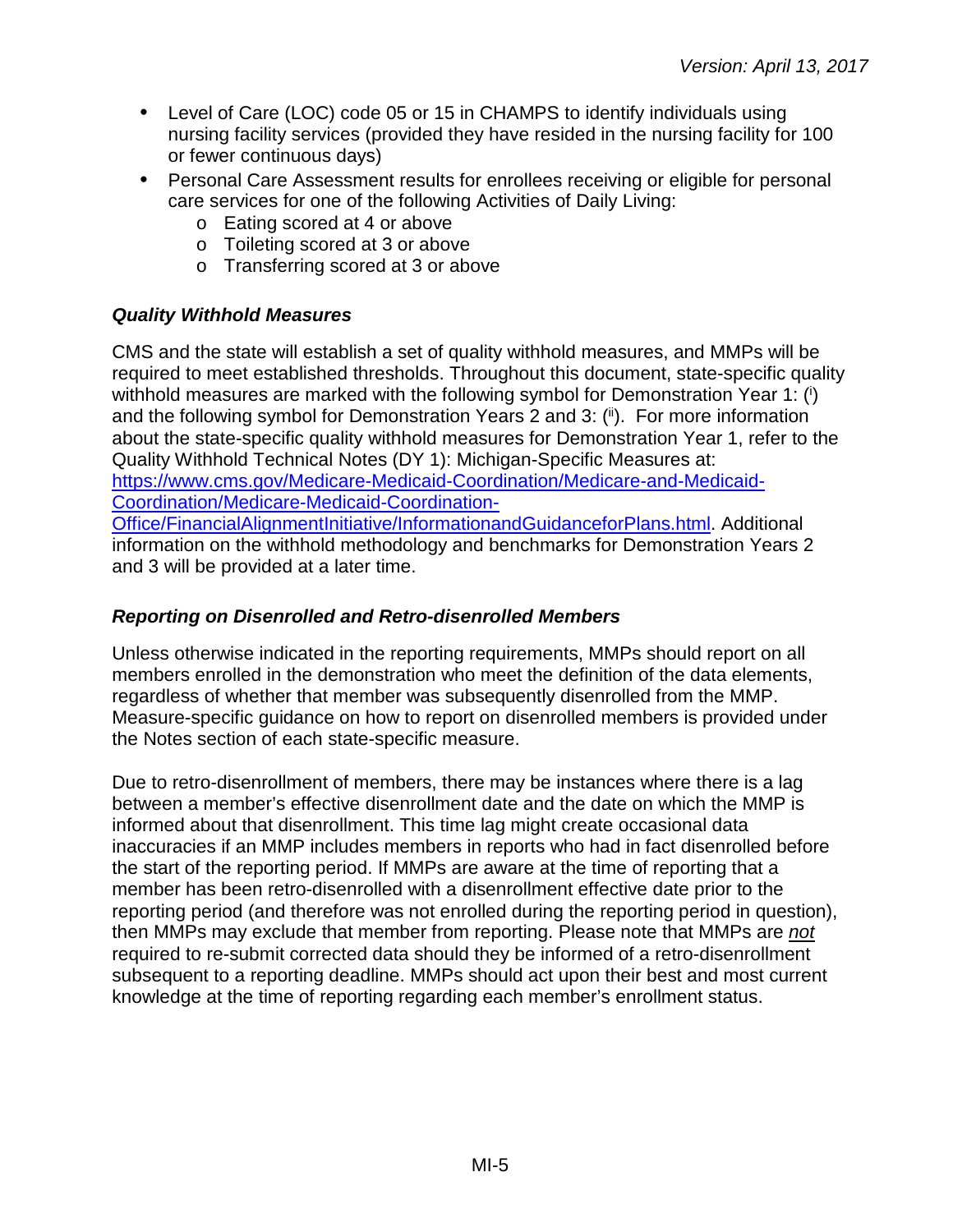#### <span id="page-5-0"></span>*Reporting on Assessments and IICSPs Completed Prior to First Effective Enrollment Date*

For MMPs that have requested and obtained CMS approval to do so, Level I and Level II Assessments may be completed up to 20 days prior to the individual's coverage effective date for individuals who are passively enrolled. Early Level I and Level II Assessment outreach for opt-in members is permitted for all participating MMPs

For purposes of reporting data on Level I Assessments (Core 2.1, Core 2.2 and statespecific measures MI1.1 and MI1.2), MMPs should report any Level I Assessments completed prior to the first effective enrollment date as if they were completed on the first effective enrollment date. For example, if a member's first effective enrollment date was June 1 and the Level I Assessment for that member was completed on May 25, the MMP should report the Level I Assessment as if it were completed on June 1.

MMPs should refer to the Core reporting requirements for detailed specifications for reporting Core 2.1 and Core 2.2 and to the state-specific reporting requirements for specifications on reporting MI1.1 and MI1.2. For example, Core 2.1 should only include members whose 90th day of enrollment occurred during the reporting period. Members enrolled into the MMP on March 1, 2015 would reach their 90th day (three full months) on May 31, 2015. Therefore these members would be reported in the data submission for the May monthly reporting period, even if their Level I Assessment was marked as complete on the first effective enrollment date (i.e., March 1).

MMPs must comply with contractually specified timelines regarding completion of a Level II Assessment, where indicated, following the Level I Assessment. In the event that both a Level I and a Level II Assessment are finalized prior to the first effective enrollment date, MMPs should report completion of the Level II Assessment (for measures MI1.1 and MI1.2) as if the Level I Assessment were completed on the first effective enrollment date. For example, using an effective enrollment date of June 1, if the Level I Assessment was completed on May 25 and the Level II Assessment was completed on May 27 (a difference of two days), the MMP should report the Level I Assessment as if it were completed on June 1 and the Level II Assessment as if it were completed on June 3 (again, a difference of two days). If the Level I Assessment is completed prior to the effective date of coverage but the Level II Assessment is not, the MMP should still report the Level II Assessment as if the Level I Assessment was completed on the first effective enrollment date. For example, using an effective enrollment date of June 1, if the Level I Assessment is completed on May 25 and the Level II Assessment is completed on June 24 (a difference of 30 days), the MMP should report the Level I Assessment as if it were completed on June 1 and the Level II Assessment as if it were completed on July 1 (again, a difference of 30 days).

MMPs must also comply with contractually-specified timelines regarding completion of Individual Integrated Care and Supports Plans (IICSPs) within 90 days of enrollment. In the event that an IICSP is also finalized prior to the first effective enrollment date, MMPs should report completion of the IICSP (for measures MI2.1, MI2.2, and MI2.3) as if it were completed on the first effective enrollment date. For example, if a member's first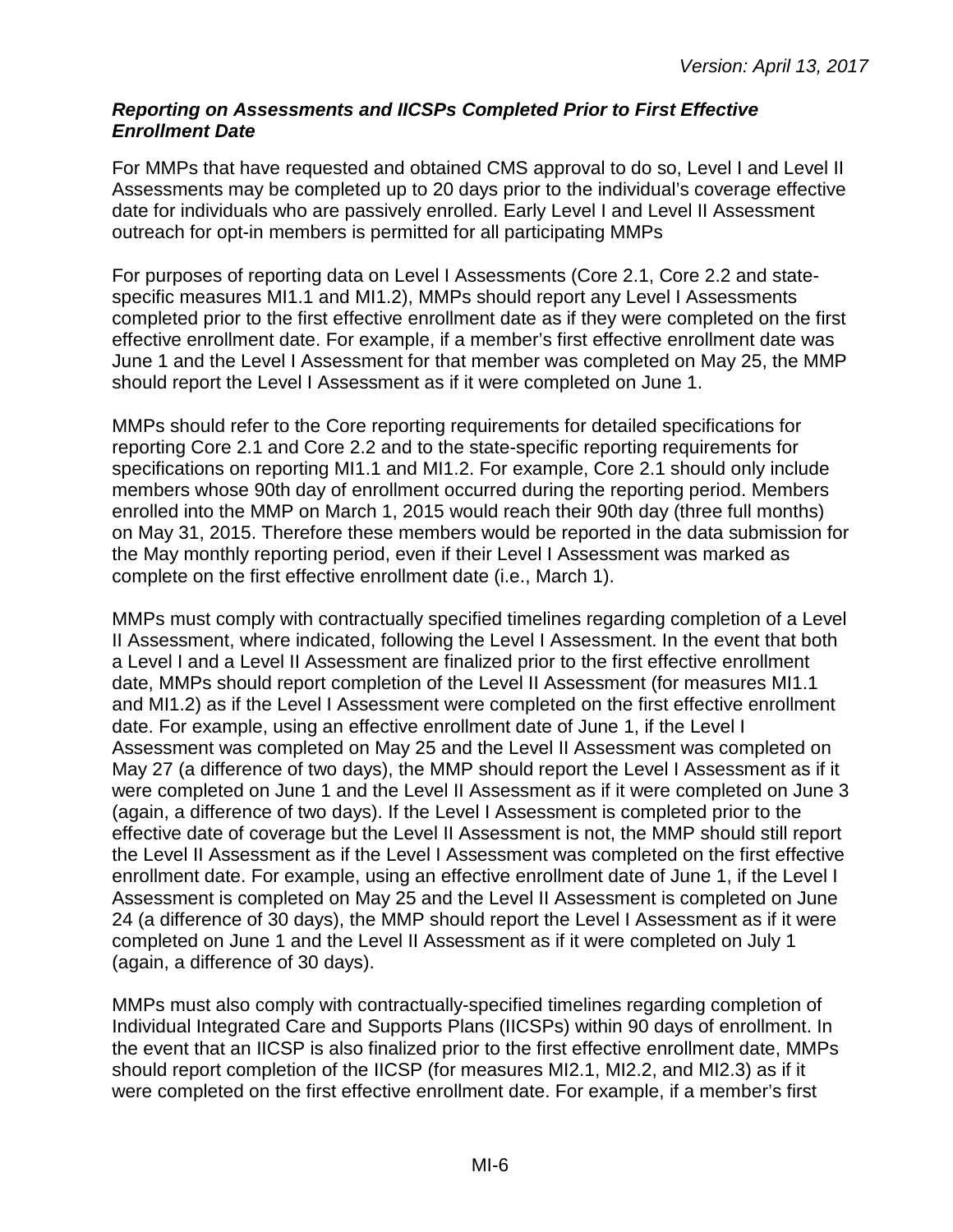effective enrollment date was June 1 and the IICSP for that member was completed on May 27, the MMP should report the IICSP as if it were completed on June 1.

# <span id="page-6-0"></span>*Guidance on Adopted Level II Assessments*

According to the Michigan three-way contract, a Level II Assessment that was completed while a member was enrolled in a different product or program may be adopted by the MMP if it is not past the reassessment date. However, the adopted Level II Assessment must be reviewed to determine if it is complete, accurate, and appropriate for the member's current status. Since the member's current status should be ascertained through the results of the Level I Assessment, the MMP may not report the adopted Level II Assessment as complete until the Level I Assessment is complete and the MMP has determined that the adopted Level II Assessment is still appropriate for the member.

For purposes of reporting measures MI1.1 and MI1.2, MMPs should mark the adopted Level II Assessment as complete for the member's current enrollment as of the day the MMP has completed the Level I Assessment and confirmed that the Level II Assessment is still appropriate for the member.

## <span id="page-6-1"></span>*Guidance on Assessments and IICSPs for Members with a Break in Coverage*

#### Level I Assessments

If a MMP already completed a Level I Assessment for a member who was previously enrolled, the MMP is not necessarily required to conduct a new Level I Assessment if the member rejoins the same MMP within one year of his/her most recent Level I Assessment. Instead, the MMP can do the following:

- 1. Perform any risk stratification, claims data review, or other analyses as required by the three-way contract to detect any changes in the member's condition since the Level I Assessment was conducted; and
- 2. Ask the member (or his/her authorized representative) if there has been a change in the member's health status or needs since the Level I Assessment was conducted.

The MMP must document any risk stratification, claims data review, or other analyses that are performed to detect any changes in the member's condition. The MMP must also document its outreach attempts and the discussion(s) with the member (or his/her authorized representative) to determine if there was a change in the member's health status or needs.

If a change is identified, the MMP must conduct a new Level I Assessment within the timeframe prescribed by the contract. If there are no changes, the MMP is not required to conduct a new Level I Assessment unless requested by the member (or his/her authorized representative). Please note, if the MMP prefers to conduct Level I Assessments on all re-enrollees regardless of status, it may continue to do so.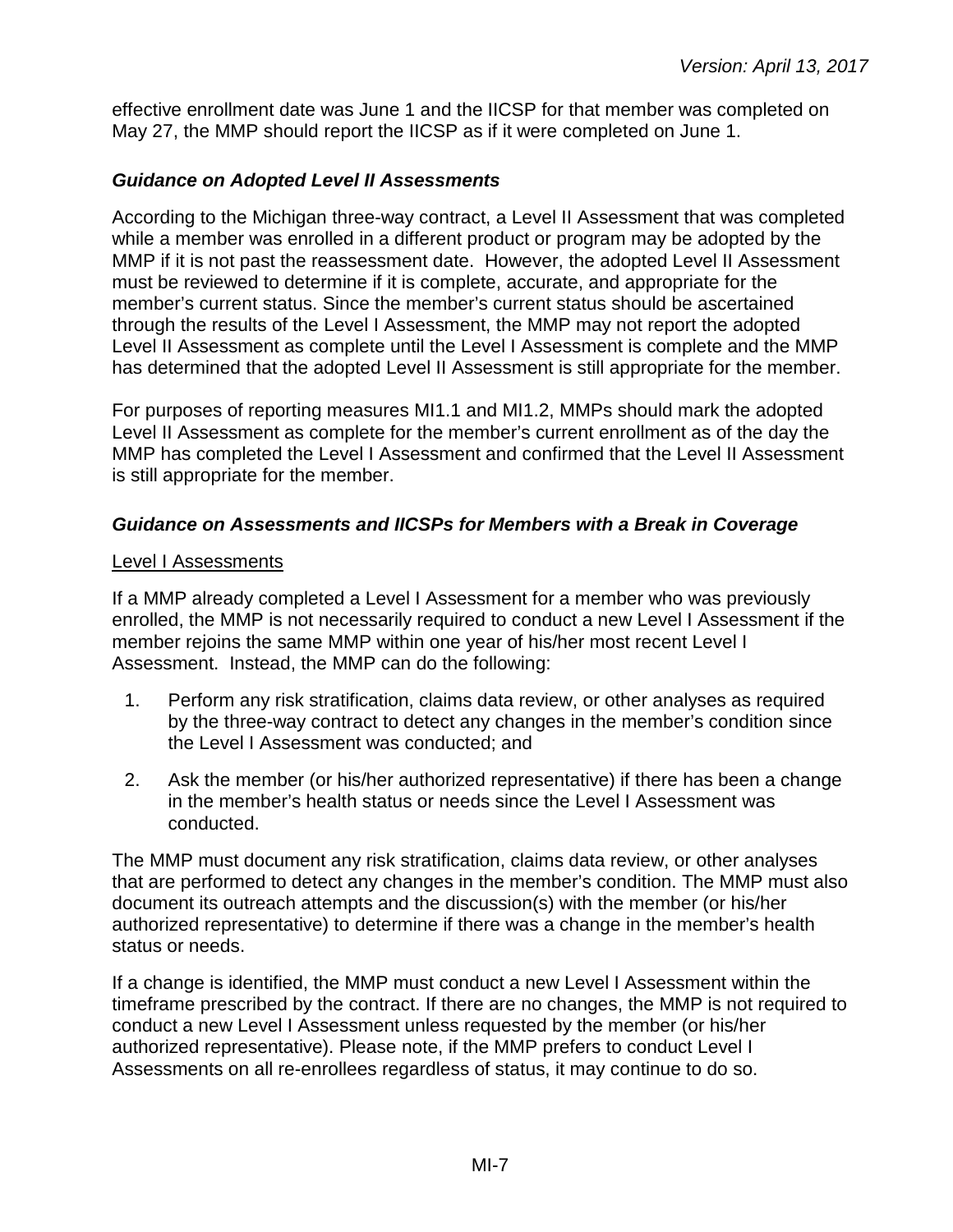Once the MMP has conducted a new Level I Assessment as needed or confirmed that the prior Level I Assessment is still accurate, the MMP can mark the Level I Assessment as complete for the member's current enrollment. The MMP would then report that completion according to the specifications for Core 2.1 and Core 2.2 (and the applicable state-specific measures). When reporting these measures, the MMP should count the number of enrollment days from the member's most recent enrollment effective date, and should report the Level I Assessment based on the date the prior Level I Assessment was either confirmed to be accurate or a new Level I Assessment was completed.

If the MMP is unable to reach a re-enrolled member to determine if there was a change in health status, then the MMP may report that member as unable to be reached so long as the MMP made the requisite number of outreach attempts. If a re-enrolled member refuses to discuss his/her health status with the MMP, then the MMP may report that member as unwilling to participate in the Level I Assessment.

If the MMP did not complete a Level I Assessment for the re-enrolled member during his/her prior enrollment period, or if it has been more than one year since the member's Level I Assessment was completed, the MMP is required to conduct a Level I Assessment for the member within the timeframe prescribed by the contract. The MMP must make the requisite number of attempts to reach the member (at minimum) after his/her most recent enrollment effective date, even if the MMP reported that the member was unable to be reached during his/her prior enrollment. Similarly, members who refused the Level I Assessment during their prior enrollment must be asked again to participate (i.e., the MMP may not carry over a refusal from one enrollment period to the next).

## Level II Assessments

If the re-enrolled member previously received a Level II Assessment, and the MMP confirms through the steps outlined above that there has been no change in the member's health status or needs, then the MMP is not required to conduct a new Level II Assessment, unless requested by the member (or his/her authorized representative), provided that the reassessment timeframe specified by the selected Level II Assessment tool (as outlined in Section 2.6.1.4.3 of the three-way contract) has not lapsed. If changes in health status or needs are identified, the MMP must conduct a Level II Assessment within the timeframe prescribed by Section 2.6.1.4.6 of the contract.

If the re-enrolled member did not previously receive a Level II Assessment, but upon reenrollment demonstrates a need for LTSS or behavioral health services, then the MMP is required to conduct a Level II Assessment as prescribed in Section 2.6.1.4.6 of the threeway contract.

Once the MMP has conducted a new Level II Assessment as needed or confirmed that any prior Level II Assessment is still accurate, the MMP can mark the Level II Assessment as complete for the member's current enrollment. The MMP would then report that completion according to the applicable state-specific measures.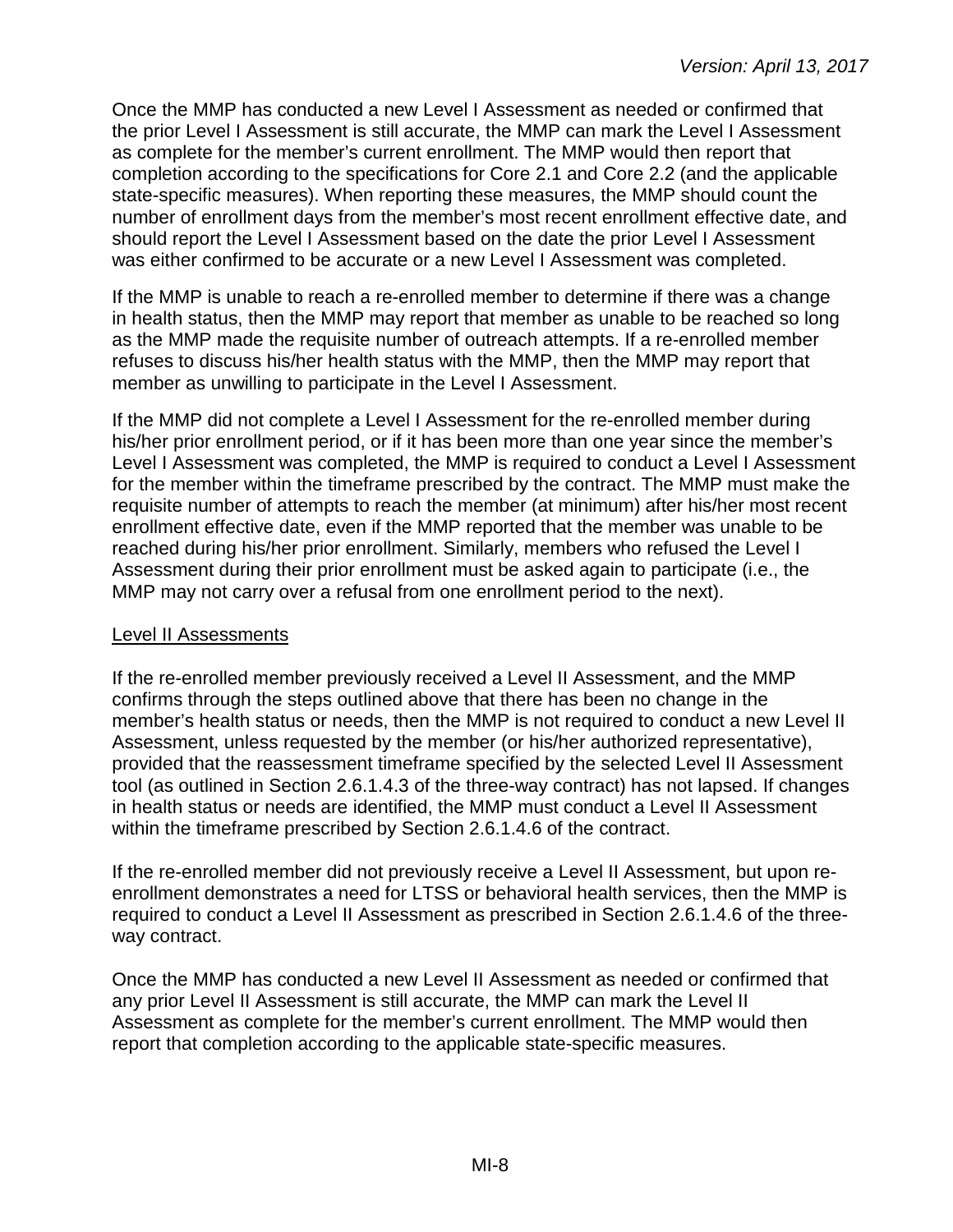### Individual Integrated Care and Supports Plans

If the MMP conducts a new Level I Assessment (or Level II if required) for the re-enrolled member, the MMP must revise the Individual Integrated Care and Supports Plan (IICSP) accordingly within the timeframe prescribed by the contract. Once the IICSP is revised, the MMP may mark the IICSP as complete for the member's current enrollment. If the MMP determines that the prior assessment(s) are still accurate and therefore no updates are required to the previously developed IICSP, the MMP may mark the IICSP as complete for the current enrollment at the same time that the Level I Assessment is marked complete. The MMP would then follow the applicable state-specific measure specifications for reporting the completion. Please note, for purposes of reporting, the IICSP for the re-enrolled member should be classified as an *initial* IICSP.

If the MMP did not complete an IICSP for the re-enrolled member during his/her prior enrollment period, or if it has been more than one year since the member's IICSP was completed, the MMP is required to develop an IICSP for the member within the timeframe prescribed by the contract. The MMP must also follow the above guidance regarding outreach to members who previously refused to participate or were not reached.

#### Annual Reassessments and IICSP Updates

The MMP must follow contract requirements regarding the completion of annual Level I reassessments and updates to IICSPs. If the MMP determined that the assessment/IICSP from a member's prior enrollment was accurate and marked that assessment/IICSP as complete for the member's current enrollment, the MMP should count continuously from the date that the assessment/IICSP was completed in the prior enrollment period to determine the due date for the annual reassessment and IICSP update. For example, when reporting Core 2.3, the MMP should count 365 days from the date when the Level I Assessment was actually completed, even if that date was during the member's prior enrollment period.

## <span id="page-8-0"></span>*Hybrid Sampling*

Some demonstration-specific measures may allow medical record/supplemental documentation review to identify the numerator. In these instances, the sample size should be 411, plus additional records to allow for substitution. Sampling should be systematic to ensure that all individuals eligible for a measure have an equal chance of inclusion.

MMPs should complete the following steps for each measure that requires medical record review:

- **Step 1:** Determine the eligible population. Create a list of eligible members, including full name, date of birth, and event (if applicable).
- **Step 2:** Determine the final sample size. The final sample size will be 411 plus an adequate number of additional records to make substitutions. Oversample only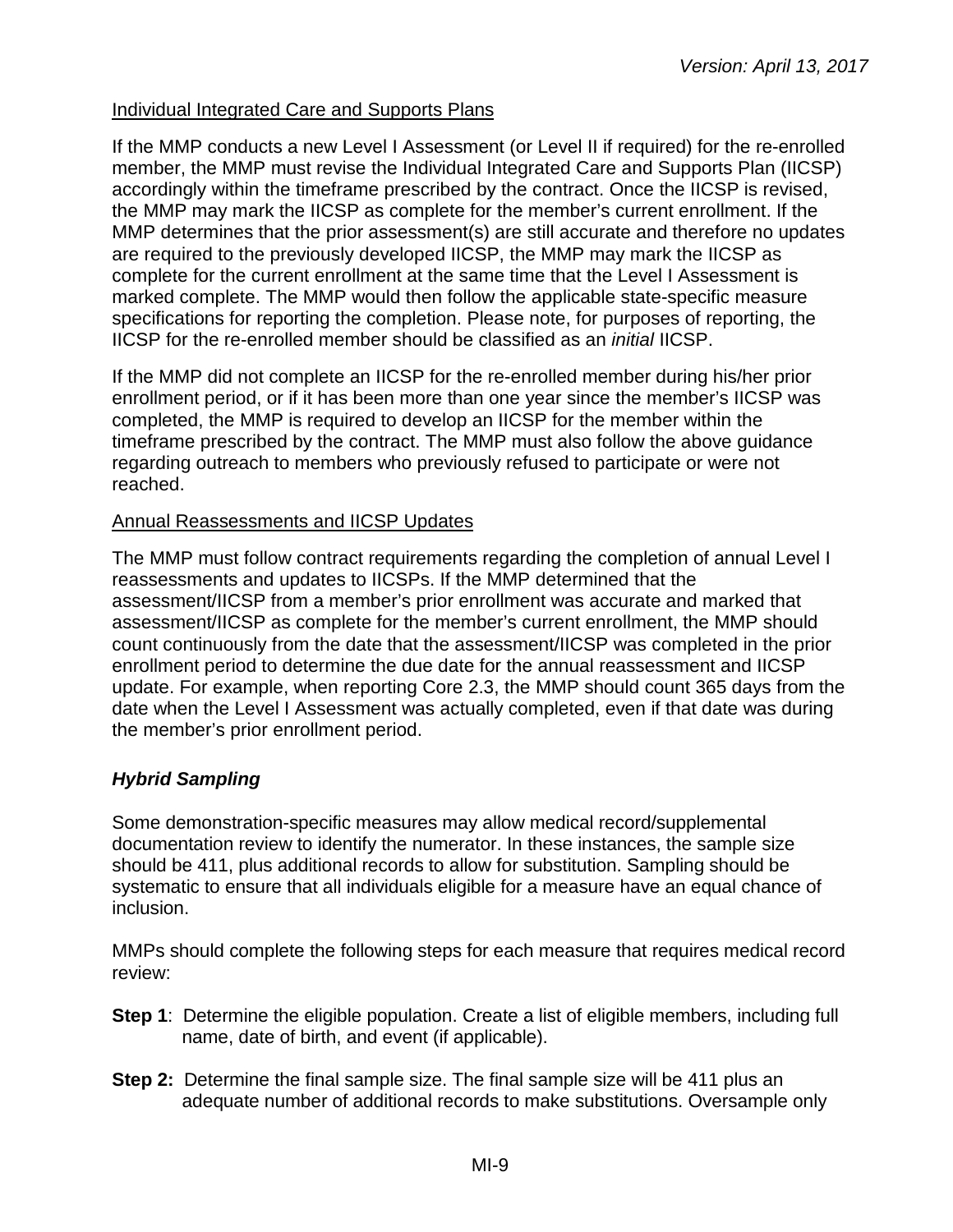enough to guarantee that the targeted sample size of 411 is met. The following oversampling rates are acceptable: 5 percent, 10 percent, 15 percent, or 20 percent. If oversampling, round up to the next whole number when determining the final sample size.

- **Step 3:** If the eligible population exceeds the final sample size as determined in Step 2, proceed to Step 5. If the eligible population is less than or equal to the final sample size as determined in Step 2, proceed to Step 4.
- **Step 4:** If the eligible population is less than or equal to the final sample size as determined in Step 2, the sample size can be reduced from 411 cases to a reduced final sample size by using the following formula:

Reduced Final Sample Size =  $\frac{\text{Original Final Small}}{1 + \left(\frac{\text{Original Final Sample Size}}{\text{Eligible Population}}\right)}$ 

Where the *Original Final Sample Size* is the number derived from Step 2, and the *Eligible Population* is the number derived from Step 1.

**Step 5:** Sort the list of eligible members in alphabetical order by last name, first name, date of birth, and event (if applicable). Sort this list by last name from A to Z during even reporting periods and from Z to A in odd reporting periods (i.e., name will be sorted from A to Z in 2014, 2016, and 2018 and from Z to A in 2015, 2017, and 2019).

**Note**: Sort order applies to all components. For example, for reporting period 2014, the last name, first name, date of birth, and events will be ascending.

**Step 6**: Calculate *N*, which will determine which member will start your sample. Round down to the nearest whole number.

$$
N = \frac{\text{Eligible Population}}{\text{Final Sample Size}}
$$

Where the *Eligible Population* is the number derived from Step 1. The *Final Sample Size* is either of the following:

- o The number derived from Step 2, for instances in which the eligible population exceeds the final sample size as determined in Step 2. OR
- $\circ$  The number derived in Step 4, for instances in which the eligible population was less than or equal to the number derived from Step 2.
- **Step 7**: Randomly select starting point, *K*, by choosing a number between one and *N* using a table of random numbers or a computer-generated random number.
- **Step 8**: Select every *Kth* record thereafter until the selection of the sample size is completed.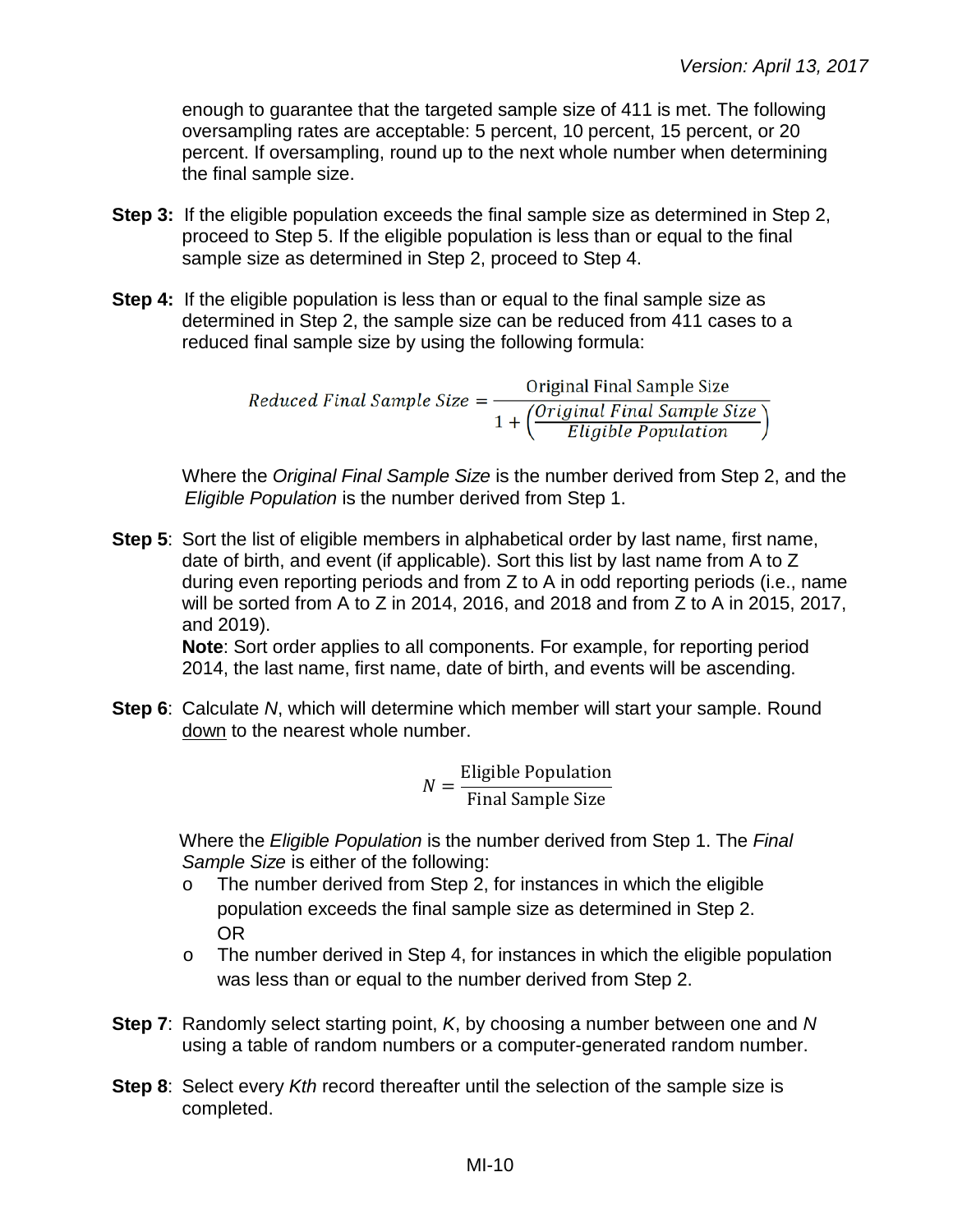# <span id="page-10-0"></span>*Value Sets*

The measure specifications in this document refer to code value sets that must be used to determine and report measure data element values. A value set is the complete set of codes used to identify a service or condition included in a measure. The Michigan-Specific Value Sets Workbook includes value sets and codes needed to report certain measures included in the Michigan-Specific Reporting Requirements and is intended to be used in conjunction with the measure specifications outlined in this document. The Michigan-Specific Value Sets Workbook can be found on the CMS website at the following address: [http://www.cms.gov/Medicare-Medicaid-Coordination/Medicare-and-Medicaid-](http://www.cms.gov/Medicare-Medicaid-Coordination/Medicare-and-Medicaid-Coordination/Medicare-Medicaid-Coordination-Office/FinancialAlignmentInitiative/InformationandGuidanceforPlans.html)[Coordination/Medicare-Medicaid-Coordination-](http://www.cms.gov/Medicare-Medicaid-Coordination/Medicare-and-Medicaid-Coordination/Medicare-Medicaid-Coordination-Office/FinancialAlignmentInitiative/InformationandGuidanceforPlans.html)[Office/FinancialAlignmentInitiative/InformationandGuidanceforPlans.html.](http://www.cms.gov/Medicare-Medicaid-Coordination/Medicare-and-Medicaid-Coordination/Medicare-Medicaid-Coordination-Office/FinancialAlignmentInitiative/InformationandGuidanceforPlans.html)

| <b>Phase</b>                |                       | <b>Dates</b>                             | <b>Explanation</b>                                                                                 |  |
|-----------------------------|-----------------------|------------------------------------------|----------------------------------------------------------------------------------------------------|--|
|                             |                       | <b>Demonstration Year 1</b>              |                                                                                                    |  |
|                             | Implementation        | Phase 1 MMPs:<br>3-1-15 through 09-30-15 | Phase 1: From the first<br>effective enrollment date<br>through the end of September.              |  |
| Continuous<br>Reporting     | Period                | Phase 2 MMPs:<br>5-1-15 through 12-31-15 | Phase 2: From the first<br>effective enrollment date<br>through the end of December.               |  |
|                             | <b>Ongoing Period</b> | 3-1-15 through 12-31-16                  | From the first effective<br>enrollment date through the<br>end of the first demonstration<br>year. |  |
|                             |                       | <b>Demonstration Year 2</b>              |                                                                                                    |  |
| Continuous<br>Reporting     | <b>Ongoing Period</b> | 1-1-17 through 12-31-17                  | From January 1st through the<br>end of the second<br>demonstration year.                           |  |
| <b>Demonstration Year 3</b> |                       |                                          |                                                                                                    |  |
| Continuous<br>Reporting     | <b>Ongoing Period</b> | 1-1-18 through 12-31-18                  | From January 1st through the<br>end of the third demonstration<br>vear.                            |  |

# <span id="page-10-1"></span>*Michigan's Implementation, Ongoing, and Continuous Reporting Periods*

## <span id="page-10-2"></span>*Data Submission*

All MMPs will submit state-specific measure data through the web-based Financial Alignment Initiative (FAI) Data Collection System (unless otherwise specified in the measure description). All data submissions must be submitted to this site by 5:00p.m. ET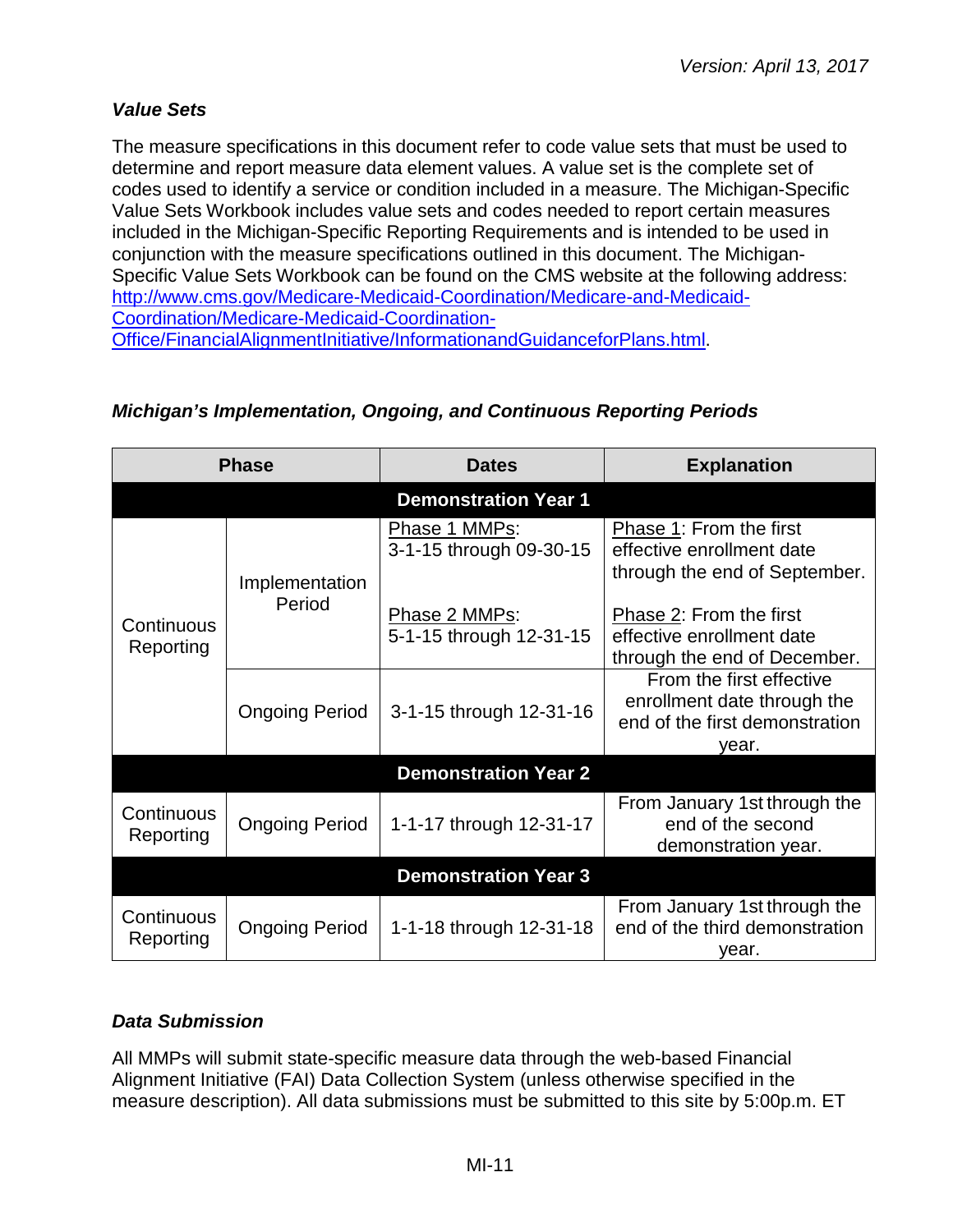on the applicable due date. This site can be accessed at the following web address: [https://Financial-Alignment-Initiative.NORC.org](https://financial-alignment-initiative.norc.org/)

(Note: Prior to the first use of the system, all MMPs will receive an email notification with the username and password that has been assigned to their MMP. This information will be used to log in to the FAI system and complete the data submission.)

All MMPs will submit core measure data in accordance with the Core Reporting Requirements. Submission requirements vary by measure, but most core measures are reported through the Health Plan Management System (HPMS).

<span id="page-11-0"></span>Please note, late submissions may result in compliance action from CMS.

#### *Resubmission of Data*

MMPs must comply with the following steps to resubmit data after an established due date:

- 1. Email the MI HelpDesk [\(MIHelpDesk@norc.org\)](mailto:MIHelpDesk@norc.org) to request resubmission.
	- o Specify in the email which measures need resubmission;
	- o Specify for which reporting period(s) the resubmission is needed; and
	- o Provide a brief explanation for why the data need to be resubmitted.
- 2. After review of the request, the MI HelpDesk will notify the MMP once the FAI Data Collection System and/or HPMS has been re-opened.
- 3. Resubmit data through the applicable reporting system.
- 4. Notify the MI HelpDesk again after resubmission has been completed.

Please note, requests for resubmission after an established due date may result in compliance action from CMS.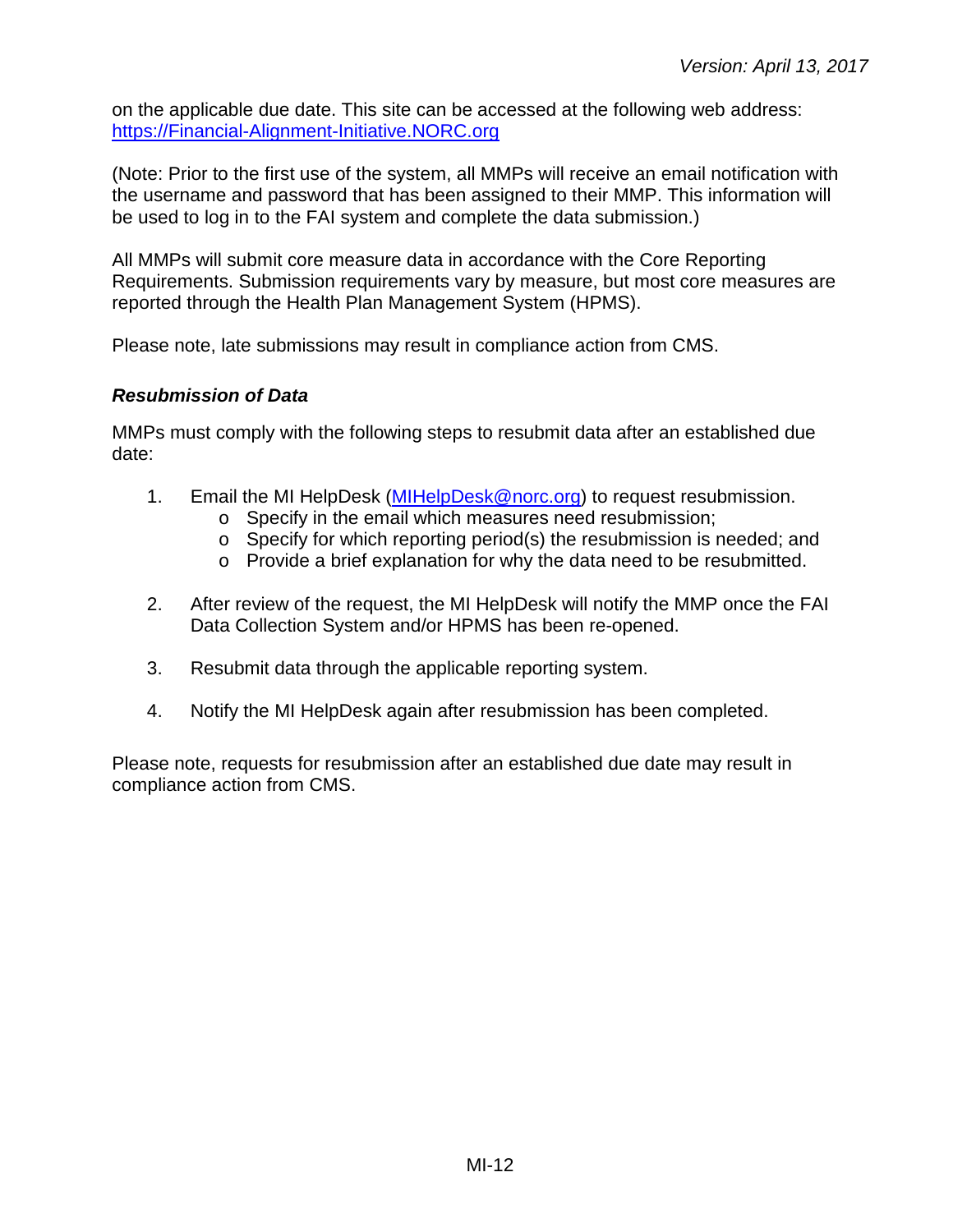## <span id="page-12-0"></span>**Section MI I. Assessment**

| <b>IMPLEMENTATION</b>              |                                        |                |                                                                                                     |                                                                                        |  |
|------------------------------------|----------------------------------------|----------------|-----------------------------------------------------------------------------------------------------|----------------------------------------------------------------------------------------|--|
| <b>Reporting</b><br><b>Section</b> | <b>Reporting</b><br><b>Frequency</b>   | Level          | <b>Reporting</b><br><b>Period</b>                                                                   | <b>Due Date</b>                                                                        |  |
| MI1.<br>Assessment                 | Monthly,<br>beginning<br>after 60 days | Contract       | <b>Current Month</b><br>Ex:<br>$1/1 - 1/31$                                                         | By the end of the second<br>month following the last<br>day of the reporting<br>period |  |
|                                    |                                        | <b>ONGOING</b> |                                                                                                     |                                                                                        |  |
| <b>Reporting</b><br><b>Section</b> | <b>Reporting</b><br><b>Frequency</b>   | Level          | <b>Reporting</b><br><b>Periods</b>                                                                  | <b>Due Date</b>                                                                        |  |
| MI1.<br>Assessment                 | Quarterly                              | Contract       | Current<br>Calendar<br>Quarter<br>Ex:<br>$1/1 - 3/31$<br>$4/1 - 6/30$<br>$7/1 - 9/30$<br>10/1-12/31 | By the end of the second<br>month following the last<br>day of the reporting<br>period |  |

MI1.1 Level I and Level II Assessment Completion for persons with intellectual/developmental disabilities.

| <b>Element</b><br><b>Letter</b> | <b>Element Name</b>                                                                                                 | <b>Definition</b>                                                                                                                                                                                            | <b>Allowable</b><br><b>Values</b> |
|---------------------------------|---------------------------------------------------------------------------------------------------------------------|--------------------------------------------------------------------------------------------------------------------------------------------------------------------------------------------------------------|-----------------------------------|
| А.                              | Total number of<br>members identified with<br>intellectual/development<br>disabilities (I/DD).                      | Total number of members<br>identified with I/DD who<br>were continuously enrolled<br>in the MMP for at least 60<br>days and who were<br>currently enrolled as of the<br>last day of the reporting<br>period. | Field Type: Numeric               |
| B.                              | Total number of<br>members with I/DD<br>whose 60th day of<br>enrollment occurred<br>within the reporting<br>period. | Total number of members<br>with I/DD whose 60th day<br>of enrollment occurred<br>within the reporting period.                                                                                                | Field Type: Numeric               |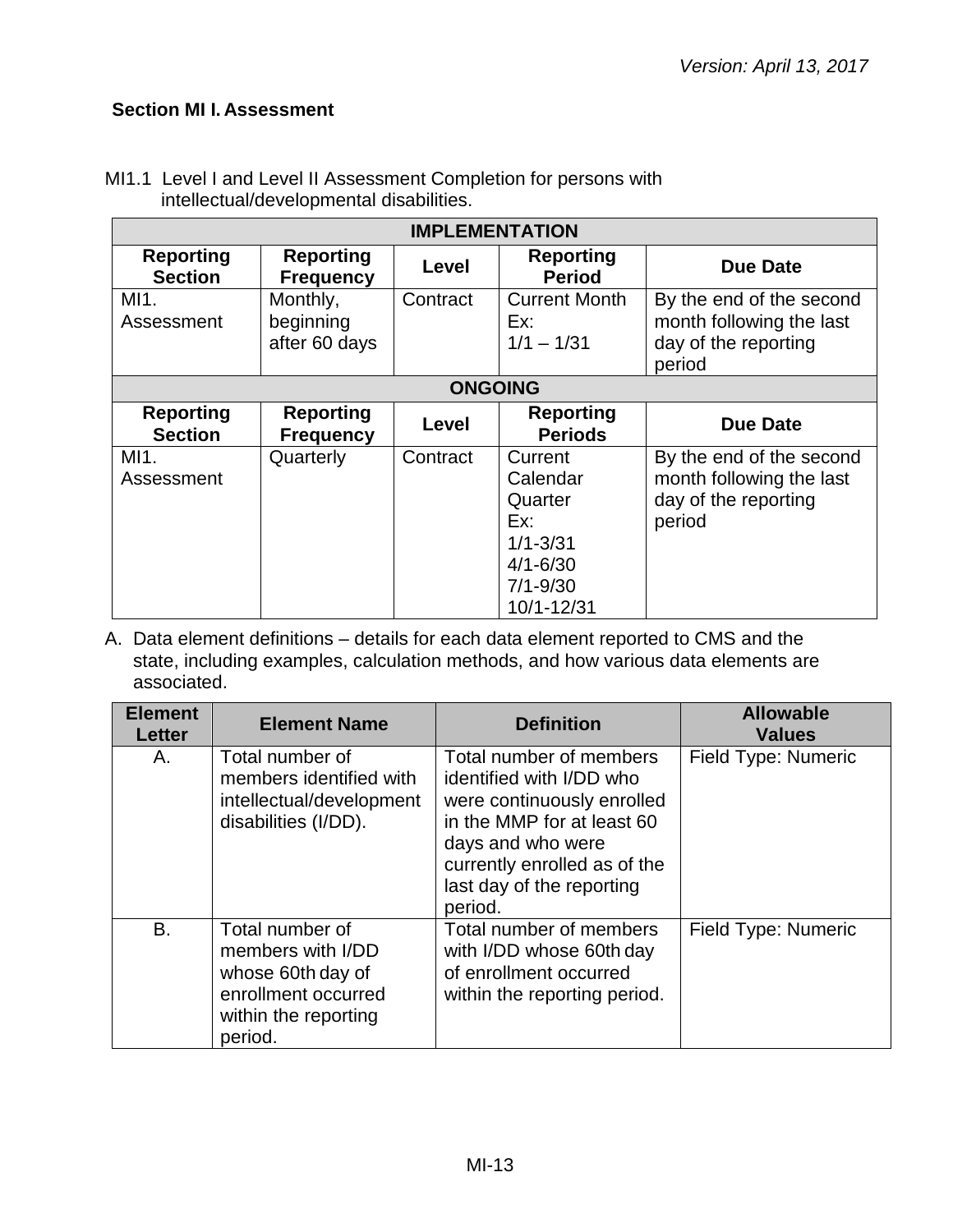| <b>Element</b><br><b>Letter</b> | <b>Element Name</b>                                                                                                                                                                        | <b>Definition</b>                                                                                                                                                                                                                                  | <b>Allowable</b><br><b>Values</b>              |
|---------------------------------|--------------------------------------------------------------------------------------------------------------------------------------------------------------------------------------------|----------------------------------------------------------------------------------------------------------------------------------------------------------------------------------------------------------------------------------------------------|------------------------------------------------|
| C.                              | Total number of<br>members with I/DD who                                                                                                                                                   | Of the total reported in B,<br>the number of members                                                                                                                                                                                               | Field Type: Numeric                            |
|                                 | were documented as<br>unwilling to complete a<br><b>Level I Assessment</b><br>within 45 days of                                                                                            | with I/DD who were<br>documented as unwilling to<br>complete a Level I<br>Assessment within 45 days                                                                                                                                                | Note: Is a subset of B.                        |
|                                 | enrollment.                                                                                                                                                                                | of enrollment.                                                                                                                                                                                                                                     |                                                |
| D.                              | Total number of<br>members with I/DD the<br>MMP was unable to<br>reach, following five<br>documented attempts<br>within 45 days of<br>enrollment.                                          | Of the total reported in B,<br>the number of members<br>with I/DD the MMP was<br>unable to reach, following<br>five documented attempts<br>within 45 days of<br>enrollment.                                                                        | Field Type: Numeric<br>Note: Is a subset of B. |
| Ε.                              | Total number of<br>members with I/DD with<br>a Level I Assessment<br>completed within 45<br>days of enrollment.                                                                            | Of the total reported in B,<br>the number of members<br>with I/DD with a Level I<br>Assessment completed<br>within 45 days of<br>enrollment.                                                                                                       | Field Type: Numeric<br>Note: Is a subset of B. |
| F.                              | Total number of<br>members with I/DD with<br>a referral for a Level II<br>Assessment during the<br>reporting period.                                                                       | Of the total reported in A,<br>the number of members<br>with I/DD with a referral for<br>a Level II Assessment<br>during the reporting period<br>who were continuously<br>enrolled for 15 days after<br>the referral for a Level II<br>Assessment. | Field Type: Numeric<br>Note: Is a subset of A. |
| G.                              | Total number of<br>members with I/DD who<br>were documented as<br>unwilling to complete a<br><b>Level II Assessment</b><br>within 15 days of the<br>referral for a Level II<br>Assessment. | Of the total reported in F,<br>the number of members<br>with I/DD who were<br>documented as unwilling to<br>complete a Level II<br>Assessment within 15 days<br>of the referral for a Level II<br>Assessment.                                      | Field Type: Numeric<br>Note: Is a subset of F. |
| Η.                              | Total number of<br>members with I/DD the<br>MMP was unable to<br>reach, following three<br>documented attempts<br>within 15 days of the<br>referral for a Level II<br>Assessment.          | Of the total reported in F,<br>the number of members<br>with I/DD the MMP was<br>unable to reach, following<br>three documented attempts<br>within 15 days of the<br>referral for a Level II<br>Assessment.                                        | Field Type: Numeric<br>Note: Is a subset of F. |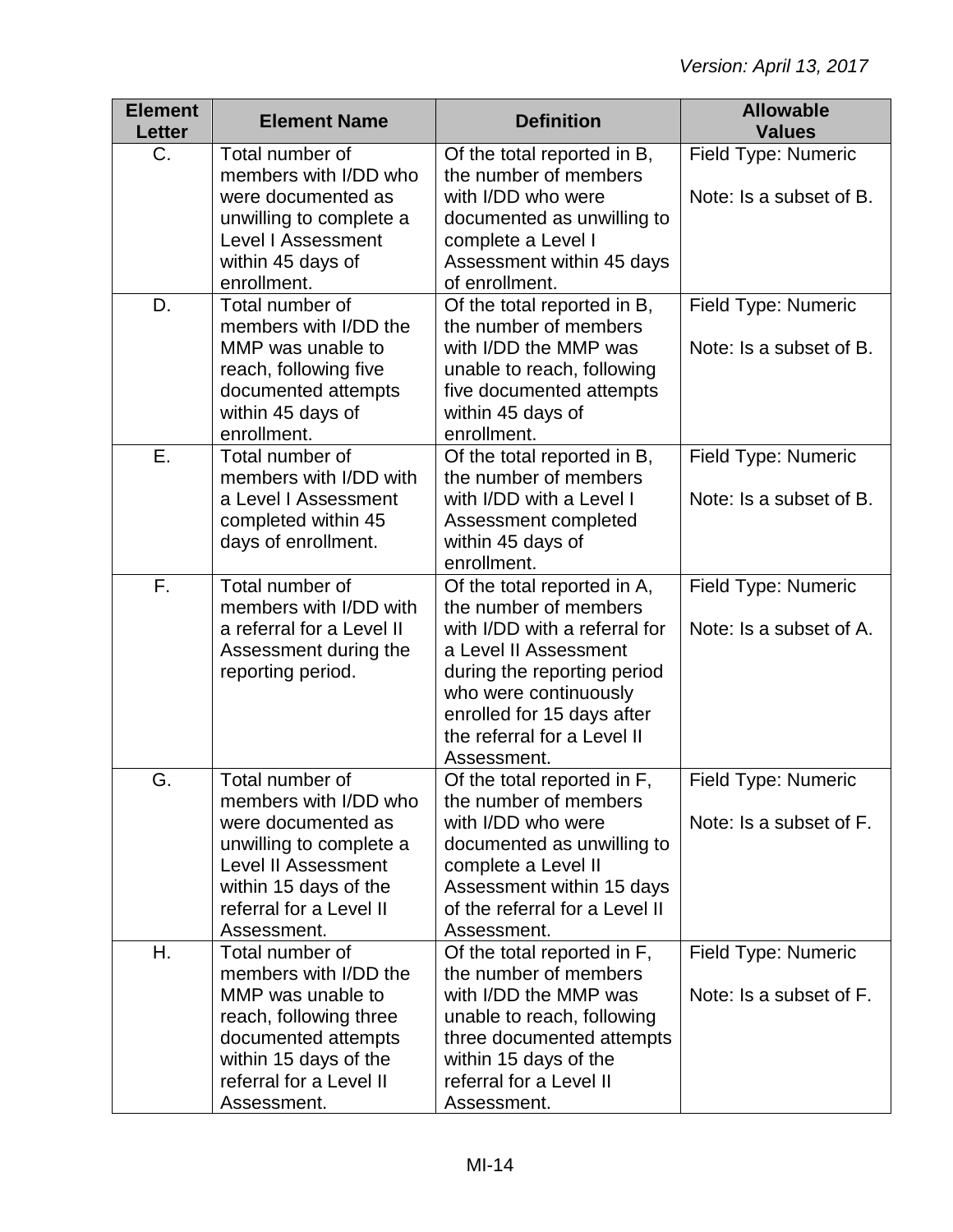| <b>Element</b><br><b>Letter</b> | <b>Element Name</b>                                                                                                                             | <b>Definition</b>                                                                                                                                                            | <b>Allowable</b><br><b>Values</b>              |
|---------------------------------|-------------------------------------------------------------------------------------------------------------------------------------------------|------------------------------------------------------------------------------------------------------------------------------------------------------------------------------|------------------------------------------------|
| I.                              | Total number of<br>members with I/DD with<br>a Level II Assessment<br>completed within 15<br>days of the referral for a<br>Level II Assessment. | Of the total reported in F,<br>the number of members<br>with I/DD with a Level II<br>Assessment completed<br>within 15 days of the<br>referral for a Level II<br>Assessment. | Field Type: Numeric<br>Note: Is a subset of F. |
| J.                              | Total number of<br>members with I/DD with<br>a Level I Assessment<br>completed.                                                                 | Of the total reported in A,<br>the number of members<br>with I/DD with a Level I<br>Assessment completed as<br>of the end of the reporting<br>period.                        | Field Type: Numeric<br>Note: Is a subset of A. |
| K.                              | Total number of<br>members with I/DD with<br>a Level II Assessment<br>completed.                                                                | Of the total reported in A,<br>the number of members<br>with I/DD with a Level II<br>Assessment completed as<br>of the end of the reporting<br>period.                       | Field Type: Numeric<br>Note: Is a subset of A. |

B. QA Checks/Thresholds – procedures used by CMS and the state to establish benchmarks in order to identify outliers or data that are potentially erroneous.

- CMS and the state will perform an outlier analysis.
- As data are received from MMPs over time, CMS and the state will apply threshold checks.
- C. Edits and Validation checks validation checks that should be performed by each MMP prior to data submission.
	- $\bullet$ Confirm those data elements listed above as subsets of other elements.
	- MMPs should validate that data elements F, J, and K are less than or equal to data element A.
	- MMPs should validate that data elements C, D, and E are less than or equal to data element B.
	- MMPs should validate the data elements G, H, and I are less than or equal to data element F.
	- All data elements should be positive values.
- D. Analysis how CMS and the state will evaluate reported data, as well as how other data sources may be monitored. CMS and the state will evaluate the percentage of members identified with I/DD whose 60th day of enrollment occurred during the reporting period who:
	- Refused to have an Level I Assessment completed within 45 days of enrollment.
	- Were unable to be reached to have a Level I Assessment completed within 45 days of enrollment.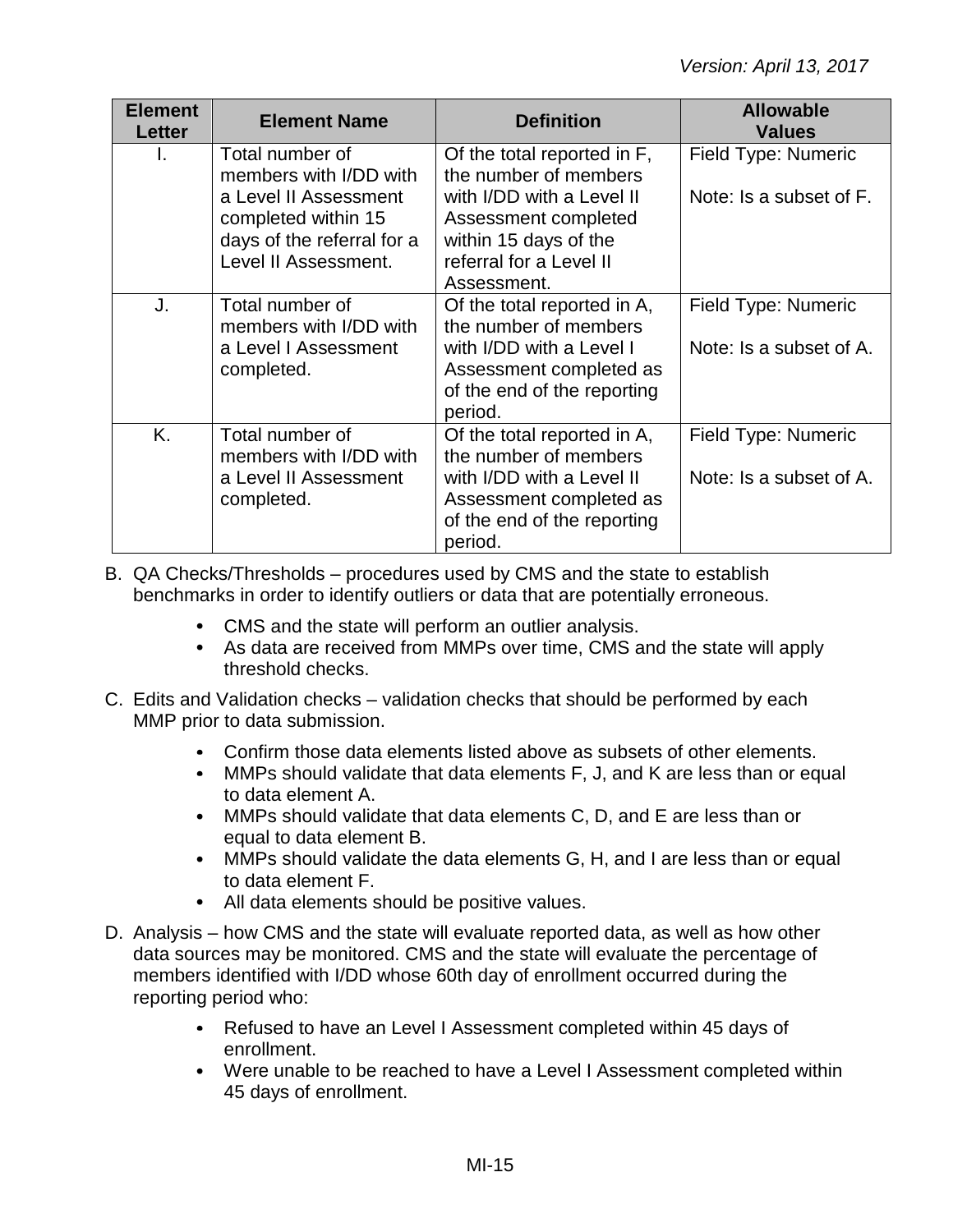- Had a Level I Assessment completed within 45 days of enrollment.
- Were willing to participate and who could be reached who had a Level I Assessment completed within 45 days of enrollment.

CMS and the state will evaluate the percentage of members identified with I/DD who were continuously enrolled for at least 60 days during the reporting period and who were currently enrolled as of the last day of the reporting period who:

- Refused to have a Level II Assessment completed within 15 days of the referral for a Level II Assessment.
- Were unable to be reached to have a Level II Assessment completed within 15 days of the referral for a Level II Assessment.
- Received a referral for a Level II Assessment during the reporting period who had a Level II Assessment completed within 15 days of the referral.
- Were willing to participate and who could be reached who had a Level II Assessment completed within 15 days of the referral for a Level II Assessment.
- Had a Level I Assessment completed as of the end of the reporting period.
- Had a Level II Assessment completed as of the end of the reporting period.
- E. Notes additional clarifications to a reporting section. This section incorporates previously answered frequently asked questions.
	- $\bullet$ MMPs should include all members regardless of whether the member was enrolled through passive enrollment or opt-in enrollment. Medicaid-only members should not be included.
	- The 60th day of enrollment should be based on each member's enrollment effective date. For the purposes of reporting this measure, 60 days of enrollment will be equivalent to two full calendar months.
	- $\bullet$ MMPs should refer to the Michigan three-way contract for specific requirements pertaining to a Level I and a Level II Assessment.
	- Members reported in data elements C, D and E (regarding completion of  $\bullet$ the Level I Assessment) and G, H and I (regarding completion of the Level II Assessment) must also be reported in data elements B (for Level I) or F (for Level II), respectively, since these data elements are each subsets of data elements B and F. Additionally, subset data elements should be mutually exclusive (e.g. a member reported in data element C or D should not also be reported in data element E). This is true for data elements C, D and E for Level I Assessment completion and data elements G, H and I for Level II Assessment completion. If a member could meet the criteria for multiple data elements, use the following guidance to ensure the member is included in only one of those three elements:
		- o If a member initially refused the assessment or could not be reached after the requisite number of outreach attempts, but then subsequently has a Level I or Level II Assessment completed within the specified timeframe, the member should be classified in data element E (for a Level I Assessment) or I (for a Level II Assessment).
		- o If a member was not reached after the requisite number of outreach attempts, but then subsequently is reached and refuses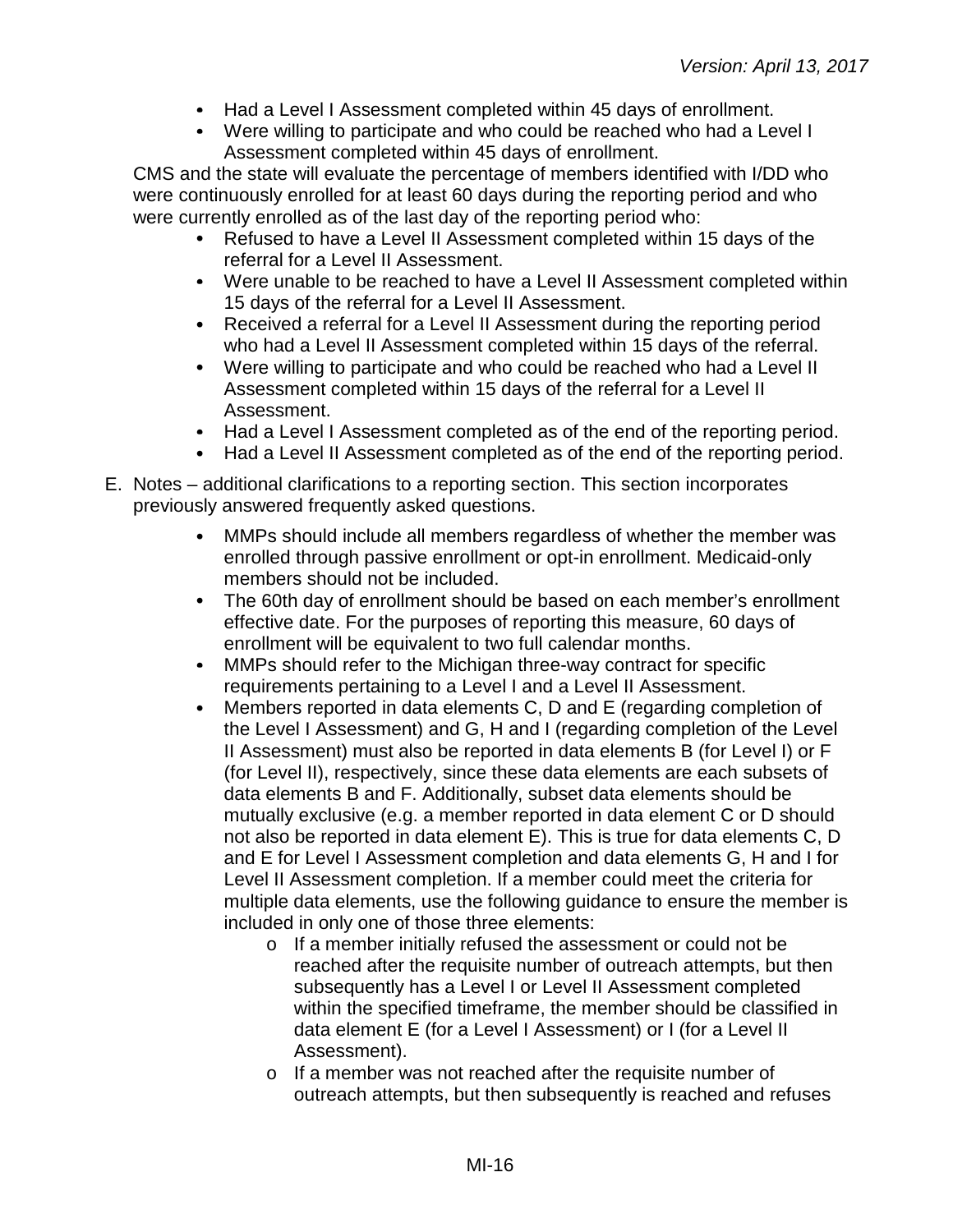to participate in the assessment within the specified timeframe, the member should be classified in data element C (Level I) or G (Level II).

- For data element A, MMPs should use the I/DD designation in the PIHP BH TEDS file to identify the number of members identified with I/DD. The BH TEDS file is restricted in use to the PIHPs. MMPs should consult with the corresponding PIHPs to obtain the relevant information in the BH TEDS file.
- For data element F, MMPs should look 15 days past the last day of the  $\bullet$ reporting period when the referral for a Level II Assessment occurred less than 15 days before the last day of the reporting period.
- $\bullet$ The assessments reported in data elements J and K could have been completed at any time, not necessarily during the reporting period.
- $\bullet$ For data elements C and G, MMPs should report the number of members who were unwilling to participate in the assessment if a member (or his or her authorized representative):
	- o Affirmatively declines to participate in the assessment. Member communicates this refusal by phone, mail, fax, or in person.
	- o Expresses willingness to complete the assessment but asks for it to be conducted after 45 (Level I) or 15 days (Level II) (despite being offered a reasonable opportunity to complete the assessment within that timeframe). Discussions with the member must be documented by the MMP.
	- o Expresses willingness to complete the assessment, but reschedules or is a no-show and then is subsequently non-responsive. Attempts to contact the member must be documented by the MMP.
	- o Initially agrees to complete the assessment, but then declines to answer a majority of the questions in the assessment.
- For data elements D and H, MMPs should report the number of members the MMP was unable to reach after the requisite number of attempts to contact the member. MMPs should refer to the Michigan three-way contract or state guidance for any specific requirements pertaining to the method of outreach to members. MMPs must document each attempt to reach the member, including the method of the attempt (i.e., phone, mail, or email), as CMS and the state may validate this number. There may be instances when the MMP has a high degree of confidence that a member's contact information is correct, yet that member is not responsive to the MMP's outreach efforts. So long as the MMP follows the guidance regarding outreach attempts, these members may be included in the count for this data element.
- There may be certain circumstances that make it impossible or  $\bullet$ inappropriate to complete an assessment within the required timeframes. For example, a member may be medically unable to respond and have no authorized representative to do so on their behalf, or a member may be experiencing an acute medical or behavioral health crisis that requires immediate attention and outweighs the need for an assessment. However, MMPs should not include such members in the counts for data elements C, D, G, or H.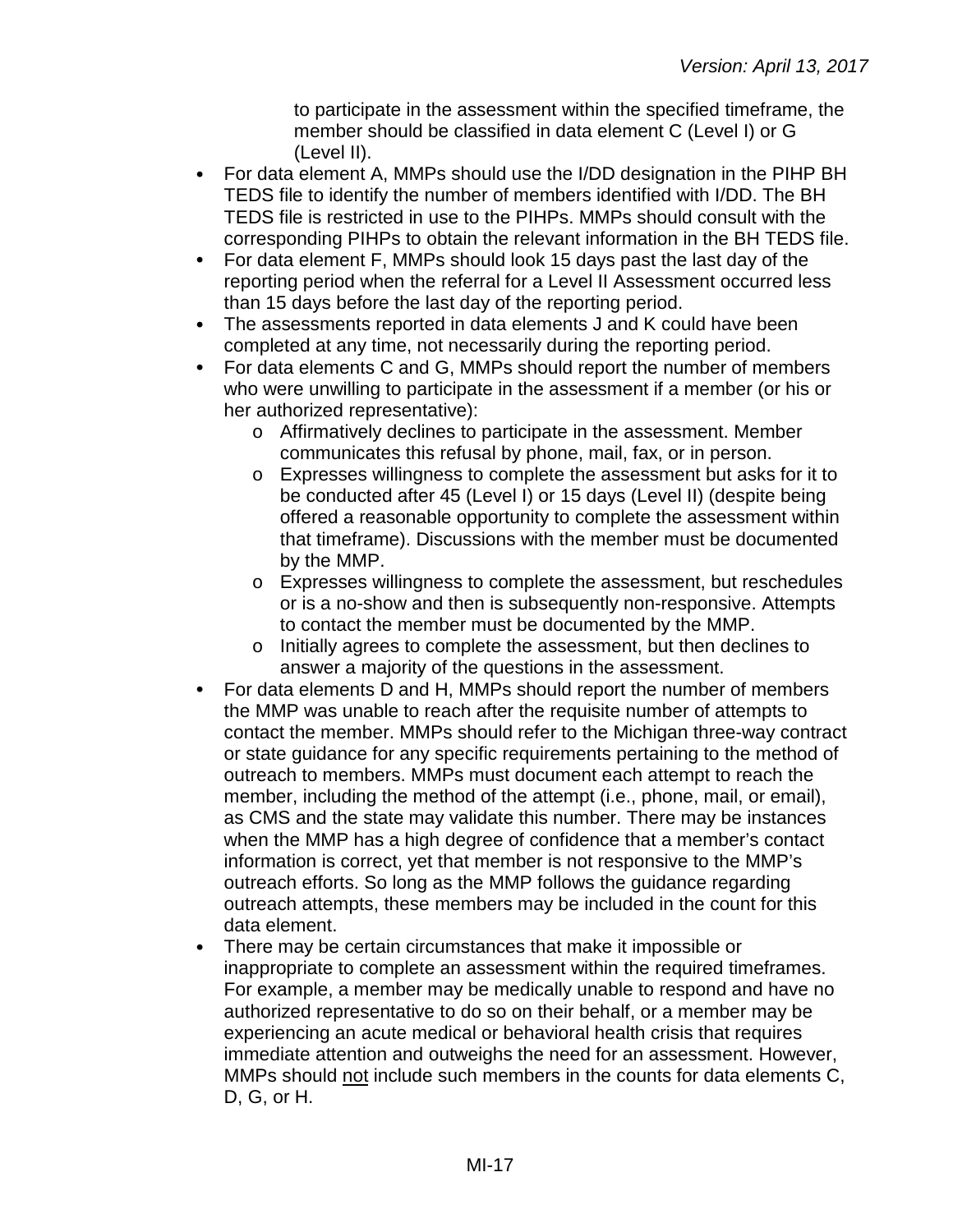- $\bullet$ If a member reaches their 60th day of enrollment and a Level I Assessment was started but not completed within 45 days of enrollment, then the Level I Assessment should not be considered complete and, therefore, would not be counted in data elements C, D, or E. However, this member would be included in data elements A and B. Likewise, if a member's Level II Assessment was started but not completed within 15 days after the referral for a Level II Assessment, then the Level II Assessment should not be considered complete and, therefore, would not be counted in data elements G, H, or I.
- F. Data Submission how MMPs will submit data collected to CMS and the state.
	- MMPs will submit data collected for this measure in the above specified  $\bullet$ format through a secure data collection site established by CMS. This site can be accessed at the following web address: [https://Financial-Alignment-](https://financial-alignment-initiative.norc.org/)[Initiative.NORC.org.](https://financial-alignment-initiative.norc.org/)

|  |  |  | MI1.2 Level I and Level II Assessment Completion for persons with mental illness. |
|--|--|--|-----------------------------------------------------------------------------------|

| <b>IMPLEMENTATION</b>              |                                        |                |                                                                                                     |                                                                                        |  |
|------------------------------------|----------------------------------------|----------------|-----------------------------------------------------------------------------------------------------|----------------------------------------------------------------------------------------|--|
| <b>Reporting</b><br><b>Section</b> | <b>Reporting</b><br><b>Frequency</b>   | Level          | <b>Reporting</b><br><b>Period</b>                                                                   | <b>Due Date</b>                                                                        |  |
| MI1.<br>Assessment                 | Monthly,<br>beginning<br>after 60 days | Contract       | <b>Current Month</b><br>Ex:<br>$1/1 - 1/31$                                                         | By the end of the second<br>month following the last<br>day of the reporting<br>period |  |
|                                    |                                        | <b>ONGOING</b> |                                                                                                     |                                                                                        |  |
| <b>Reporting</b><br><b>Section</b> | <b>Reporting</b><br><b>Frequency</b>   | Level          | <b>Reporting</b><br><b>Periods</b>                                                                  | <b>Due Date</b>                                                                        |  |
| MI1.<br>Assessment                 | Quarterly                              | Contract       | Current<br>Calendar<br>Quarter<br>Ex:<br>$1/1 - 3/31$<br>$4/1 - 6/30$<br>$7/1 - 9/30$<br>10/1-12/31 | By the end of the second<br>month following the last<br>day of the reporting<br>period |  |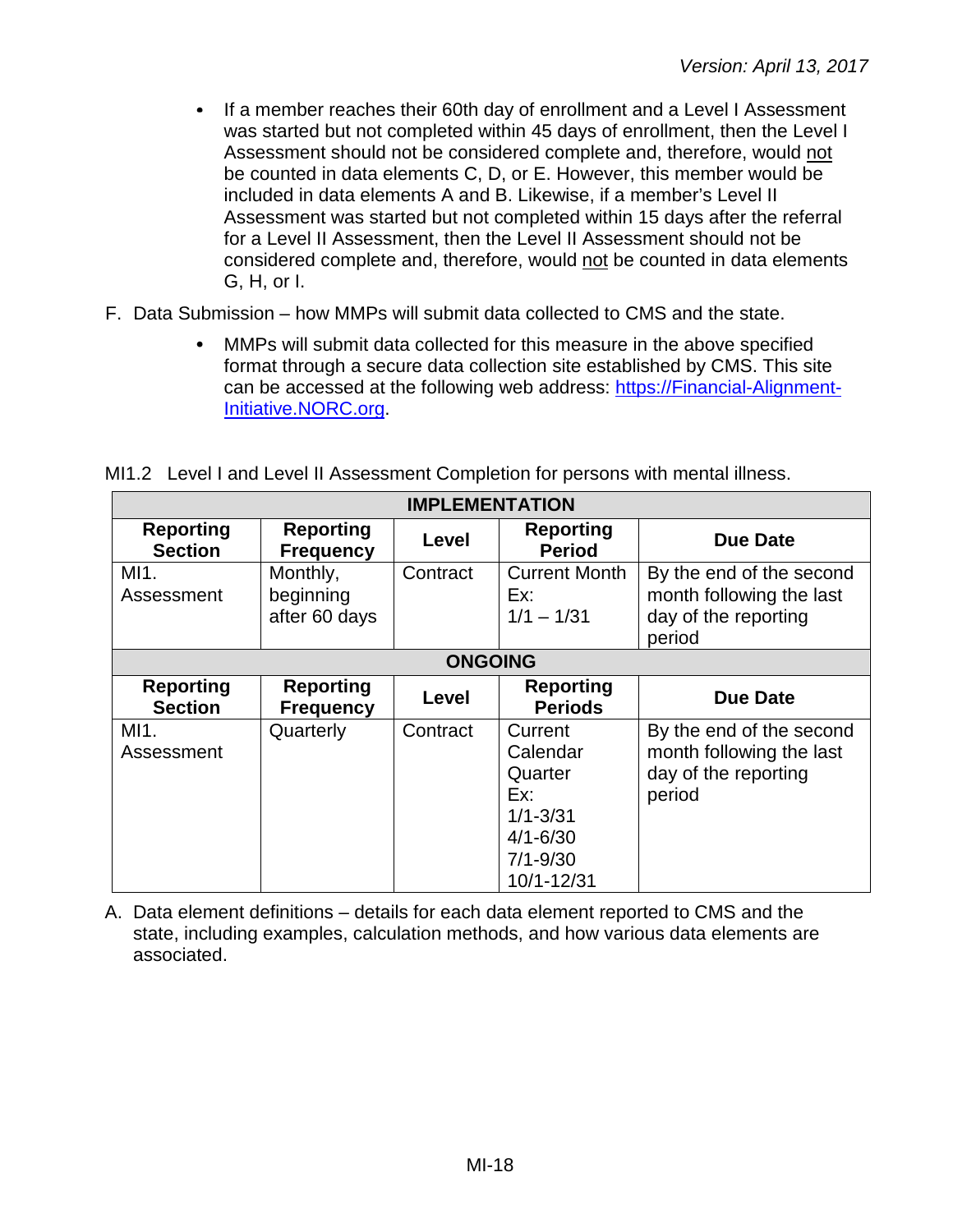| <b>Element</b><br><b>Letter</b> | <b>Element Name</b>                                                                                                                                            | <b>Definition</b>                                                                                                                                                                                                         | <b>Allowable</b><br><b>Values</b>              |
|---------------------------------|----------------------------------------------------------------------------------------------------------------------------------------------------------------|---------------------------------------------------------------------------------------------------------------------------------------------------------------------------------------------------------------------------|------------------------------------------------|
| А.                              | Total number of<br>members identified with<br>mental illness.                                                                                                  | Total number of members<br>identified with mental<br>illness who were<br>continuously enrolled in<br>the MMP for at least 60<br>days and who were<br>currently enrolled as of<br>the last day of the<br>reporting period. | Field Type: Numeric                            |
| B.                              | Total number of<br>members with mental<br>illness whose 60th day of<br>enrollment occurred<br>within the reporting<br>period.                                  | Total number of members<br>with mental illness whose<br>60th day of enrollment<br>occurred within the<br>reporting period.                                                                                                | Field Type: Numeric                            |
| C.                              | Total number of<br>members with mental<br>illness who were<br>documented as unwilling<br>to complete a Level I<br>Assessment within 45<br>days of enrollment.  | Of the total reported in B,<br>the number of members<br>with mental illness who<br>were documented as<br>unwilling to complete a<br><b>Level I Assessment</b><br>within 45 days of<br>enrollment.                         | Field Type: Numeric<br>Note: Is a subset of B. |
| D.                              | Total number of<br>members with mental<br>illness the MMP was<br>unable to reach,<br>following five<br>documented attempts<br>within 45 days of<br>enrollment. | Of the total reported in B,<br>the number of members<br>with mental illness the<br>MMP was unable to<br>reach, following five<br>documented attempts<br>within 45 days of<br>enrollment.                                  | Field Type: Numeric<br>Note: Is a subset of B. |
| Ε.                              | Total number of<br>members with mental<br>illness with a Level I<br>Assessment completed<br>within 45 days of<br>enrollment.                                   | Of the total reported in B,<br>the number of members<br>with mental illness with a<br><b>Level I Assessment</b><br>completed within 45 days<br>of enrollment.                                                             | Field Type: Numeric<br>Note: Is a subset of B. |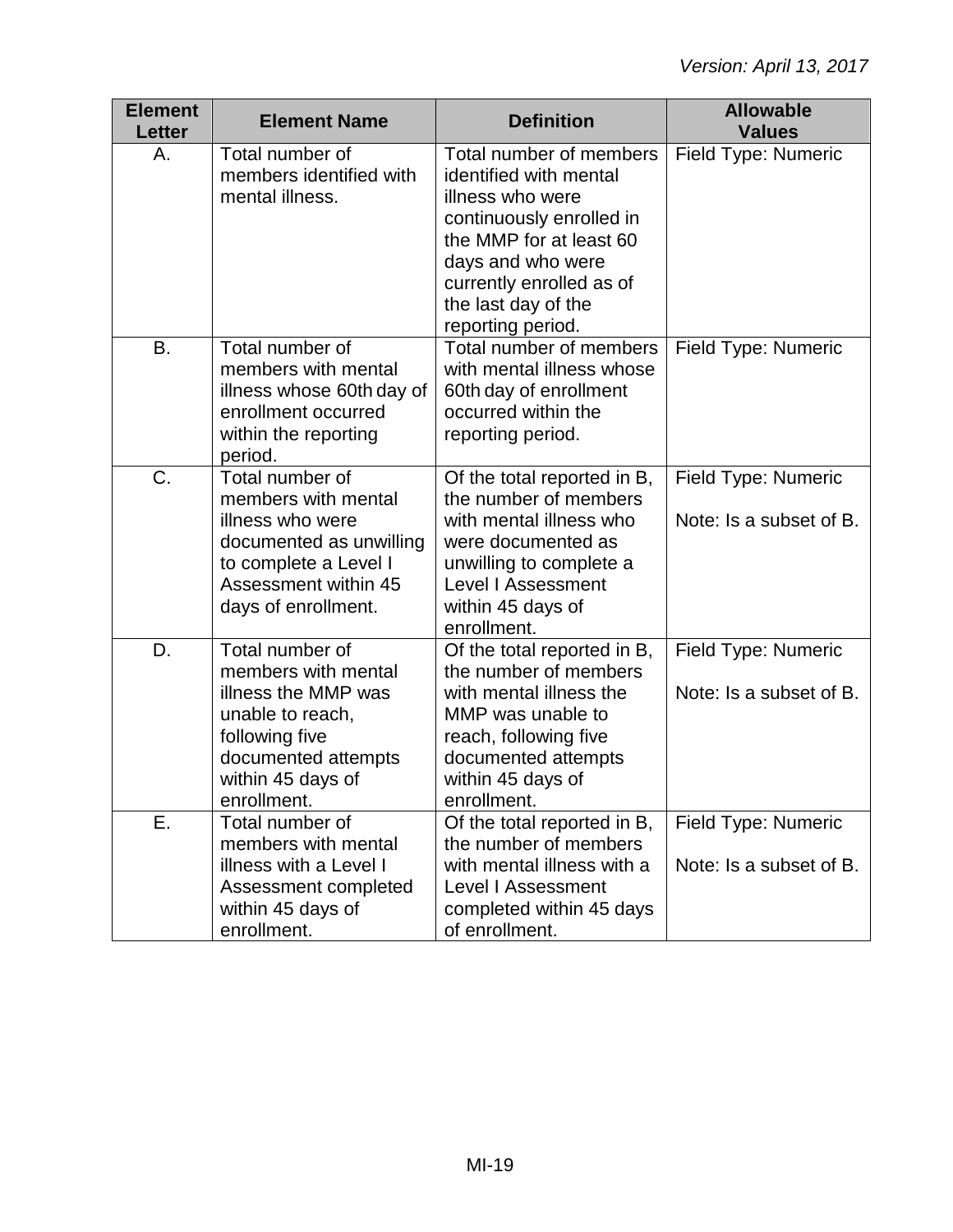| <b>Element</b><br><b>Letter</b> | <b>Element Name</b>                                                                                                                                                                            | <b>Definition</b>                                                                                                                                                                                                                                               | <b>Allowable</b><br><b>Values</b>              |
|---------------------------------|------------------------------------------------------------------------------------------------------------------------------------------------------------------------------------------------|-----------------------------------------------------------------------------------------------------------------------------------------------------------------------------------------------------------------------------------------------------------------|------------------------------------------------|
| F.                              | Total number of<br>members with mental<br>illness with a referral for<br>a Level II Assessment<br>during the reporting<br>period.                                                              | Of the total reported in A,<br>the number of members<br>with mental illness with a<br>referral for a Level II<br>Assessment during the<br>reporting period who<br>were continuously<br>enrolled for 15 days after<br>the referral for a Level II<br>Assessment. | Field Type: Numeric<br>Note: Is a subset of A. |
| G.                              | Total number of<br>members with mental<br>illness who were<br>documented as unwilling<br>to complete a Level II<br>Assessment within 15<br>days of the referral for a<br>Level II Assessment.  | Of the total reported in F,<br>the number of members<br>with mental illness who<br>were documented as<br>unwilling to complete a<br><b>Level II Assessment</b><br>within 15 days of the<br>referral for a Level II<br>Assessment.                               | Field Type: Numeric<br>Note: Is a subset of F. |
| Η.                              | Total number of<br>members with mental<br>illness the MMP was<br>unable to reach,<br>following three<br>documented attempts<br>within 15 days of the<br>referral for a Level II<br>Assessment. | Of the total reported in F,<br>the number of members<br>with mental illness the<br>MMP was unable to<br>reach, following three<br>documented attempts<br>within 15 days of the<br>referral for a Level II<br>Assessment.                                        | Field Type: Numeric<br>Note: Is a subset of F. |
| I.                              | Total number of<br>members with mental<br>illness with a Level II<br>Assessment completed<br>within 15 days of the<br>referral for a Level II<br>Assessment.                                   | Of the total reported in F,<br>the number of members<br>with mental illness with a<br><b>Level II Assessment</b><br>completed within 15 days<br>of the referral for a Level<br>II Assessment.                                                                   | Field Type: Numeric<br>Note: Is a subset of F. |
| J.                              | Total number of<br>members with mental<br>illness with a Level I<br>Assessment completed.                                                                                                      | Of the total reported in A,<br>the number of members<br>with mental illness with a<br>Level I Assessment<br>completed as of the end<br>of the reporting period.                                                                                                 | Field Type: Numeric<br>Note: Is a subset of A. |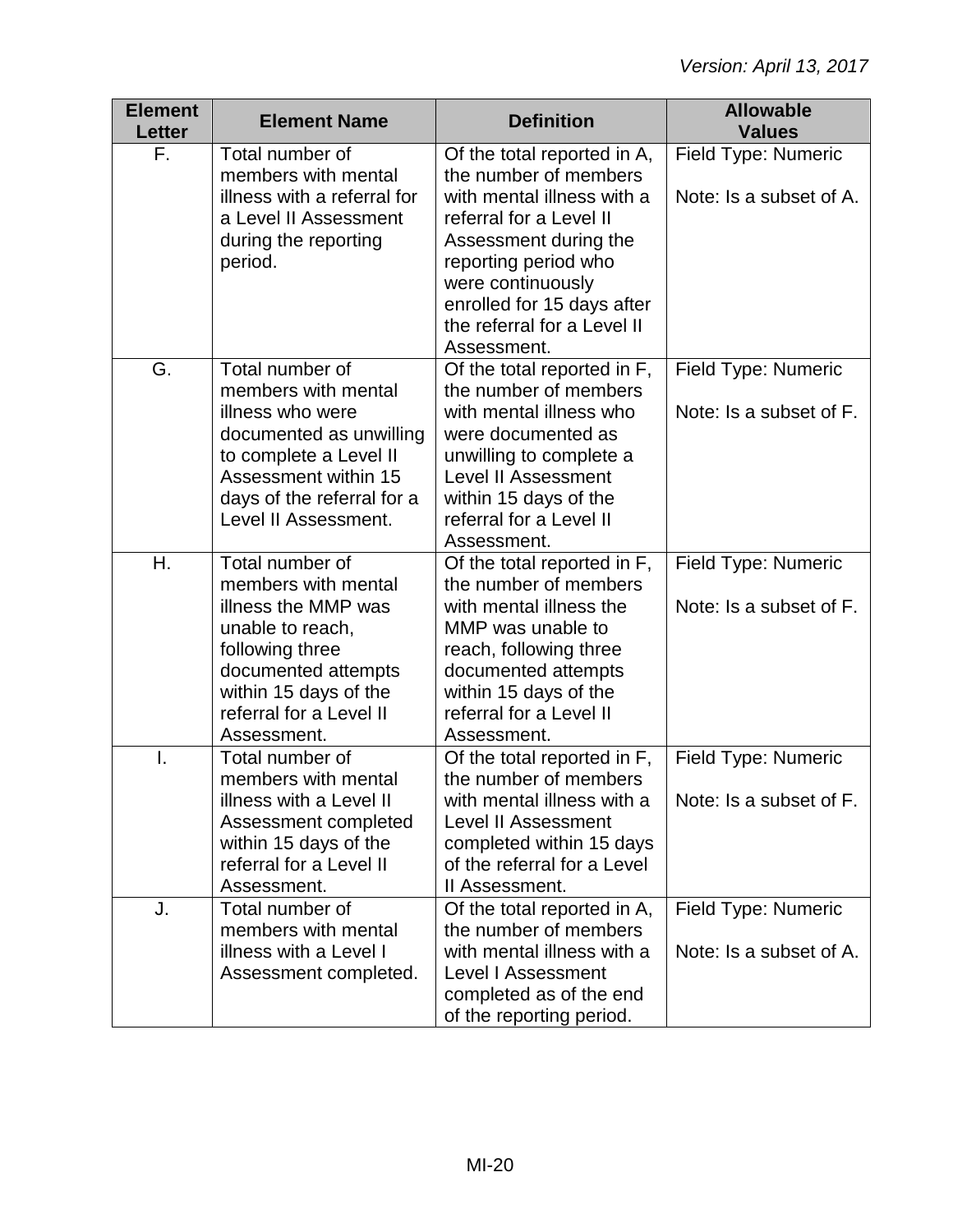| <b>Element</b><br>Letter | <b>Element Name</b>                                                                        | <b>Definition</b>                                                                                                                                                | <b>Allowable</b><br><b>Values</b>              |
|--------------------------|--------------------------------------------------------------------------------------------|------------------------------------------------------------------------------------------------------------------------------------------------------------------|------------------------------------------------|
| Κ.                       | Total number of<br>members with mental<br>illness with a Level II<br>Assessment completed. | Of the total reported in A,<br>the number of members<br>with mental illness with a<br>Level II Assessment<br>completed as of the end<br>of the reporting period. | Field Type: Numeric<br>Note: Is a subset of A. |

- B. QA Checks/Thresholds procedures used by CMS and the state to establish benchmarks in order to identify outliers or data that are potentially erroneous.
	- CMS and the state will perform an outlier analysis.
	- As data are received from MMPs over time, CMS and the state will apply threshold checks.
- C. Edits and Validation checks validation checks that should be performed by each MMP prior to data submission.
	- Confirm those data elements listed above as subsets of other elements.  $\bullet$
	- MMPs should validate that data elements F, J, and K are less than or equal to data element A.
	- MMPs should validate that data elements C, D, and E are less than or equal to data element B.
	- MMPs should validate the data elements G, H, and I are less than or equal to data element F.
	- All data elements should be positive values.
- D. Analysis how CMS and the state will evaluate reported data, as well as how other data sources may be monitored. CMS and the state will evaluate the percentage of members with mental illness whose 60th day of enrollment occurred during the reporting period who:
	- Refused to have a Level I Assessment completed within 45 days of enrollment.
	- Were unable to be reached to have a Level I Assessment completed within 45 days of enrollment.
	- Had a Level I Assessment completed within 45 days of enrollment.
	- Were willing to participate and who could be reached who had a Level I Assessment completed within 45 days of enrollment.

CMS and the state will evaluate the percentage of members identified with mental illness who were continuously enrolled for at least 60 days during the reporting period and who were currently enrolled as of the last day of the reporting period who:

- Refused to have a Level II Assessment completed within 15 days of the referral for a Level II Assessment.
- Were unable to be reached to have a Level II Assessment completed within 15 days of the referral for a Level II Assessment.
- $\bullet$ Received a referral for a Level II Assessment made during the reporting period who had a Level II Assessment completed within 15 days of the referral.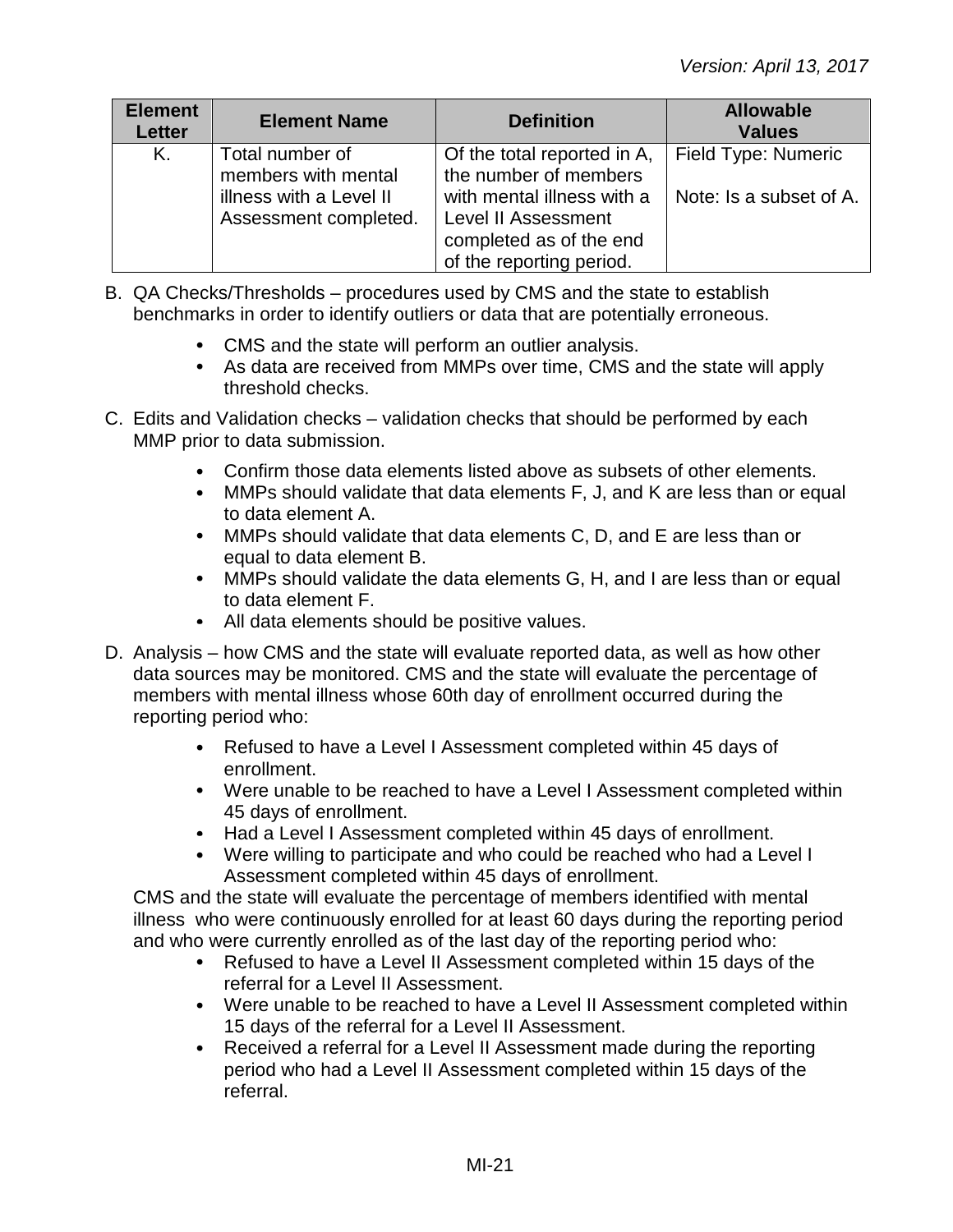- Were willing to participate and who could be reached who had a Level II Assessment completed within 15 days of the referral for a Level II Assessment.
- Had a Level I Assessment completed as of the end of the reporting period.
- Had a Level II Assessment completed as of the end of the reporting period.
- E. Notes additional clarifications to a reporting section. This section incorporates previously answered frequently asked questions.
	- MMPs should include all members regardless of whether the member was enrolled through passive enrollment or opt-in enrollment. Medicaid-only members should not be included.
	- The 60th day of enrollment should be based on each member's enrollment  $\bullet$ effective date. For the purposes of reporting this measure, 60 days of enrollment will be equivalent to two full calendar months.
	- $\bullet$ MMPs should refer to the Michigan three-way contract for specific requirements pertaining to a Level I and a Level II Assessment.
	- Members reported in data elements C, D and E (regarding completion of  $\bullet$ the Level I Assessment) and G, H and I (regarding completion of the Level II Assessment) must also be reported in data elements B (for Level I) or F (for Level II), respectively, since these data elements are each subsets of data elements B and F. Additionally, subset data elements should be mutually exclusive (e.g. a member reported in data element C or D should not also be reported in data element E). This is true for data elements C, D and E for Level I Assessment completion and data elements G, H and I for Level II Assessment completion. If a member could meet the criteria for multiple data elements, use the following guidance to ensure the member is included in only one of those three elements:
		- o If a member initially refused the assessment or could not be reached after the requisite number of outreach attempts, but then subsequently has a Level I or Level II Assessment completed within the specified timeframe, the member should be classified in data element E (for a Level I Assessment) or I (for a Level II Assessment).
		- o If a member was not reached after the requisite number of outreach attempts, but then subsequently is reached and refuses to participate in the assessment within the specified timeframe, the member should be classified in data element C (Level I) or G (Level II).
	- For data element A, MMPs should use the MI designation in the PIHP BH TEDS file to identify the number of members identified with mental illness. The BH TEDS file is restricted in use to the PIHPs. MMPs should consult with the corresponding PIHPs to obtain the relevant information in the BH TEDS file.
	- For data element F, MMPs should look 15 days past the last day of the reporting period when the referral for a Level II Assessment occurred less than 15 days before the last day of the reporting period.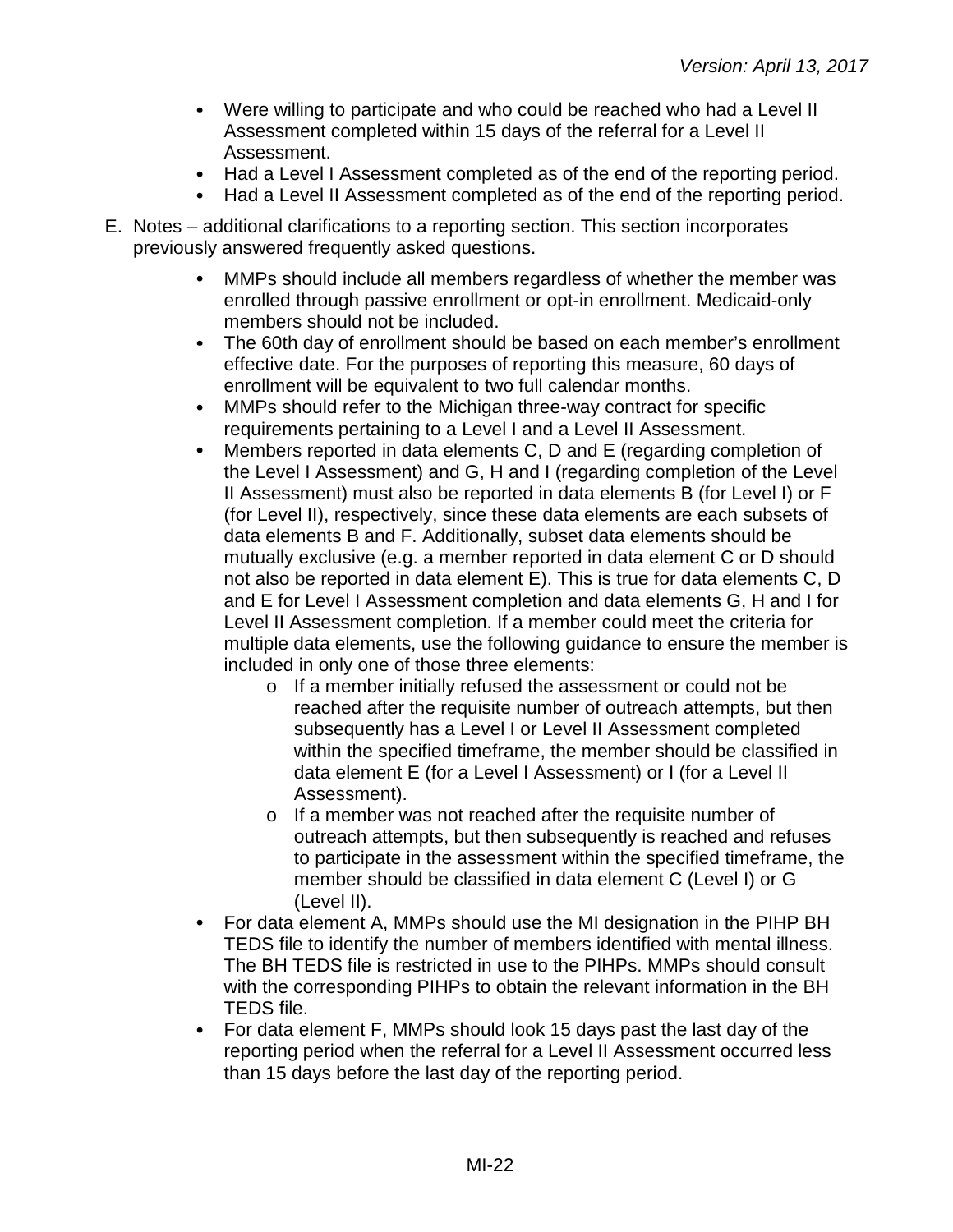- $\bullet$ The assessments reported in elements J and K could have been completed at any time, not necessarily during the reporting period.
- MMPs should refer to the Michigan three-way contract for specific  $\bullet$ requirements pertaining to a Level I and Level II Assessment.
- For data elements C and G, MMPs should report the number of members  $\bullet$ who were unwilling to participate in the assessment if a member (or his or her authorized representative):
	- o Affirmatively declines to participate in the assessment. Member communicates this refusal by phone, mail, fax, or in person.
	- o Expresses willingness to complete the assessment but asks for it to be conducted after 45 (Level I) or 15 days (Level II) (despite being offered a reasonable opportunity to complete the assessment within that timeframe). Discussions with the member must be documented by the MMP.
	- o Expresses willingness to complete the assessment, but reschedules or is a no-show and then is subsequently non-responsive. Attempts to contact the member must be documented by the MMP.
	- o Initially agrees to complete the assessment, but then declines to answer a majority of the questions in the assessment.
- For data elements D and H, MMPs should report the number of members the MMP was unable to reach after the requisite number of attempts to contact the member. MMPs should refer to the Michigan three-way contract or state guidance for any specific requirements pertaining to the method of outreach to members. MMPs must document each attempt to reach the member, including the method of the attempt (i.e., phone, mail, or email), as CMS and the state may validate this number. There may be instances when the MMP has a high degree of confidence that a member's contact information is correct, yet that member is not responsive to the MMP's outreach efforts. So long as the MMP follows the guidance regarding outreach attempts, these members may be included in the count for this data element.
- There may be certain circumstances that make it impossible or  $\bullet$ inappropriate to complete an assessment within the required timeframes. For example, a member may be medically unable to respond and have no authorized representative to do so on their behalf, or a member may be experiencing an acute medical or behavioral health crisis that requires immediate attention and outweighs the need for an assessment. However, MMPs should not include such members in the counts for data elements C, D, G, or H.
- If a member reaches their 60th day of enrollment and a Level I Assessment  $\bullet$ was started but not completed within 45 days of enrollment, then the Level I Assessment should not be considered complete and, therefore, would not be counted in data elements C, D, or E. However, this member would be included in data elements A and B. Likewise, if a member's Level II Assessment was started but not completed within 15 days after the referral for a Level II Assessment, then the Level II Assessment should not be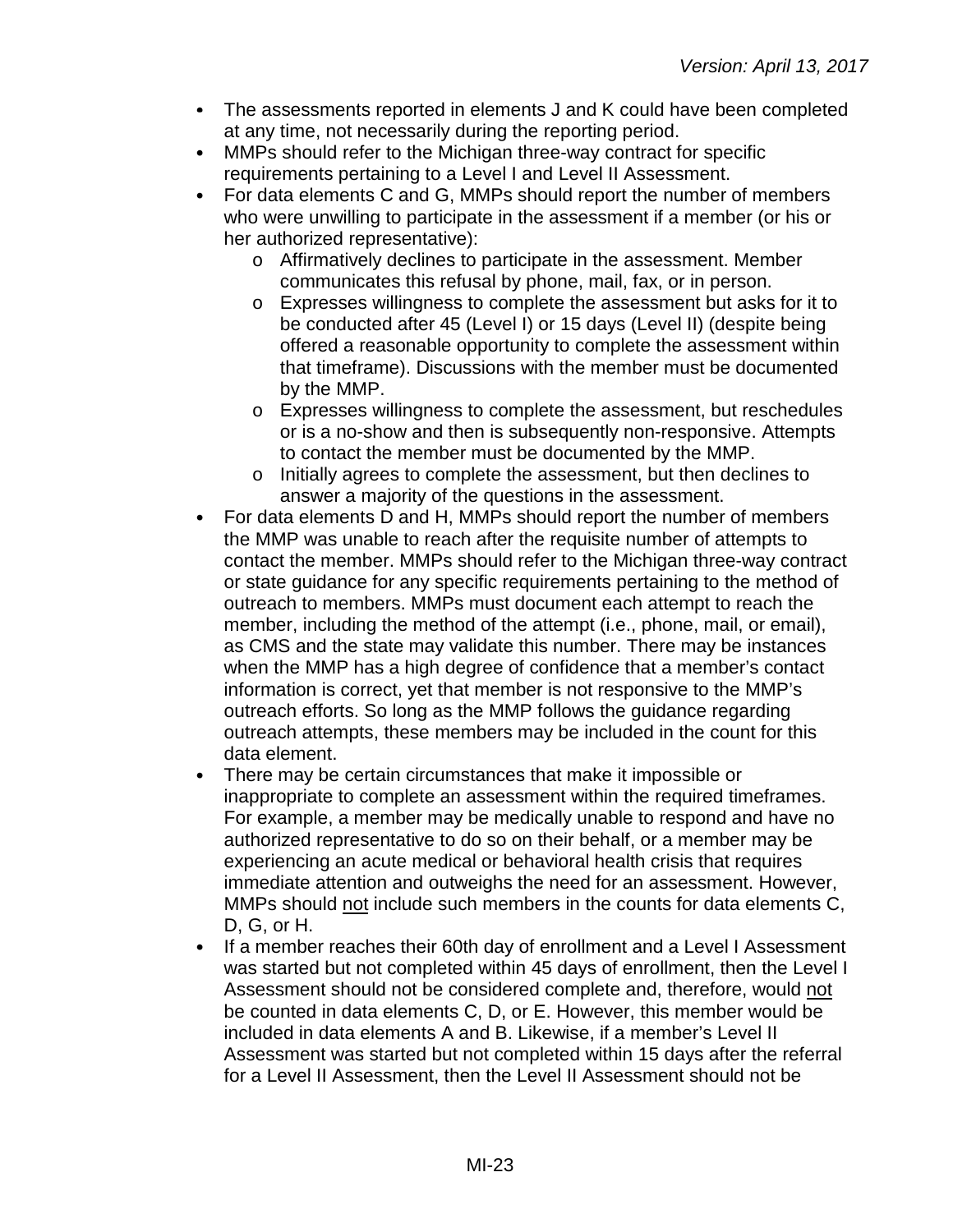considered complete and, therefore, would not be counted in data elements G, H, or I.

- F. Data Submission how MMPs will submit data collected to CMS and the state.
	- $\bullet$ MMPs will submit data collected for this measure in the above specified format through a secure data collection site established by CMS. This site can be accessed at the following web address: [https://Financial-Alignment-](https://financial-alignment-initiative.norc.org/)[Initiative.NORC.org.](https://financial-alignment-initiative.norc.org/)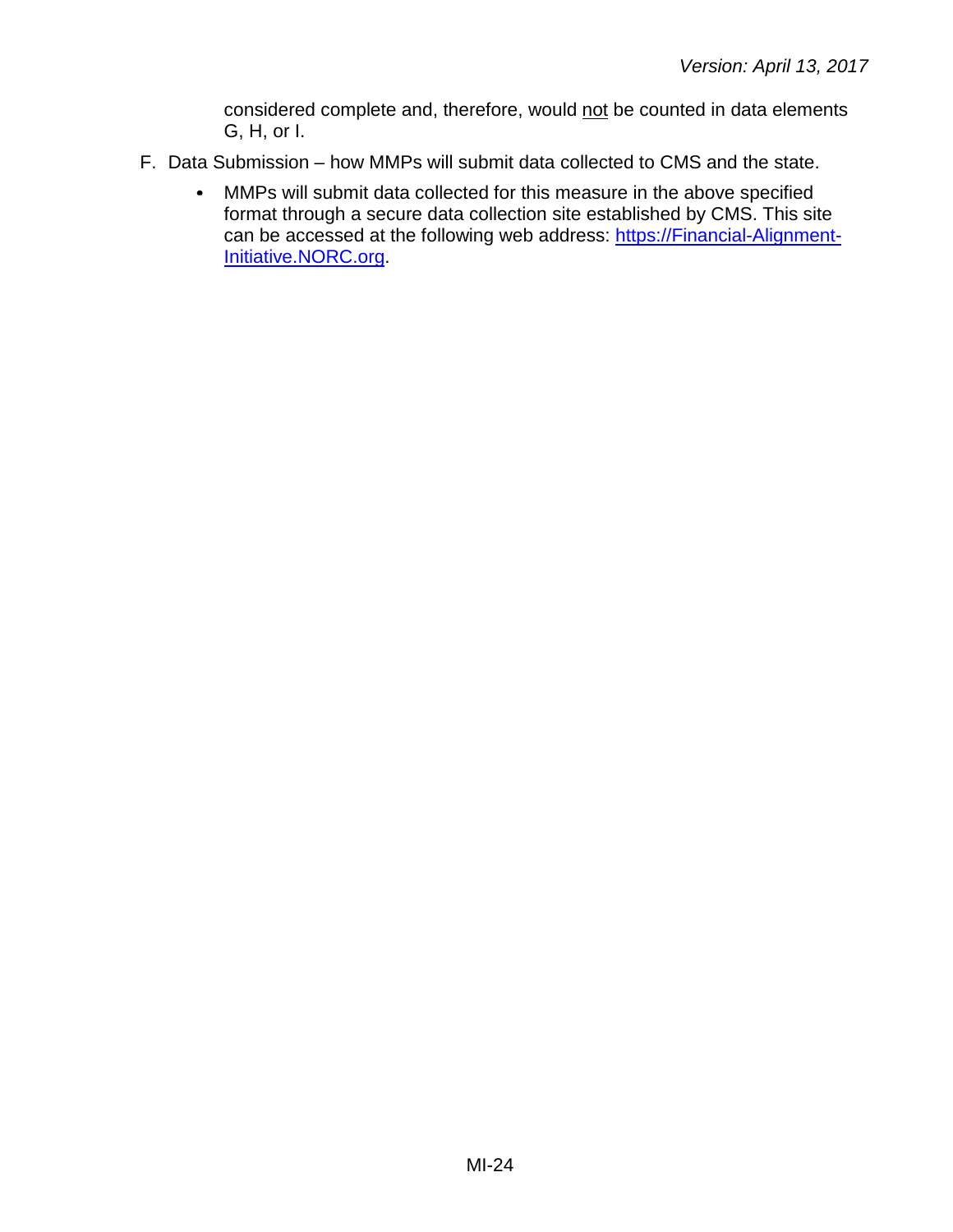## <span id="page-24-0"></span>**Section MI II. Care Coordination**

| <b>IMPLEMENTATION</b>              |                                        |                |                                                                                                     |                                                                                        |  |
|------------------------------------|----------------------------------------|----------------|-----------------------------------------------------------------------------------------------------|----------------------------------------------------------------------------------------|--|
| <b>Reporting</b><br><b>Section</b> | <b>Reporting</b><br><b>Frequency</b>   | Level          | <b>Reporting</b><br><b>Period</b>                                                                   | <b>Due Date</b>                                                                        |  |
| MI2. Care<br>Coordination          | Monthly,<br>beginning<br>after 90 days | Contract       | <b>Current Month</b><br>Ex:<br>$1/1 - 1/31$                                                         | By the end of the month<br>following the last day of<br>the reporting period           |  |
|                                    |                                        | <b>ONGOING</b> |                                                                                                     |                                                                                        |  |
| <b>Reporting</b><br><b>Section</b> | <b>Reporting</b><br><b>Frequency</b>   | Level          | <b>Reporting</b><br><b>Periods</b>                                                                  | <b>Due Date</b>                                                                        |  |
| MI2. Care<br>Coordination          | Quarterly                              | Contract       | Current<br>Calendar<br>Quarter<br>Ex:<br>$1/1 - 3/31$<br>$4/1 - 6/30$<br>$7/1 - 9/30$<br>10/1-12/31 | By the end of the second<br>month following the last<br>day of the reporting<br>period |  |

MI2.1 Members with an Individual Integrated Care and Supports Plan (IICSP) within 90 days of enrollment.

| <b>Element</b><br><b>Letter</b> | <b>Element Name</b>                                                                                                        | <b>Definition</b>                                                                                                                                    | <b>Allowable</b><br><b>Values</b>              |
|---------------------------------|----------------------------------------------------------------------------------------------------------------------------|------------------------------------------------------------------------------------------------------------------------------------------------------|------------------------------------------------|
| A.                              | Total number of<br>members enrolled<br>whose 90th day of<br>enrollment occurred<br>within the reporting<br>period.         | Total number of members<br>enrolled whose 90th day<br>of enrollment occurred<br>within the reporting<br>period.                                      | Field Type: Numeric                            |
| B.                              | Total number of<br>members who were<br>documented as unwilling<br>to complete an IICSP<br>within 90 days of<br>enrollment. | Of the total reported in A,<br>the number of members<br>who were documented as<br>unwilling to complete an<br>IICSP within 90 days of<br>enrollment. | Field type: Numeric<br>Note: Is a subset of A. |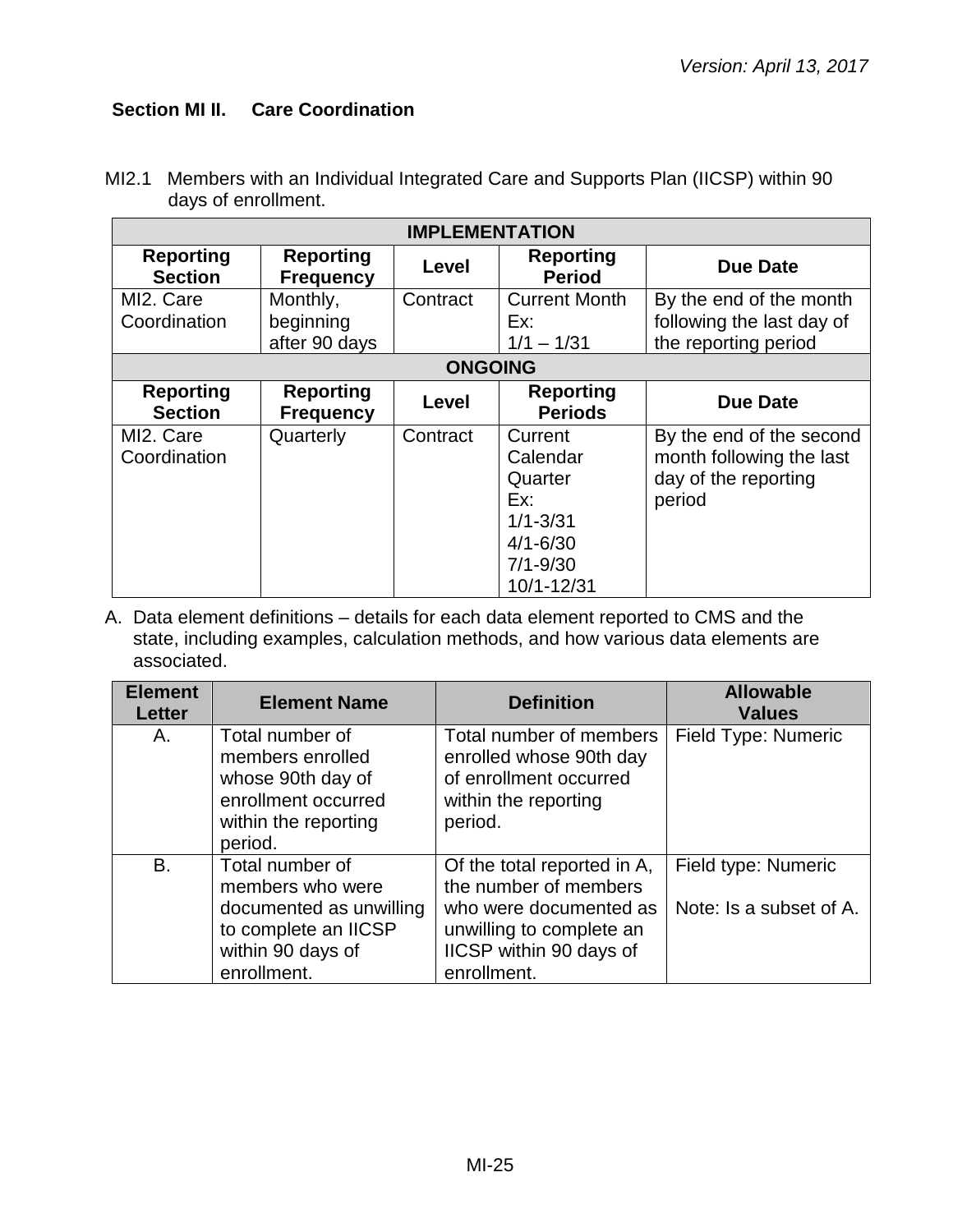| <b>Element</b><br>Letter | <b>Element Name</b>                                                                           | <b>Definition</b>                                                                                                   | <b>Allowable</b><br><b>Values</b>              |
|--------------------------|-----------------------------------------------------------------------------------------------|---------------------------------------------------------------------------------------------------------------------|------------------------------------------------|
| C.                       | Total number of<br>members the MMP was                                                        | Of the total reported in A,<br>the number of members                                                                | Field type: Numeric                            |
|                          | unable to reach,<br>following five<br>documented attempts<br>within 90 days of<br>enrollment. | the MMP was unable to<br>reach, following five<br>documented attempts<br>within 90 days of<br>enrollment.           | Note: Is a subset of A.                        |
| D.                       | Total number of<br>members with an IICSP<br>completed within 90<br>days of enrollment.        | Of the total reported in A,<br>the number of members<br>with an IICSP completed<br>within 90 days of<br>enrollment. | Field Type: Numeric<br>Note: Is a subset of A. |

B. QA Checks/Thresholds – procedures used by CMS and the state to establish benchmarks in order to identify outliers or data that are potentially erroneous.

- CMS and the state will perform an outlier analysis.
- As data are received from MMPs over time, CMS and the state will apply threshold checks.
- C. Edits and Validation checks validation checks that should be performed by each MMP prior to data submission.
	- Confirm those data elements listed above as subsets of other elements.
	- MMPs should validate that data elements B, C, and D are less than or equal to data element A.
	- All data elements should be positive values.
- D. Analysis how CMS and the state will evaluate reported data, as well as how other data sources may be monitored. CMS and the state will evaluate the percentage of members who:
	- Refused to have an IICSP completed within 90 days of enrollment.
	- Were unable to be reached to have an IICSP completed within 90 days of enrollment.
	- Had an IICSP completed within 90 days of enrollment.
	- Were willing to participate and who could be reached who had an IICSP completed within 90 days of enrollment.
- E. Notes additional clarifications to a reporting section. This section incorporates previously answered frequently asked questions.
	- MMPs should include all members regardless of whether the member was  $\bullet$ enrolled through passive enrollment or opt-in enrollment. Medicaid-only members should not be included.
	- MMPs should include all members who meet the criteria outlined in data  $\bullet$ element A, regardless if they are disenrolled as of the end of the reporting period (i.e., include all members regardless if they are currently enrolled or disenrolled as of the last day of the reporting period).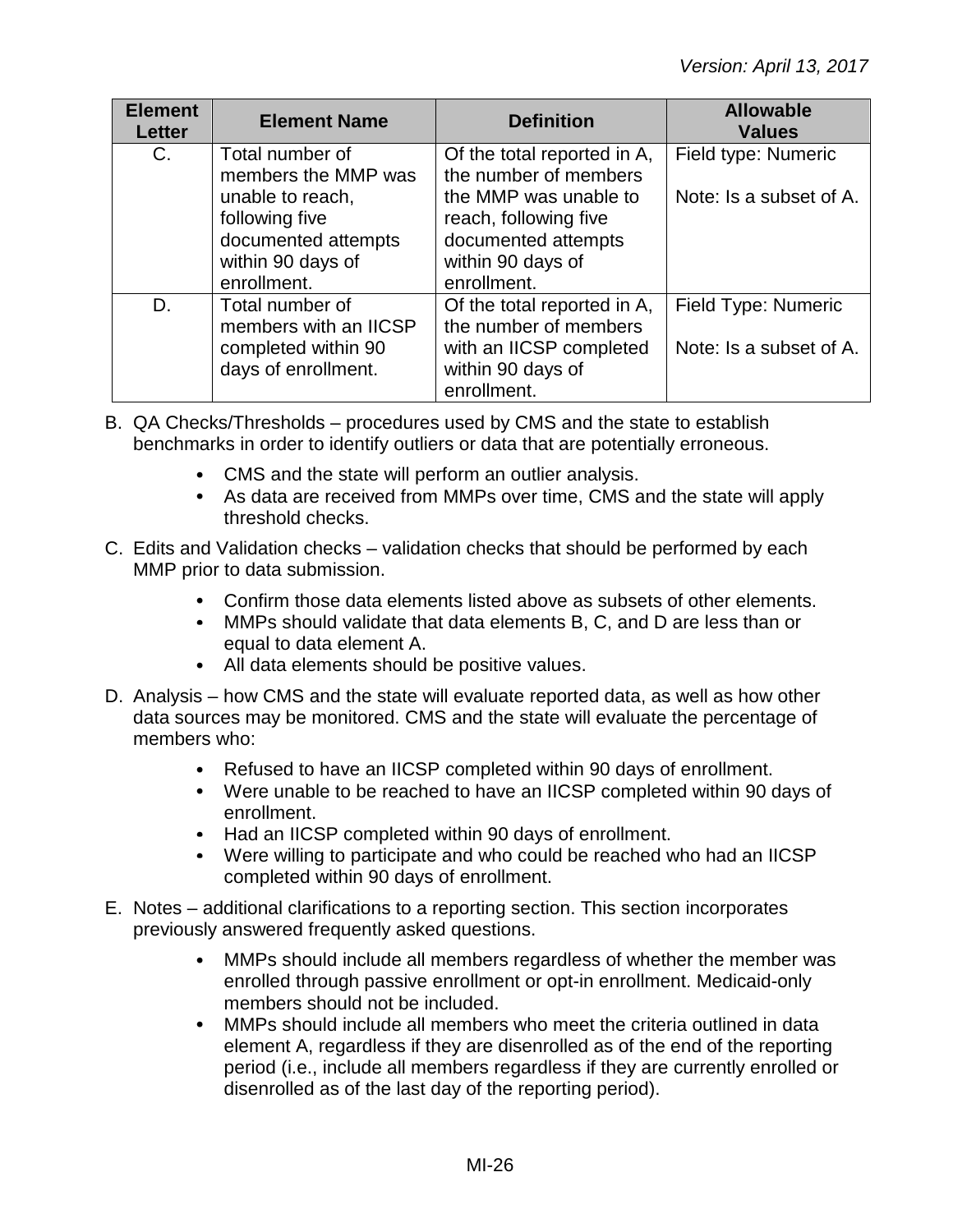- $\bullet$ The 90th day of enrollment should be based on each member's effective enrollment date. For the purposes of reporting this measure, 90 days of enrollment will be equivalent to three full calendar months.
- The effective enrollment date is the first date of the member's coverage through the MMP.
- $\bullet$ MMPs should refer to the Michigan three-way contract for specific requirements pertaining to an IICSP.
- Members reported in data elements B, C, and D must also be reported in  $\bullet$ data element A since these data elements are subsets of data element A. Additionally, data elements B, C, and D should be mutually exclusive (e.g. a member reported in element B or C should not also be reported in element D). If a member could meet the criteria for multiple data elements (B, C, or D) use the following guidance to ensure the member is included in only one of those three elements:
	- o If a member initially refused to participate in the IICSP or could not be reached after five outreach attempts, but then subsequently completes the IICSP within 90 days of enrollment, the member should be classified in data element D.
	- o If a member was not reached after five outreach attempts, but then subsequently is reached and refuses the IICSP within 90 days of enrollment, the member should be classified in data element B.
- For data element B, MMPs should report the number of members who were  $\bullet$ unwilling to complete an IICSP if a member (or his or her authorized representative):
	- o Affirmatively declines to participate in the development of the IICSP. Member communicates this refusal by phone, mail, fax, or in person.
	- o Expresses willingness to complete the IICSP but asks for it to be conducted after 90 days (despite being offered a reasonable opportunity to complete the assessment within 90 days). Discussions with the member must be documented by the MMP.
	- o Expresses willingness to complete the IICSP, but reschedules or is a no-show and then is subsequently non-responsive. Attempts to contact the member must be documented by the MMP.
	- o Initially agrees to complete the IICSP, but then declines to participate.
- If the MMP conducted the requisite five outreach attempts for the purposes  $\bullet$ of completing a Level I assessment (e.g., MI1.1 and MI1.2) where all five outreach attempts were unsuccessful and documented by the MMP, then those outreach attempts may also be reported under data element C for MI2.1. However, if the member had a Level I assessment completed, the MMP must make at least five additional documented outreach attempts to reach the member to complete the IICSP. Previous outreach attempts to complete the Level I assessment cannot be counted in this measure if the member eventually completed the Level I assessment.
- For data element C, MMPs should report the number of members the MMP  $\bullet$ was unable to reach after five attempts to contact the member. MMPs should refer to the Michigan three-way contract or state guidance for any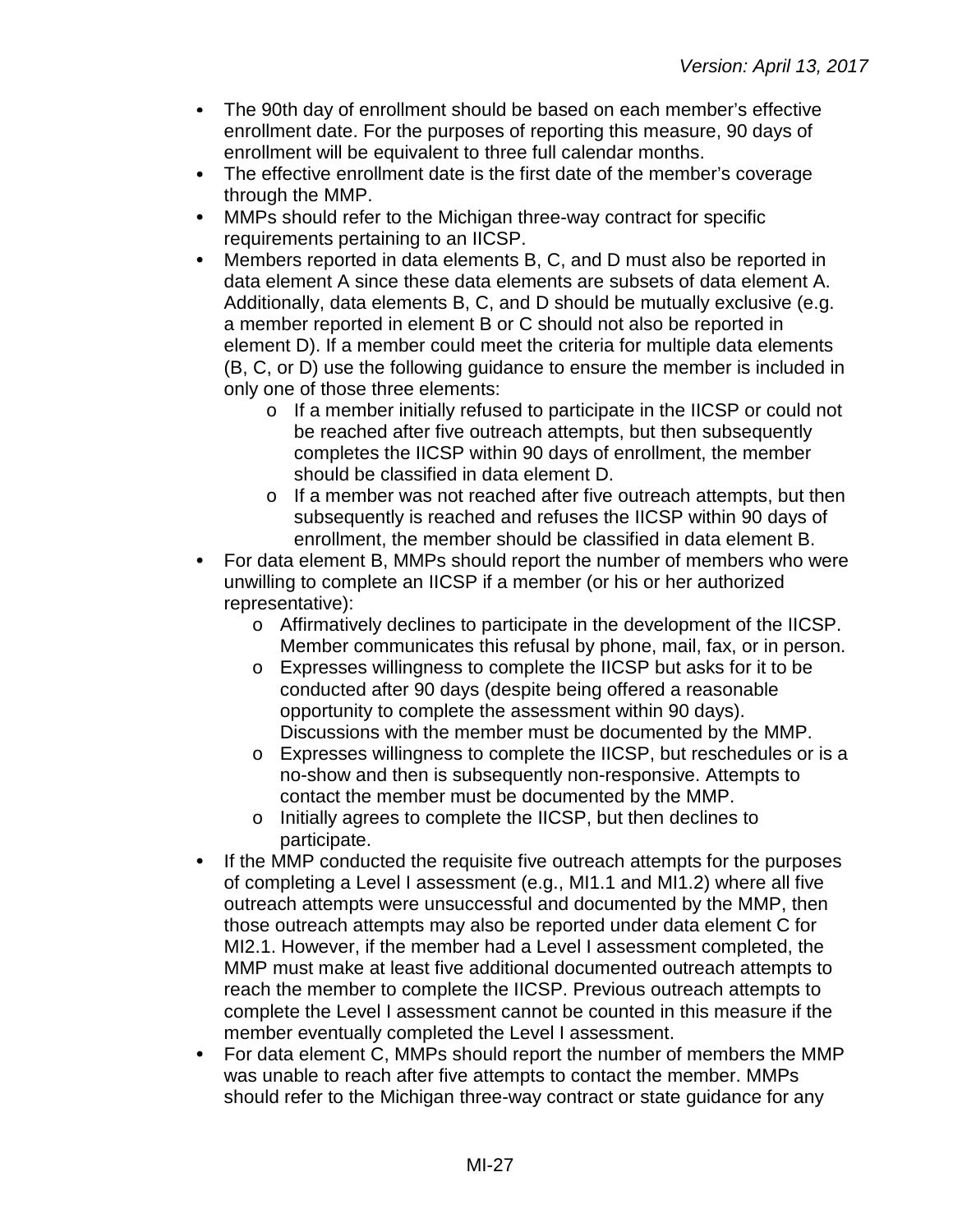specific requirements pertaining to the method of outreach to members. MMPs must document each attempt to reach the member, including the method of the attempt (i.e., phone, mail, or email), as CMS and the state may validate this number. There may be instances when the MMP has a high degree of confidence that a member's contact information is correct, yet that member is not responsive to the MMP's outreach efforts. So long as the MMP follows the guidance regarding outreach attempts, these members may be included in the count for this data element.

- $\bullet$ There may be certain circumstances that make it impossible or inappropriate to complete an IICSP within 90 days of enrollment. For example, a member may be medically unable to respond and have no authorized representative to do so on their behalf, or a member may be experiencing an acute medical or behavioral health crisis that requires immediate attention and outweighs the need for an IICSP. However, MMPs should not include such members in the counts for data elements B and C.
- $\bullet$ For data element D, only count members with a complete IICSP that includes the requisite member signature or proxy for the signature. For reporting of this measure, MMPs are required to comport with all requirements outlined in the IICSP Signature Requirements document.
- If a member's IICSP was started but not completed within 90 days of  $\bullet$ enrollment, then the IICSP should not be considered complete and, therefore, would not be counted in data elements B, C, or D. However, this member would be included in data element A.
- F. Data Submission how MMPs will submit data collected to CMS and the state.
	- MMPs will submit data collected for this measure in the above specified format through a secure data collection site established by CMS. This site can be accessed at the following web address: [https://Financial-Alignment-](https://financial-alignment-initiative.norc.org/)[Initiative.NORC.org.](https://financial-alignment-initiative.norc.org/)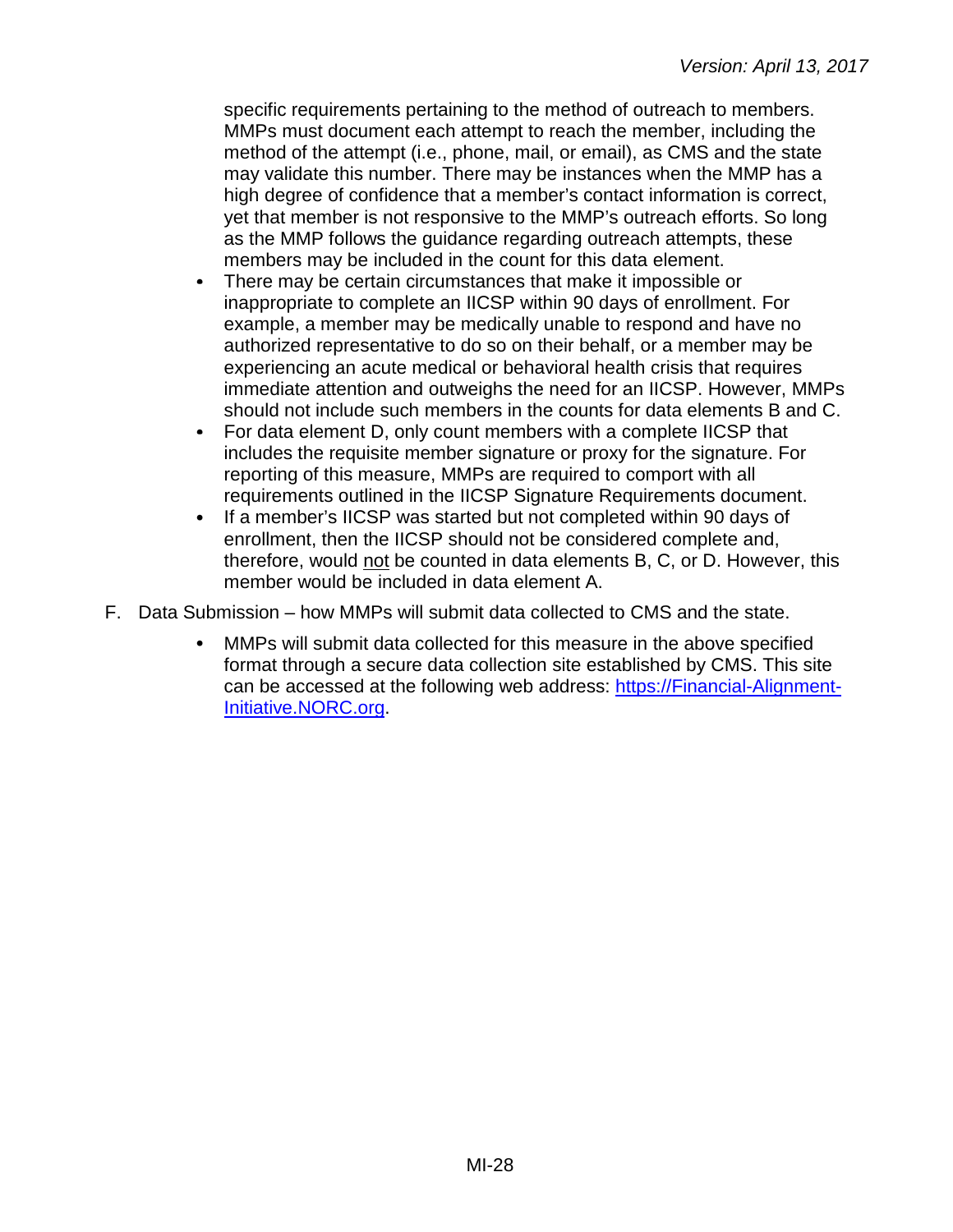| <b>IMPLEMENTATION</b>              |                                        |                |                                                                                                     |                                                                                        |
|------------------------------------|----------------------------------------|----------------|-----------------------------------------------------------------------------------------------------|----------------------------------------------------------------------------------------|
| <b>Reporting</b><br><b>Section</b> | <b>Reporting</b><br><b>Frequency</b>   | Level          | <b>Reporting</b><br><b>Period</b>                                                                   | <b>Due Date</b>                                                                        |
| MI2. Care<br>Coordination          | Monthly,<br>beginning<br>after 90 days | Contract       | <b>Current Month</b><br>Ex:<br>$1/1 - 1/31$                                                         | By the end of the month<br>following the last day of<br>the reporting period           |
|                                    |                                        | <b>ONGOING</b> |                                                                                                     |                                                                                        |
| <b>Reporting</b><br><b>Section</b> | <b>Reporting</b><br><b>Frequency</b>   | Level          | <b>Reporting</b><br><b>Periods</b>                                                                  | Due Date                                                                               |
| MI2. Care<br>Coordination          | Quarterly                              | Contract       | Current<br>Calendar<br>Quarter<br>Ex:<br>$1/1 - 3/31$<br>$4/1 - 6/30$<br>$7/1 - 9/30$<br>10/1-12/31 | By the end of the<br>second month following<br>the last day of the<br>reporting period |

MI2.2 Members with IICSPs completed.

| <b>Element</b><br><b>Letter</b> | <b>Element Name</b>                                                                                       | <b>Definition</b>                                                                                                                                                                         | <b>Allowable</b><br><b>Values</b>              |
|---------------------------------|-----------------------------------------------------------------------------------------------------------|-------------------------------------------------------------------------------------------------------------------------------------------------------------------------------------------|------------------------------------------------|
| Α.                              | Total number of<br>members enrolled for<br>90 days or longer as of<br>the end of the reporting<br>period. | Total number of<br>members enrolled for 90<br>days or longer as of the<br>end of the reporting<br>period who were<br>currently enrolled as of<br>the last day of the<br>reporting period. | Field Type: Numeric                            |
| B.                              | Total number of<br>members who had an<br>IICSP completed as of<br>the end of the reporting<br>period.     | Of the total reported in<br>A, the number of<br>members who had an<br>IICSP completed as of<br>the end of the reporting<br>period.                                                        | Field type: Numeric<br>Note: Is a subset of A. |

- B. QA Checks/Thresholds procedures used by CMS and the state to establish benchmarks in order to identify outliers or data that are potentially erroneous.
	- CMS and the state will perform an outlier analysis.
	- As data are received from MMPs over time, CMS and the state will apply threshold checks.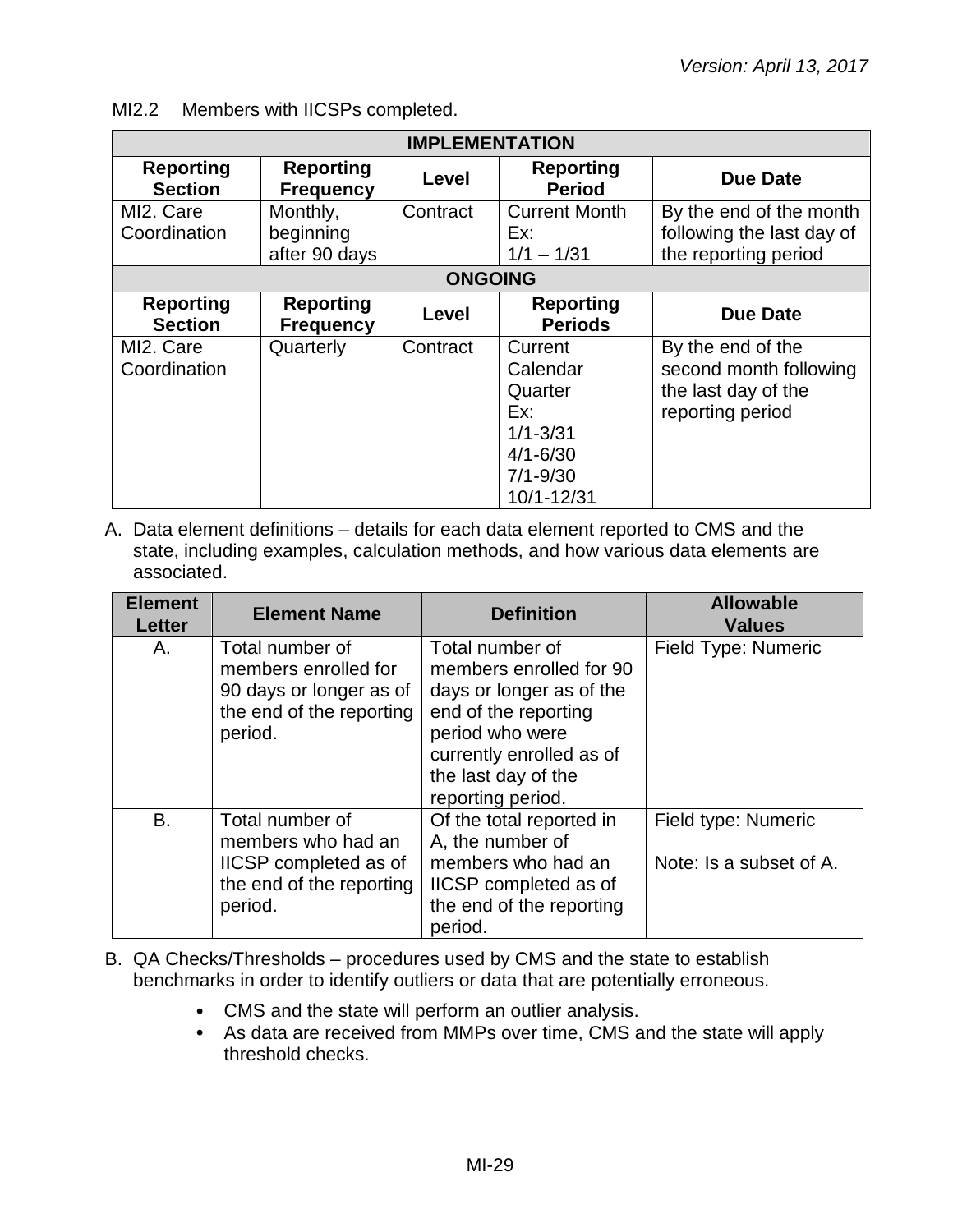- C. Edits and Validation checks validation checks that should be performed by each MMP prior to data submission.
	- Confirm those data elements listed above as subsets of other elements.
	- MMPs should validate that data element B is less than or equal to data element A.
	- All data elements should be positive values.
- D. Analysis how CMS and the state will evaluate reported data, as well as how other data sources may be monitored.
	- CMS and the state will evaluate the percentage of members enrolled for 90 days or longer who had an IICSP completed as of the end of the reporting period.
- E. Notes additional clarifications to a reporting section. This section incorporates previously answered frequently asked questions.
	- MMPs should include all Medicare-Medicaid members regardless of  $\bullet$ whether the member was enrolled through passive enrollment or opt-in enrollment. Medicaid-only members should not be included.
	- The 90th day of enrollment should be based on each member's effective enrollment date. For the purposes of reporting this measure, 90 days of enrollment will be equivalent to three full calendar months.
	- The effective enrollment date is the first date of the member's coverage through the MMP.
	- For data element A, members must be enrolled on the last day of the reporting period to be included in this measure.
	- For data element B, only count members with a complete IICSP that includes the requisite member signature or proxy for the signature. For reporting of this measure, MMPs are required to comport with all requirements outlined in the IICSP Signature Requirements document.
	- The IICSPs reported in data element B could have been completed at any time, not necessarily during the reporting period.
	- $\bullet$ MMPs should refer to the Michigan three-way contract for specific requirements pertaining to a care plan.
- F. Data Submission how MMPs will submit data collected to CMS and the state.
	- $\bullet$ MMPs will submit data collected for this measure in the above specified format through a secure data collection site established by CMS. This site can be accessed at the following web address: [https://Financial-Alignment-](https://financial-alignment-initiative.norc.org/)[Initiative.NORC.org.](https://financial-alignment-initiative.norc.org/)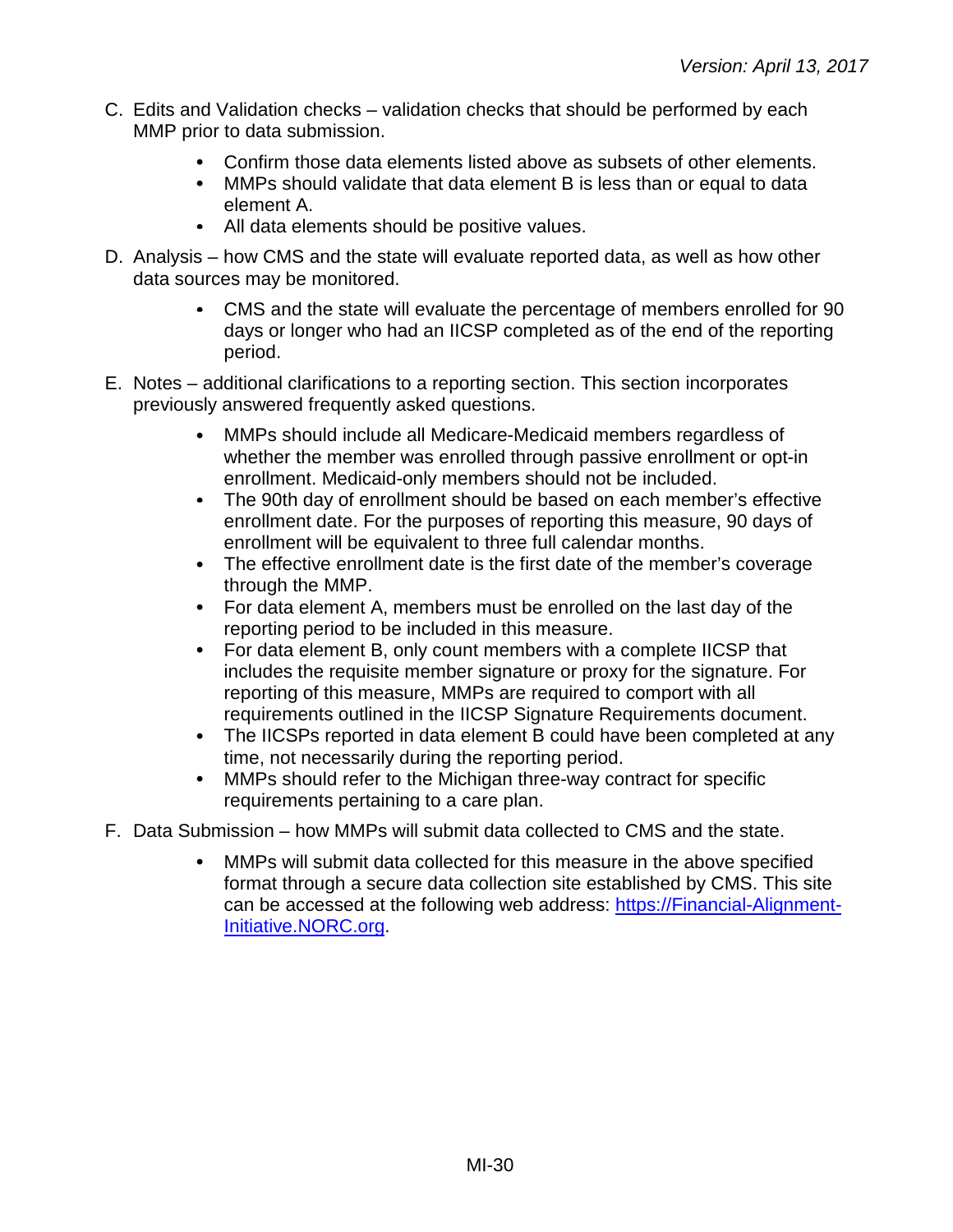|  | MI2.3 Members with documented discussions of care goals. <sup>i, ii</sup> |  |  |  |
|--|---------------------------------------------------------------------------|--|--|--|
|--|---------------------------------------------------------------------------|--|--|--|

| <b>IMPLEMENTATION</b>              |                                      |                |                                                                                                     |                                                                                     |  |
|------------------------------------|--------------------------------------|----------------|-----------------------------------------------------------------------------------------------------|-------------------------------------------------------------------------------------|--|
| <b>Reporting</b><br><b>Section</b> | <b>Reporting</b><br><b>Frequency</b> | Level          | <b>Reporting</b><br><b>Period</b>                                                                   | <b>Due Date</b>                                                                     |  |
| MI2. Care<br>Coordination          | Monthly                              | Contract       | Current<br>Month<br>Ex:<br>$1/1 - 1/31$                                                             | By the end of the month<br>following the last day of<br>the reporting period        |  |
|                                    |                                      | <b>ONGOING</b> |                                                                                                     |                                                                                     |  |
| <b>Reporting</b><br><b>Section</b> | <b>Reporting</b><br><b>Frequency</b> | Level          | <b>Reporting</b><br><b>Periods</b>                                                                  | <b>Due Date</b>                                                                     |  |
| MI2. Care<br>Coordination          | Quarterly                            | Contract       | Current<br>Calendar<br>Quarter<br>Ex:<br>$1/1 - 3/31$<br>$4/1 - 6/30$<br>$7/1 - 9/30$<br>10/1-12/31 | By the end of the second<br>month following the last<br>day of the reporting period |  |

| <b>Element</b><br><b>Letter</b> | <b>Element Name</b>                                                                                                | <b>Definition</b>                                                                                                                                     | <b>Allowable</b><br><b>Values</b>              |
|---------------------------------|--------------------------------------------------------------------------------------------------------------------|-------------------------------------------------------------------------------------------------------------------------------------------------------|------------------------------------------------|
| А.                              | Total number of<br>members with an initial<br>IICSP completed.                                                     | Total number of members<br>with an initial IICSP<br>completed during the<br>reporting period.                                                         | Field Type: Numeric                            |
| Β.                              | Total number of<br>members with at least<br>one documented<br>discussion of care<br>goals in the initial<br>IICSP. | Of the total reported in A,<br>the number of members<br>with at least one<br>documented discussion<br>of care goals in the initial<br>IICSP.          | Field Type: Numeric<br>Note: Is a subset of A. |
| C.                              | Total number of<br>existing IICSPs<br>revised.                                                                     | Total number of existing<br><b>IICSPs revised during the</b><br>reporting period.                                                                     | Field Type: Numeric                            |
| D.                              | Total number of<br>revised IICSPs with at<br>least one documented<br>discussion of new or<br>existing care goals.  | Of the total reported in C,<br>the number of revised<br><b>IICSPs with at least one</b><br>documented discussion<br>of new or existing care<br>goals. | Field Type: Numeric<br>Note: Is a subset of C. |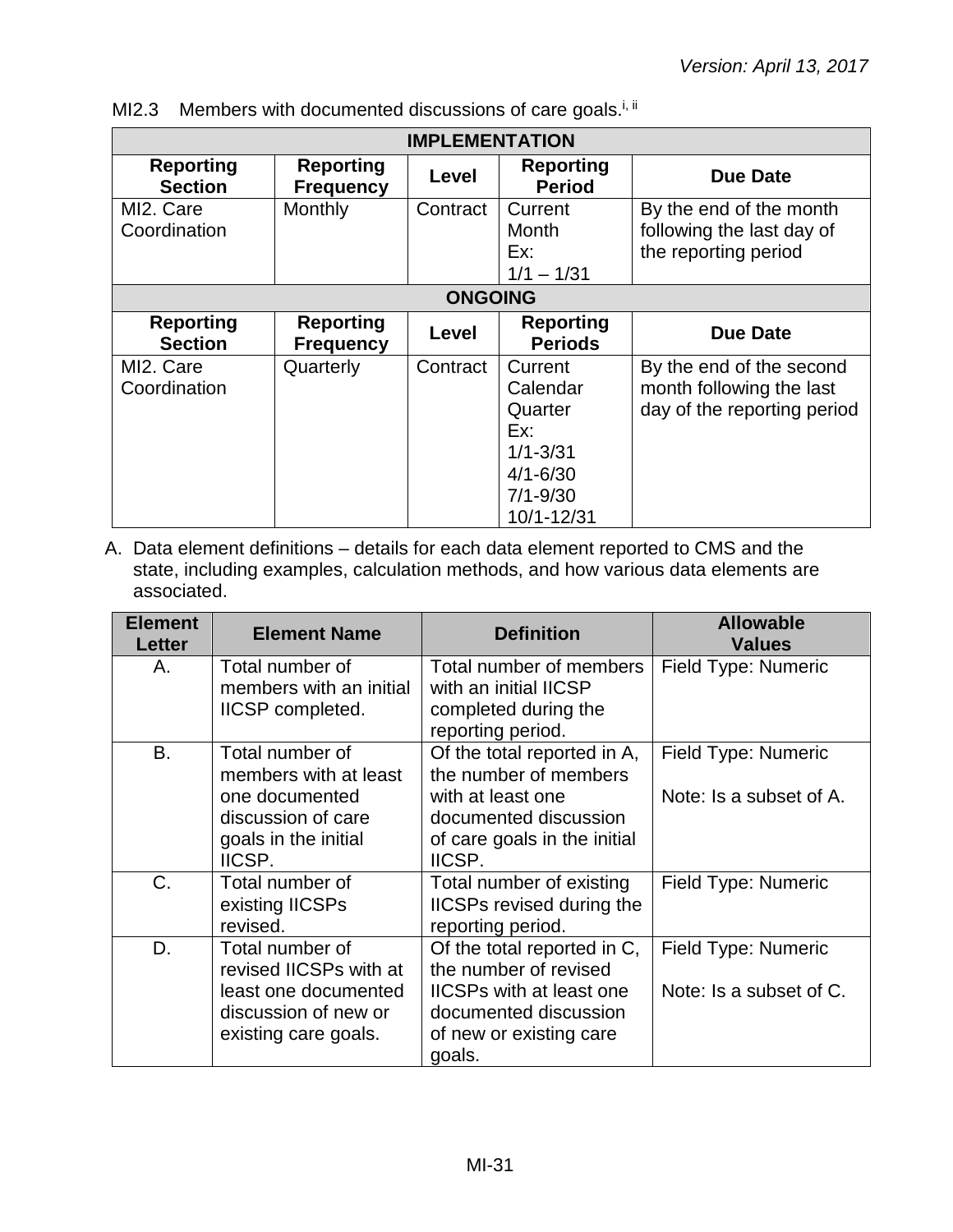- B. QA Checks/Thresholds procedures used by CMS and the state to establish benchmarks in order to identify outliers or data that are potentially erroneous.
	- The quality withhold benchmark for DY 1 is 75%. For withhold purposes, the measure is calculated as follows:
		- o Denominator: Total number of members with an initial IICSP completed during the reporting period (data element A) summed over the applicable number of quarters.
		- o Numerator: Total number of members with at least one documented discussion of care goals in the initial IICSP (data element B) summed over the applicable number of quarters.
	- For more information, refer to the Quality Withhold Technical Notes (DY 1): Michigan-Specific Measures. Separate guidance will be forthcoming on the established benchmark for this measure for DY 2 and 3.
- C. Edits and Validation checks validation checks that should be performed by each MMP prior to data submission.
	- Confirm those data elements listed above as subsets of other elements.
	- MMPs should validate that data element B is less than or equal to data element A.
	- MMPs should validate that data element D is less than or equal to data element C.
	- All data elements should be positive values.
- D. Analysis how CMS and the state will evaluate reported data, as well as how other data sources may be monitored. CMS and the state will evaluate the percentage of:
	- Members who had an initial IICSP completed during the reporting period  $\bullet$ who had at least one documented discussion of care goals in the initial IICSP.
	- IICSPs revised during the reporting period that had at least one documented discussion of new or existing care goals.
- E. Notes additional clarifications to a reporting section. This section incorporates previously answered frequently asked questions.
	- MMPs should include all members regardless of whether the member was  $\bullet$ enrolled through passive enrollment or opt-in enrollment. Medicaid-only members should not be included.
	- $\bullet$ MMPs should include all members who meet the criteria outlined in data element A, regardless of whether they are disenrolled as of the end of the reporting period (i.e., include all members regardless of whether they are currently enrolled or disenrolled as of the last day of the reporting period).
	- MMPs should include all IICSPs for members that meet the criteria outlined  $\bullet$ in data element C, regardless of whether the members are disenrolled as of the end of the reporting period (i.e., include all IICSPs regardless of whether the members are currently enrolled or disenrolled as of the last day of the reporting period).
	- Data element A should include all members whose IICSP was completed for the first time during the reporting period (i.e., the member did not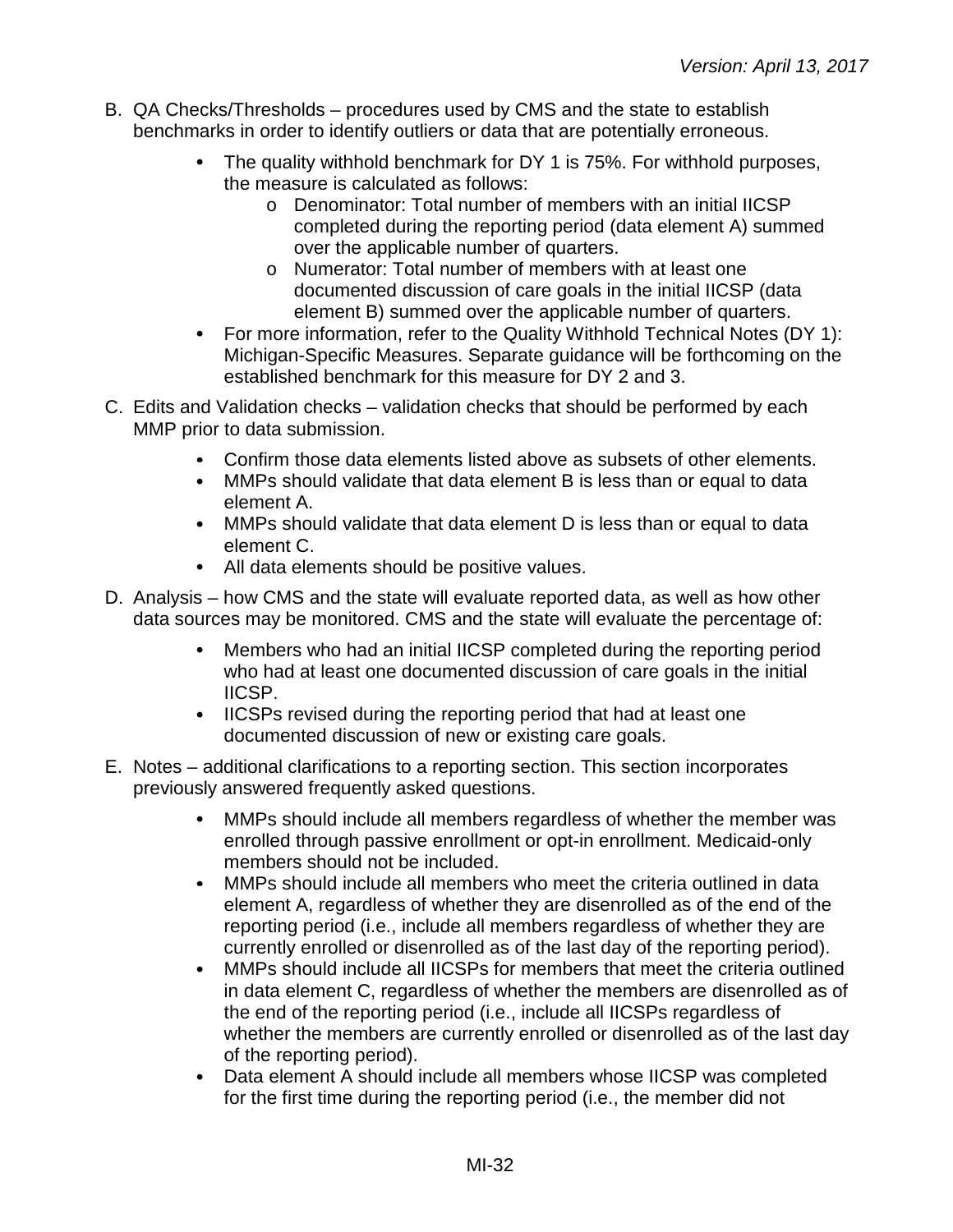previously have an IICSP completed prior to the start of the reporting period). There can be no more than one initial IICSP completed per member.

- $\bullet$ MMPs should only include members in data element B when the discussion of care goals is clearly documented in the member's initial IICSP.
- $\bullet$ Data element C should include all existing IICSPs that were revised during the reporting period. MMPs should refer to the Michigan three-way contract for specific requirements pertaining to updating the IICSP.
- $\bullet$ MMPs should only include IICSPs in data element D when a new or previously documented care goal is discussed and is clearly documented in the member's revised IICSP. If the initial IICSP clearly documented the discussion of care goals, but those existing care goals were not revised or discussed, or new care goals are not discussed and documented during the revision of the IICSP, then that IICSP should not be reported in data element D.
- $\bullet$ An initial IISCP and a revised IICSP (reported in data elements A and C, respectively) must include the requisite member signature or proxy for the signature. For reporting of this measure, MMPs are required to comport with all requirements outlined in the IICSP Signature Requirements document.
- If a member has an initial IICSP completed during the reporting period, and  $\bullet$ has their IICSP revised during the same reporting period, then the member's initial IICSP should be reported in data element A and the member's revised IICSP should be reported in data element C.
- If a member's IICSP is revised multiple times during the same reporting  $\bullet$ period, each revision should be reported in data element C. For example, if a member's IICSP is revised twice during the same reporting period, two IICSPs should be counted in data element C.
- F. Data Submission how MMPs will submit data collected to CMS and the state.
	- $\bullet$ MMPs will submit data collected for this measure in the above specified format through a secure data collection site established by CMS. This site can be accessed at the following web address: [https://Financial-Alignment-](https://financial-alignment-initiative.norc.org/)[Initiative.NORC.org.](https://financial-alignment-initiative.norc.org/)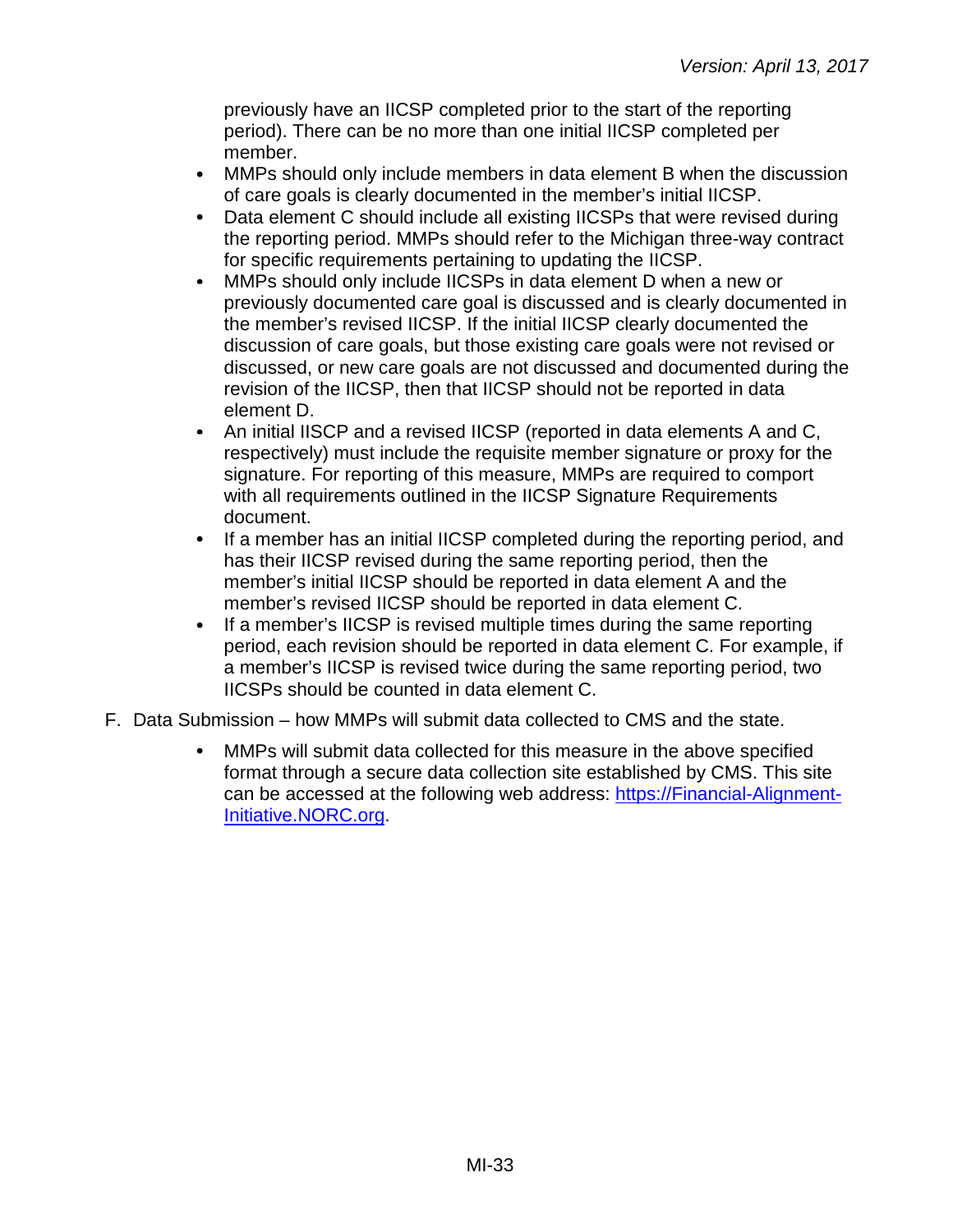MI2.4 Members with documented discussions of members' rights and choices of providers.

| <b>CONTINUOUS REPORTING</b>        |                                      |          |                                                                                                     |                                                                                     |  |
|------------------------------------|--------------------------------------|----------|-----------------------------------------------------------------------------------------------------|-------------------------------------------------------------------------------------|--|
| <b>Reporting</b><br><b>Section</b> | <b>Reporting</b><br><b>Frequency</b> | Level    | <b>Reporting</b><br><b>Periods</b>                                                                  | Due Date                                                                            |  |
| MI2. Care<br>Coordination          | Quarterly                            | Contract | Current<br>Calendar<br>Quarter<br>Ex:<br>$1/1 - 3/31$<br>$4/1 - 6/30$<br>$7/1 - 9/30$<br>10/1-12/31 | By the end of the second<br>month following the last<br>day of the reporting period |  |

| <b>Element</b><br><b>Letter</b> | <b>Element Name</b>                                                                                                      | <b>Definition</b>                                                                                                                                  | <b>Allowable</b><br><b>Values</b>              |
|---------------------------------|--------------------------------------------------------------------------------------------------------------------------|----------------------------------------------------------------------------------------------------------------------------------------------------|------------------------------------------------|
| А.                              | Total number of<br>members with an initial<br>IICSP completed.                                                           | Total number of members<br>with an initial IICSP<br>completed during the<br>reporting period.                                                      | Field Type: Numeric                            |
| <b>B.</b>                       | Total number of<br>members sampled that<br>met inclusion criteria.                                                       | Of the total reported in A,<br>the number of members<br>sampled that met inclusion<br>criteria.                                                    | Field Type: Numeric<br>Note: Is a subset of A. |
| $C_{\cdot}$                     | Total number of<br>members with<br>documented<br>discussion of their<br>rights and choices of<br>providers in the IICSP. | Of the total reported in B,<br>the number of members<br>with documented<br>discussion of their rights<br>and choices of providers<br>in the IICSP. | Field Type: Numeric<br>Note: Is a subset of B. |

- B. QA Checks/Thresholds procedures used by CMS and the state to establish benchmarks in order to identify outliers or data that are potentially erroneous.
	- CMS and the state will perform an outlier analysis.
	- As data are received from MMPs over time, CMS and the state will apply threshold checks.
- C. Edits and Validation checks validation checks that should be performed by each MMP prior to data submission.
	- Confirm those data elements listed above as subsets of other elements.
	- $\bullet$ MMPs should validate that data element B is less than or equal to data element A.
	- $\bullet$ MMPs should validate that data element C is less than or equal to data element B.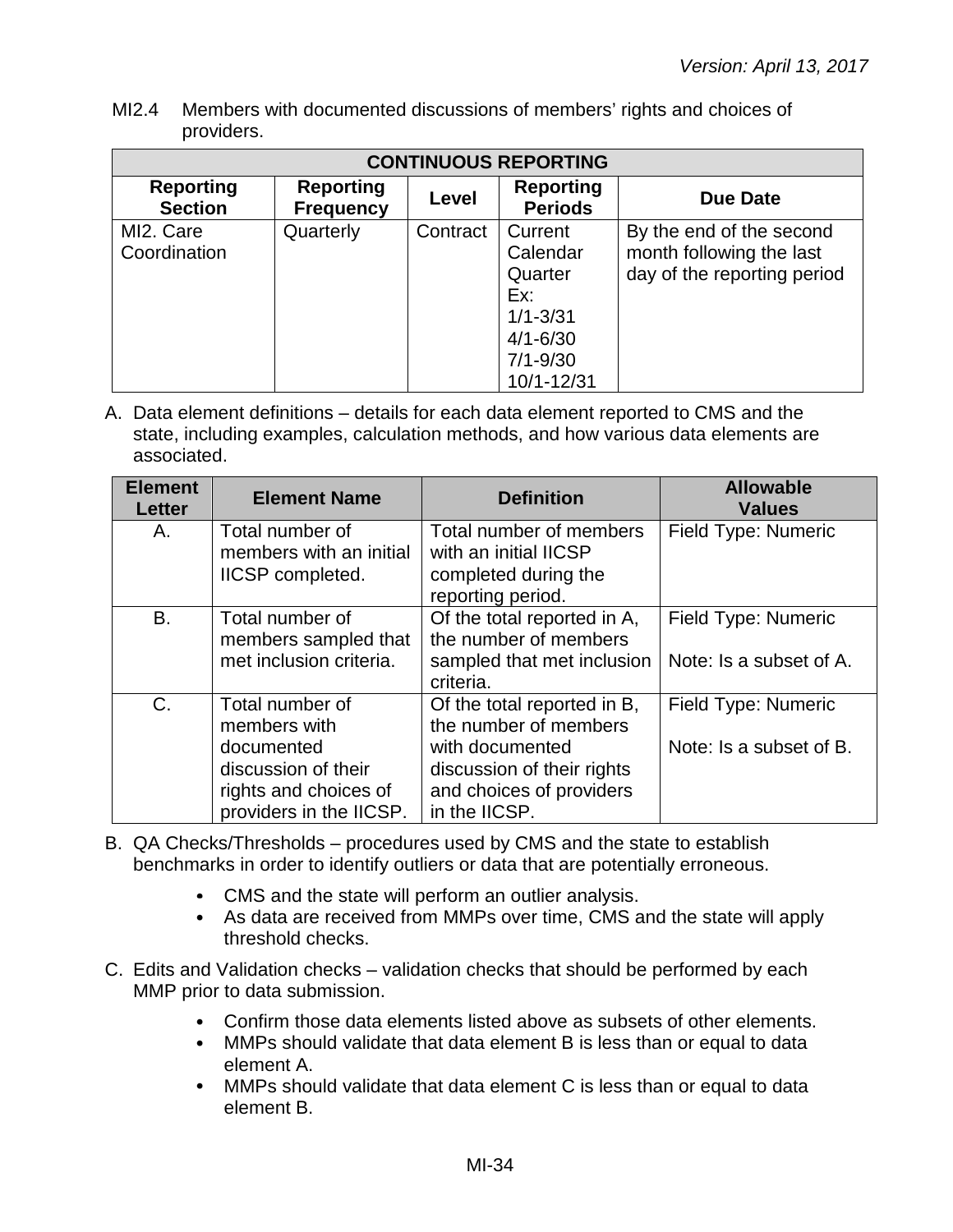- All data elements should be positive values.
- D. Analysis how CMS and the state will evaluate reported data, as well as how other data sources may be monitored.
	- CMS and the state will evaluate the percentage of members who had an  $\bullet$ initial IICSP completed during the reporting period who had at least one documented discussion of the members' rights and choices of providers in the IICSP.
- E. Notes additional clarifications to a reporting section. This section incorporates previously answered frequently asked questions.
	- MMPs should include all members regardless of whether the member was  $\bullet$ enrolled through passive enrollment or opt-in enrollment. A subset of members that are eligible will be included in the sample. Medicaid-only members should not be included.
	- MMPs should include all members who meet the criteria outlined in data  $\bullet$ element A, regardless if they are disenrolled as of the end of the reporting period (i.e., include all members regardless if they are currently enrolled or disenrolled as of the last day of the reporting period).
	- Data element A should include all members whose IICSP was completed  $\bullet$ for the first time during the reporting period (i.e., the member did not previously have an IICSP completed prior to the start of the reporting period). There can be no more than one initial IICSP completed per member.
	- An initial IISCP (reported in data element A) must include the requisite  $\bullet$ member signature or proxy for the signature. For reporting of this measure, MMPs are required to comport with all requirements outlined in the IICSP Signature Requirements document.
	- $\bullet$ For reporting, the MMPs may elect to sample since this measure may require documentation review to identify the numerator. Sampling should be systematic to ensure all eligible individuals have an equal chance of inclusion. The sample size should be 411, plus oversample to allow for substitution. For further instructions on selecting the sample size, please see the introductory section of this document.
	- If an MMP does not elect to sample, data element B should be equal to data element A.
	- At a minimum, members must receive information about their right to change providers and seek out alternative providers in the MMP's network. Receipt of this information must be noted in the IICSP. Data element C should only include members with an IICSP that includes the requisite notation.
- F. Data Submission how MMPs will submit data collected to CMS and the state.
	- MMPs will submit data collected for this measure in the above specified format through a secure data collection site established by CMS. This site can be accessed at the following web address: [https://Financial-Alignment-](https://financial-alignment-initiative.norc.org/)[Initiative.NORC.org.](https://financial-alignment-initiative.norc.org/)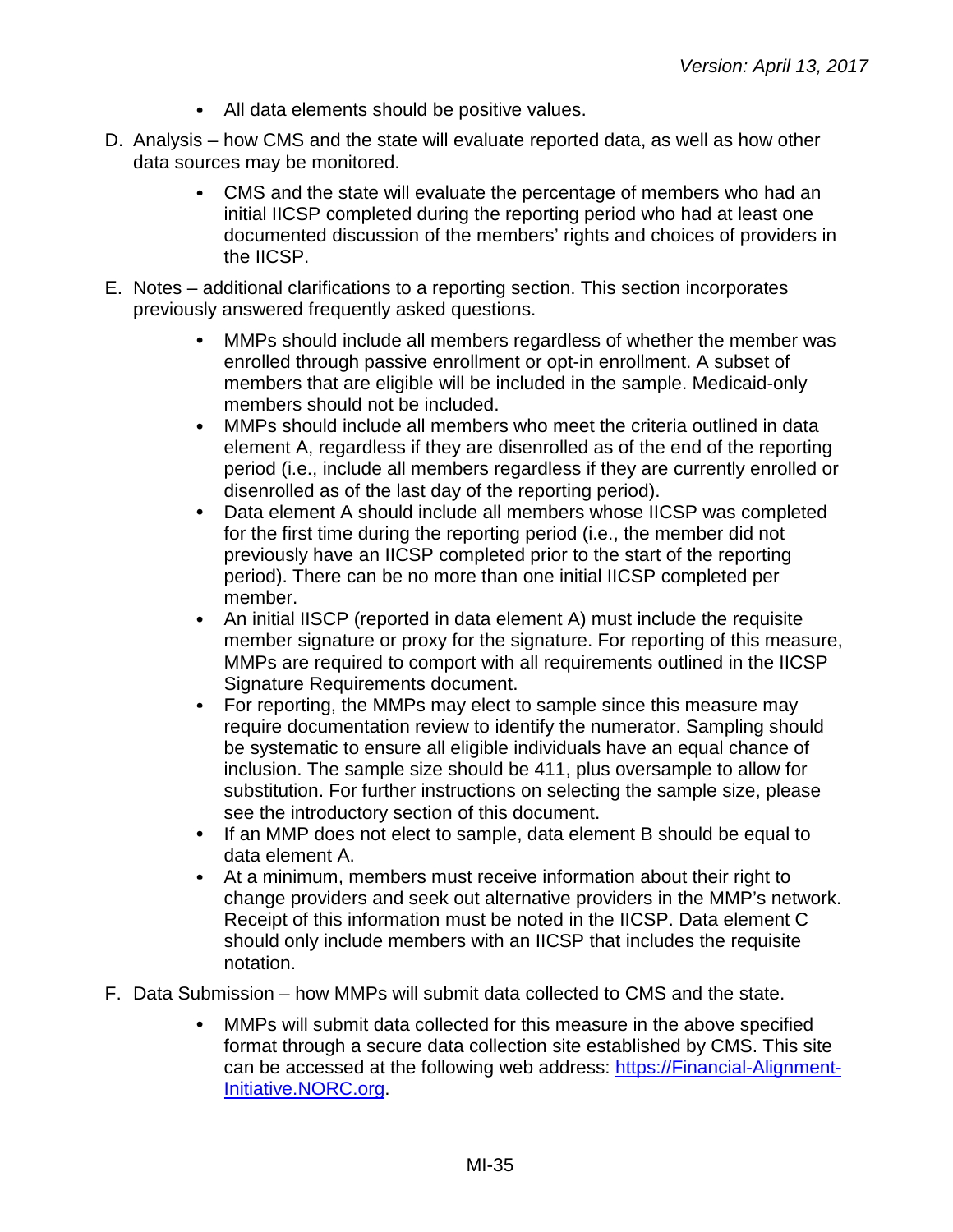| <b>CONTINUOUS REPORTING</b>        |                                      |          |                                                                                                     |                                                                                     |  |
|------------------------------------|--------------------------------------|----------|-----------------------------------------------------------------------------------------------------|-------------------------------------------------------------------------------------|--|
| <b>Reporting</b><br><b>Section</b> | <b>Reporting</b><br><b>Frequency</b> | Level    | <b>Reporting</b><br><b>Periods</b>                                                                  | Due Date                                                                            |  |
| MI2. Care<br>Coordination          | Quarterly                            | Contract | Current<br>Calendar<br>Quarter<br>Ex:<br>$1/1 - 3/31$<br>$4/1 - 6/30$<br>$7/1 - 9/30$<br>10/1-12/31 | By the end of the fourth<br>month following the last<br>day of the reporting period |  |

MI2.5 Members with first follow-up visit within 30 days of hospital discharge.

| <b>Element</b><br><b>Letter</b> | <b>Element Name</b>                                                                                                                                   | <b>Definition</b>                                                                                                                                                                      | <b>Allowable</b><br><b>Values</b>              |
|---------------------------------|-------------------------------------------------------------------------------------------------------------------------------------------------------|----------------------------------------------------------------------------------------------------------------------------------------------------------------------------------------|------------------------------------------------|
| A.                              | Total number of hospital<br>discharges.                                                                                                               | Total number of hospital<br>discharges during the<br>reporting period.                                                                                                                 | Field Type: Numeric                            |
| В.                              | Total number of hospital<br>discharges that resulted<br>in an ambulatory care<br>follow-up visit within 30<br>days of discharge from<br>the hospital. | Of the total reported in<br>A, the number of<br>hospital discharges that<br>resulted in an<br>ambulatory care follow-<br>up visit within 30 days of<br>discharge from the<br>hospital. | Field Type: Numeric<br>Note: Is a subset of A. |

- B. QA Checks/Thresholds procedures used by CMS and the state to establish benchmarks in order to identify outliers or data that are potentially erroneous.
	- CMS and the state will perform an outlier analysis.
	- As data are received from MMPs over time, CMS and the state will apply threshold checks.
- C. Edits and Validation checks validation checks that should be performed by each MMP prior to data submission.
	- Confirm those data elements listed above as subsets of other elements.
	- MMPs should validate that data element B is less than or equal to data element A.
	- All data elements should be positive values.
- D. Analysis how CMS and the state will evaluate reported data, as well as how other data sources may be monitored.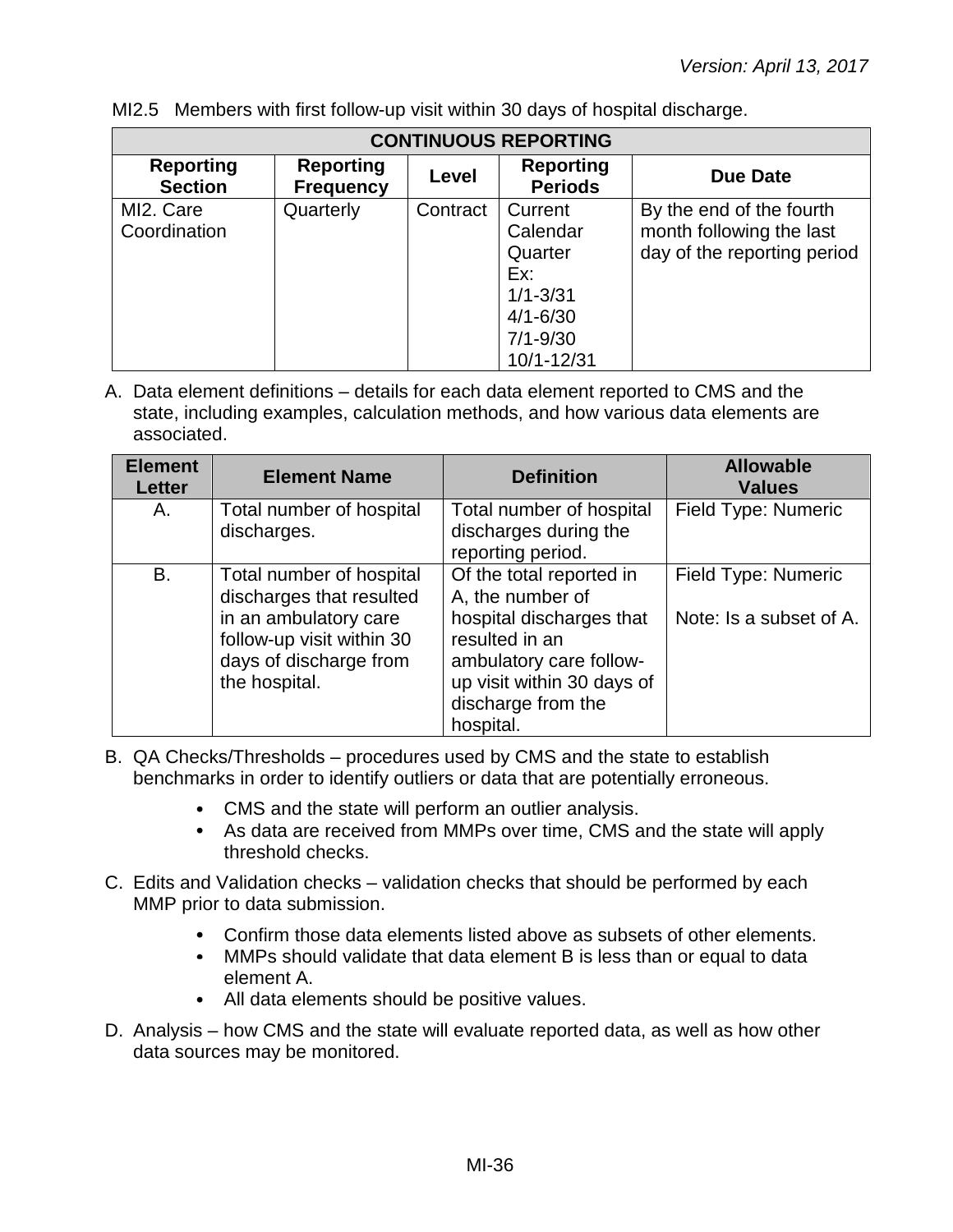- CMS and the state will evaluate the percentage of hospital discharges that resulted in an ambulatory care follow-up visit within 30 days of the discharge from the hospital.
- E. Notes additional clarifications to a reporting section. This section incorporates previously answered frequently asked questions.
	- $\bullet$ MMPs should include all members regardless of whether the member was enrolled through passive enrollment or opt-in enrollment. Medicaid-only members should not be included.
	- $\bullet$ MMPs should include all hospital discharges for members who meet the criteria outlined in data element A and who were continuously enrolled from the date of the hospital discharge through 30 days after the hospital discharge, regardless if they are disenrolled as of the end of the reporting period.
	- The date of discharge must occur within the reporting period, but the followup may not be in the same reporting period. For example, if a discharge occurs during the last month of the reporting period, look to the first month of the following reporting period to identify the follow-up visit.
	- The member needs to be enrolled from the date of the hospital discharge through 30 days after the hospital discharge, with no gaps in enrollment to be included in this measure.
	- A follow-up visit is defined as an ambulatory care follow-up visit to assess  $\bullet$ the member's health following a hospitalization. Codes to identify follow-up visits are provided in the Ambulatory Visits value set and Other Ambulatory Visits value set. MMPs should report ambulatory care follow-up visits based on all visits identified, including denied and pended claims, and including encounter data as necessary in cases where follow-up care is included as part of a bundled payment covering the services delivered during the inpatient stay. MMPs should use all information available, including encounter data supplied by providers, to ensure complete and accurate reporting.
	- To identify all inpatient discharges during the reporting period (data element A):
		- o Identify all acute and non-acute inpatient stays (Inpatient Stay value set).
		- o Identify the discharge date for the stay. The date of discharge should be within the reporting period.

MMPs should report discharges based on all inpatient stays identified, including denied and pended claims.

- $\bullet$ Exclude discharges in which the patient was transferred directly or readmitted to an acute or non-acute facility on the date of the discharge or within 30 days after discharge. These discharges are excluded because a re-hospitalization or transfer may prevent an outpatient follow-up visit from taking place. To identify readmissions to an acute or non-acute inpatient care setting:
	- o Identify all acute and non-acute inpatient stays (Inpatient Stay value set).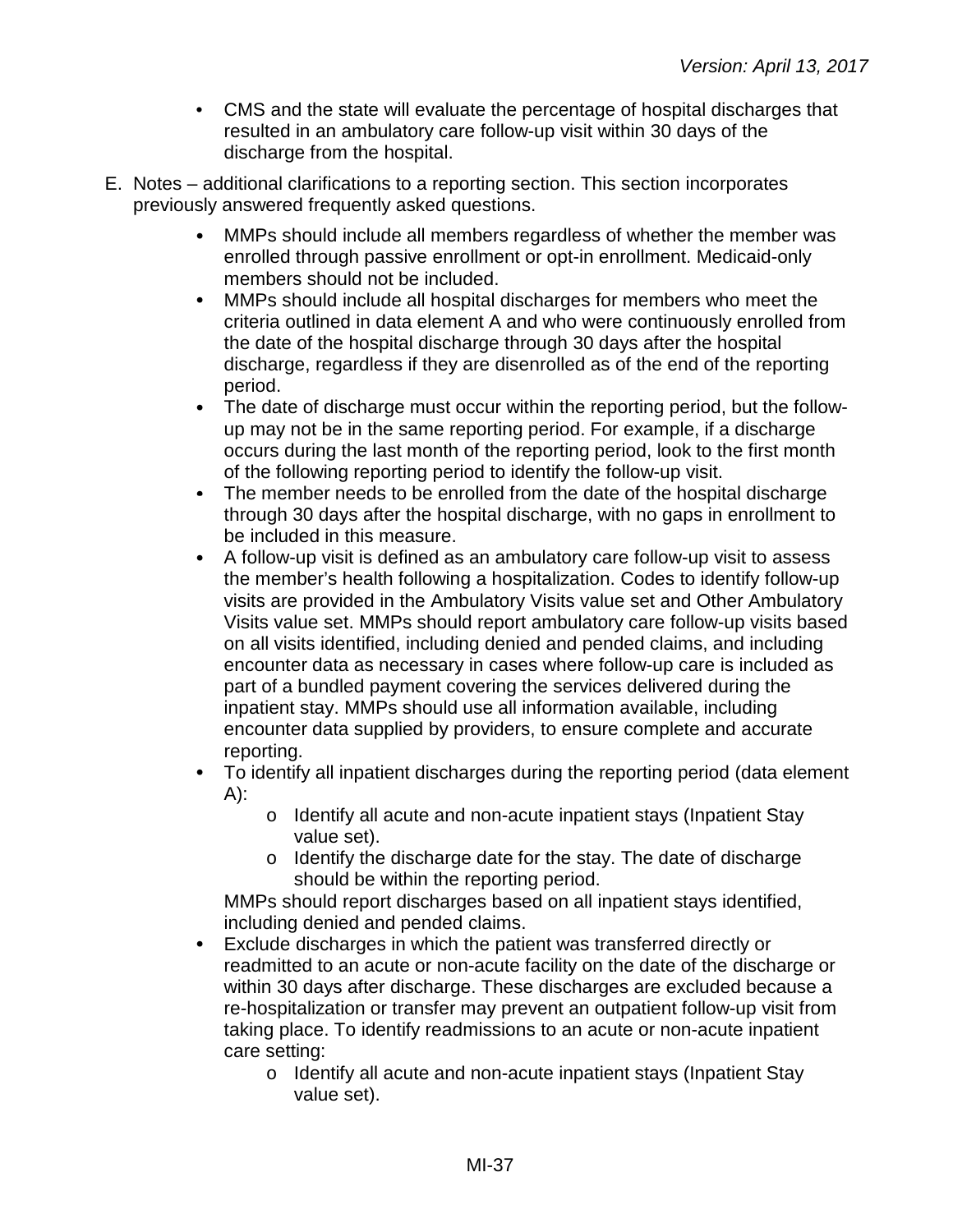- o Identify the admission date for the stay. The date of admission should be within the reporting period or 30 days after the reporting period.
- o Determine if the admission date for the stay occurred within 30 days of a previous inpatient discharge. If yes, exclude the initial discharge.

For example, the following direct transfers/readmissions should be excluded from this measure:

- An inpatient discharge on June 1, followed by an admission to another inpatient setting on June 1 (a direct transfer)
- An inpatient discharge on June 1, followed by a readmission to a hospital on June 15 (readmission within 30 days)
- Exclude discharges due to death, using the Discharges due to Death value set.
- F. Data Submission how MMPs will submit data collected to CMS and the state.
	- MMPs will submit data collected for this measure in the above specified  $\bullet$ format through a secure data collection site established by CMS. This site can be accessed at the following web address: [https://Financial-Alignment-](https://financial-alignment-initiative.norc.org/)[Initiative.NORC.org.](https://financial-alignment-initiative.norc.org/)
- MI2.6 Members, regardless of age, discharged from an inpatient facility to home or any other site of care for whom a transition record was transmitted within 24 hours of discharge to the facility or primary care provider or other health care professional designated for follow-up care. (Modified from NQF #0648) i, ii

| <b>CONTINUOUS REPORTING</b>        |                                      |          |                      |                                                                                     |  |  |
|------------------------------------|--------------------------------------|----------|----------------------|-------------------------------------------------------------------------------------|--|--|
| <b>Reporting</b><br><b>Section</b> | <b>Reporting</b><br><b>Frequency</b> | Due Date |                      |                                                                                     |  |  |
| MI2. Care<br>Coordination          | Annually                             | Contract | <b>Calendar Year</b> | By the end of the second<br>month following the last<br>day of the reporting period |  |  |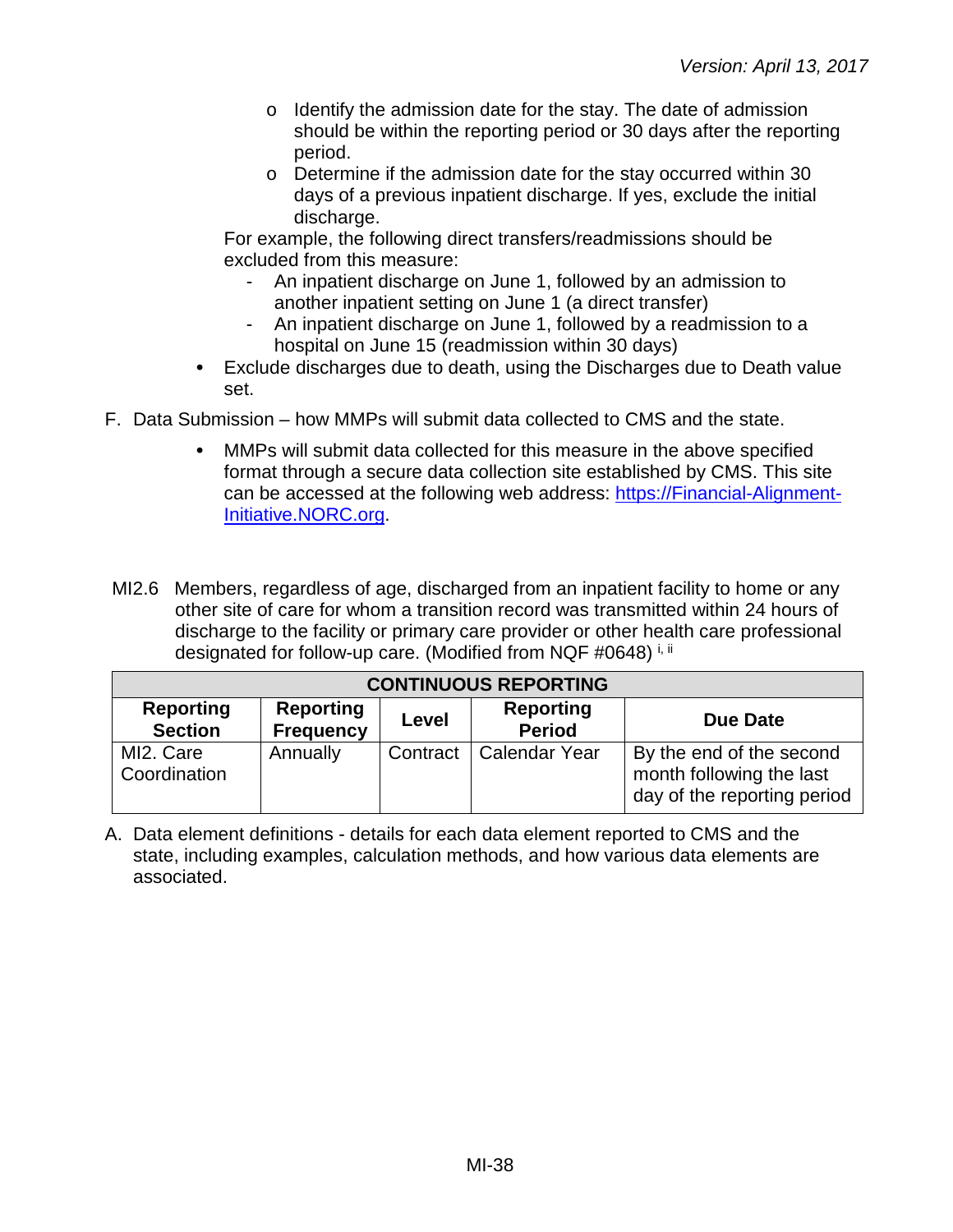| <b>Element</b><br>Letter | <b>Element Name</b>                                                                                                                                                                                                                    | <b>Definition</b>                                                                                                                                                                                                                                                                | <b>Allowable Values</b>                        |
|--------------------------|----------------------------------------------------------------------------------------------------------------------------------------------------------------------------------------------------------------------------------------|----------------------------------------------------------------------------------------------------------------------------------------------------------------------------------------------------------------------------------------------------------------------------------|------------------------------------------------|
| Α.                       | Total number of<br>members, regardless<br>of age, discharged<br>from an inpatient<br>facility to home/self-<br>care or any other sites<br>of care.                                                                                     | Total number of members,<br>regardless of age,<br>discharged from an<br>inpatient facility (hospital<br>inpatient or observation,<br>skilled nursing facility, or<br>rehabilitation facility) to<br>home/self-care or any<br>other sites of care during<br>the reporting period. | Field Type: Numeric                            |
| <b>B.</b>                | Total number of<br>members sampled that<br>met inclusion criteria.                                                                                                                                                                     | Of the total reported in A,<br>the number of members<br>sampled that met inclusion<br>criteria.                                                                                                                                                                                  | Field Type: Numeric<br>Note: Is a subset of A. |
| C.                       | Total number of<br>members for whom a<br>transition record was<br>transmitted to the<br>facility or primary<br>physician or other<br>health care<br>professional<br>designated for follow-<br>up care within 24 hours<br>of discharge. | Of the total reported in B,<br>the number of members for<br>whom a transition record<br>was transmitted to the<br>facility or primary physician<br>or other health care<br>professional designated for<br>follow-up care within 24<br>hours of discharge.                        | Field Type: Numeric<br>Note: Is a subset of B. |

- B. QA Checks/Thresholds procedures used by CMS and the state to establish benchmarks in order to identify outliers or data that are potentially erroneous.
	- The quality withhold benchmark for DY 1 is timely and accurate reporting of  $\bullet$ data according to the measure specifications, plus submission of a narrative that describes the policies and procedures the MMP has implemented in order to meet the intent of the measure and continually improve its performance rate. For more information, refer to the Quality Withhold Technical Notes (DY 1): Michigan-Specific Measures. Separate guidance will be forthcoming on the established benchmark for this measure for DY 2 and 3.
- C. Edits and Validation checks validation checks that should be performed by each plan prior to data submission.
	- Confirm those data elements listed above as subsets of other elements.  $\bullet$
	- $\bullet$ MMPs should validate that data element B is less than or equal to data element A.
	- MMPs should validate that data element C is less than or equal to data element B.
	- All data elements should be positive values.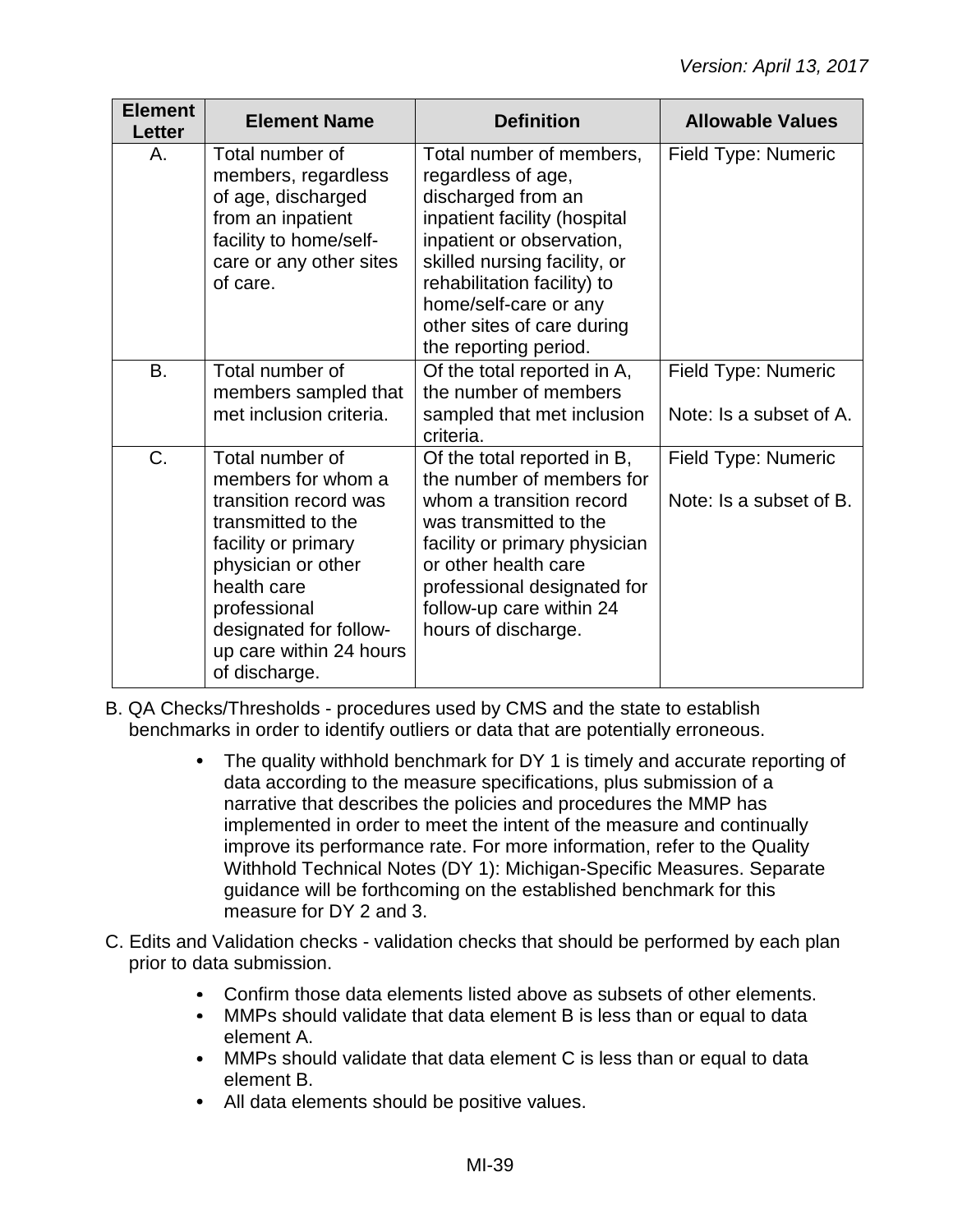- D. Analysis how CMS and the state will evaluate reported data, as well as how other data sources may be monitored.
	- $\bullet$ CMS and the state will evaluate the percentage of members, regardless of age, discharged from an inpatient facility (e.g., hospital inpatient or observation, skilled nursing facility, or rehabilitation facility) to home or any other site of care for whom a transition record was transmitted to the facility or primary physician or other health care professional designated for followup care within 24 hours of discharge.
- E. Notes additional clarifications to a reporting section. This section incorporates previously answered frequently asked questions.
	- $\bullet$ MMPs should include all members regardless of whether the member was enrolled through passive enrollment or opt-in enrollment. Medicaid-only members should not be included. A subset of all members who are eligible will be included in the sample.
	- $\bullet$ MMPs should include all members who meet the criteria outlined in data element A, regardless if they are disenrolled as of the end of the reporting period (i.e., include all members regardless if they are currently enrolled or disenrolled as of the last day of the reporting period).
	- For purposes of this measure, a patient can qualify for the measure multiple  $\bullet$ times during the reporting period if they have multiple inpatient discharges.
	- The primary care provider (PCP) or other health care professional designated for follow-up care may be the designated primary care physician, medical specialist, or other physician or health care professional. For further definitions of a PCP please see page MI-4 and the Michigan three-way contract.
	- $\bullet$ The transition record may be transmitted to the facility or physician or other health care professional designated for follow-up care via fax, secure email, or mutual access to an electronic health record (EHR).
	- A transition record is defined as a core, standardized set of data elements  $\bullet$ related to the patient's diagnosis, treatment, and care plan that is discussed with and provided to the patient in printed or electronic format at each transition of care, and transmitted to the facility/physician/other health care professional providing follow-up care. Electronic format may be provided only if acceptable to patient.
	- To identify members for data element A, members must have any one of the following code combinations:
		- o Type of Bill #1 value set *and* Discharge Status value set
		- o Type of Bill #2 value set *and* Discharge Status value set *and* Revenue Code value set
	- MMPs may use sampling for this measure since documentation review is  $\bullet$ required to identify the numerator. Sampling should be systematic to ensure all eligible individuals have an equal chance of inclusion. The sample size should be 411, plus oversample to allow for substitution. For further instructions on selecting the sample size, please see page MI-9 of this document.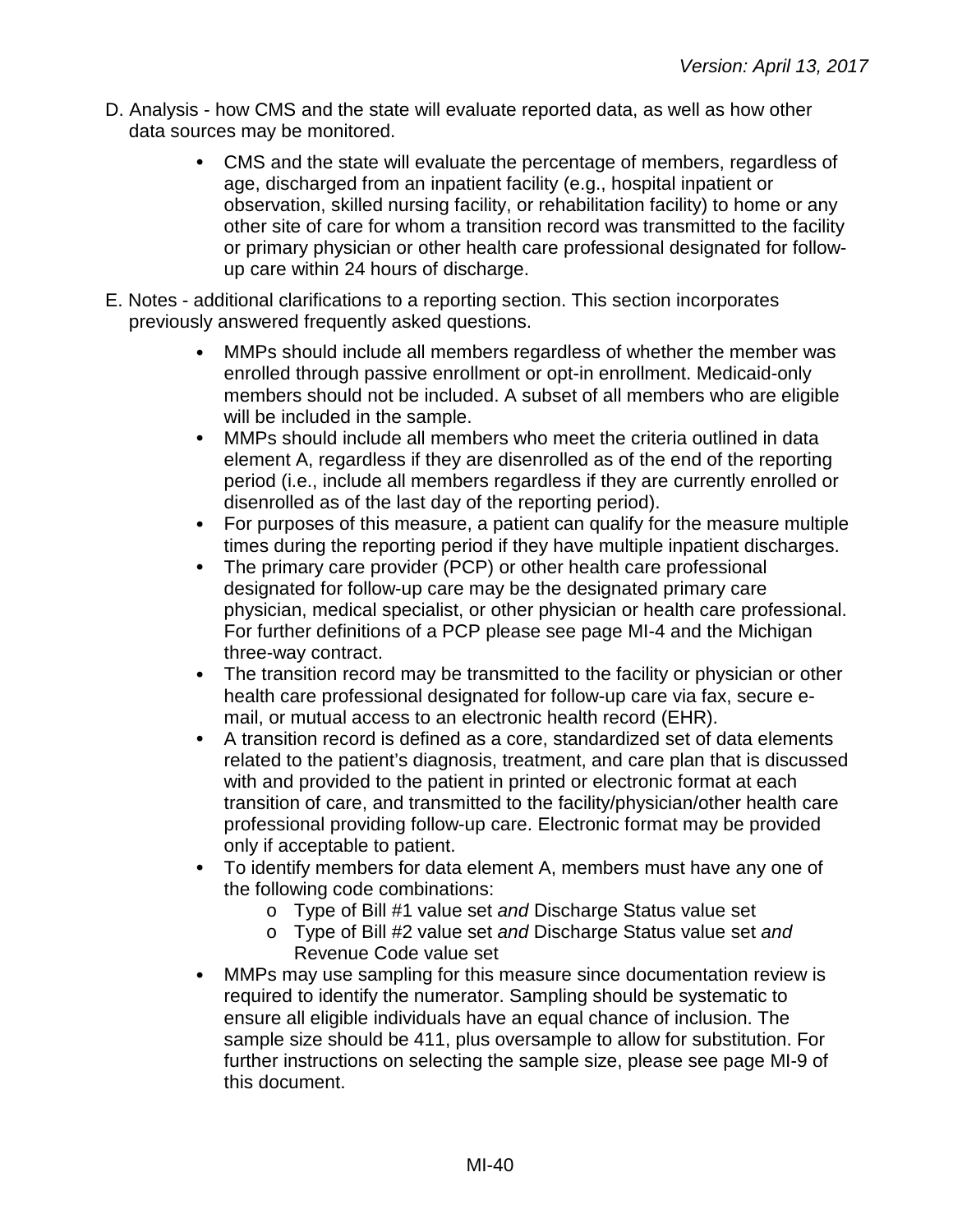- $\bullet$ To determine the numerator, MMPs may need to obtain medical records from the discharge facility for each member within the sample to verify if a transition record was transmitted. However, MMPs could also consider tracking or receiving transition records. MMPs have a contractual and financial interest in ensuring that transitions are performed appropriately. The intent of using this measure and modifying it to apply to MMPs was not to have health plans audit its facilities, but rather to encourage MMPs to participate in the transition and discharge planning and potentially receive the transition plan as part of its care coordination efforts. MMPs should consider mechanisms for tracking beneficiaries' transitions such that they also receive the transition plan or confirmation that the transition plan was sent.
- $\bullet$ If MMPs do not elect to sample, data element B should be equal to data element A.
- $\bullet$ MMP should exclude patients who died and patients who left against medical advice or discontinued care, using the Inpatient Facility Discharge Exclusions value set.
- If a discharge occurs on the last day of the report period, look one day past the end of the reporting period to identify if a transition record was transmitted within 24 hours.

F. Data Submission - how MMPs will submit data collected to CMS and the state.

MMPs will submit data collected for this measure in the above specified format through a secure data collection site established by CMS. This site can be accessed at the following web address: [https://Financial-Alignment-](https://financial-alignment-initiative.norc.org/)[Initiative.NORC.org.](https://financial-alignment-initiative.norc.org/)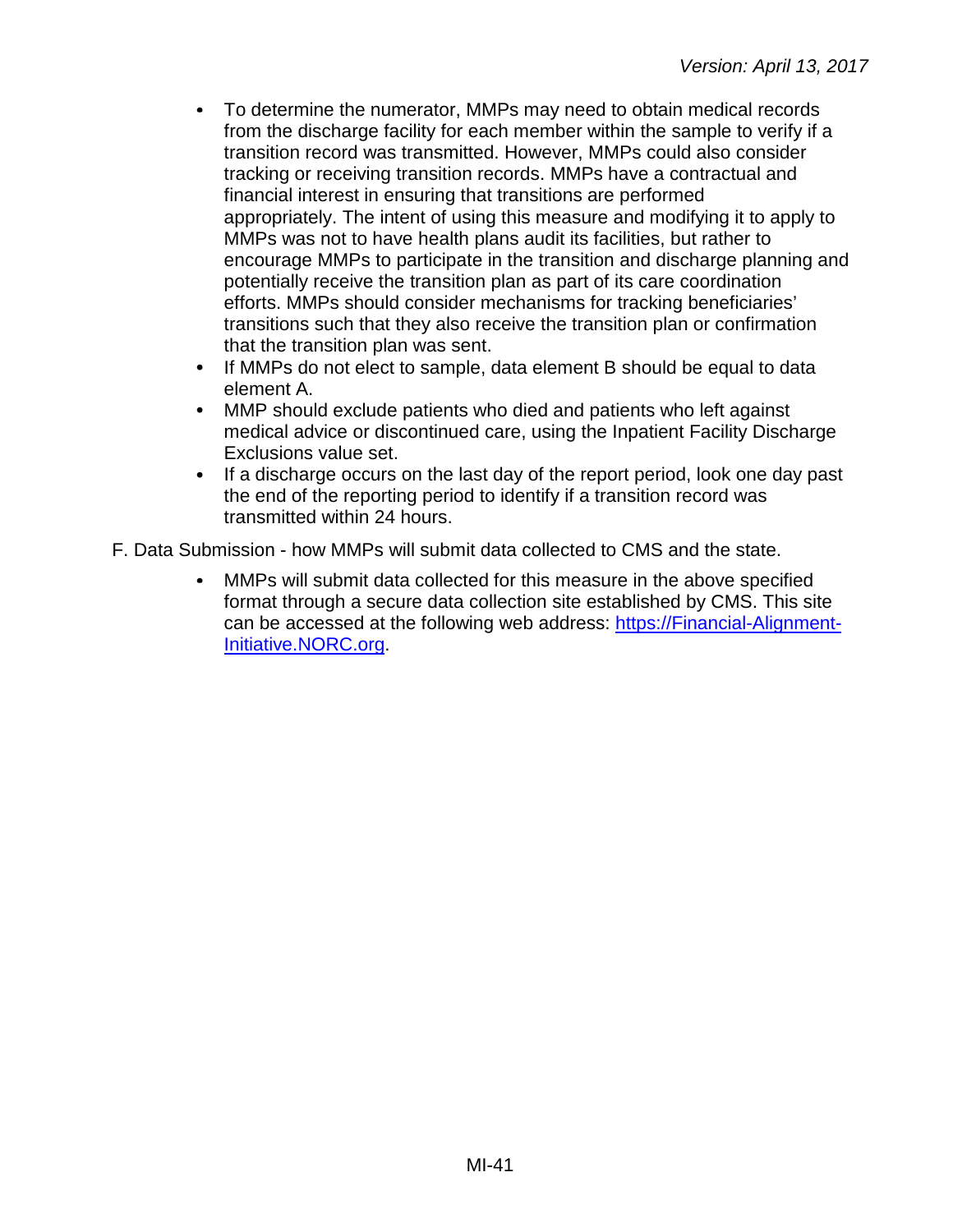#### **Section MI III. Enrollee Protections**

|                                     | <b>IMPLEMENTATION</b>                |          |                                                                                                         |                                                                                     |  |  |
|-------------------------------------|--------------------------------------|----------|---------------------------------------------------------------------------------------------------------|-------------------------------------------------------------------------------------|--|--|
| <b>Reporting</b><br><b>Section</b>  | <b>Reporting</b><br><b>Frequency</b> | Level    | <b>Reporting</b><br><b>Period</b>                                                                       | <b>Due Date</b>                                                                     |  |  |
| MI3. Enrollee<br><b>Protections</b> | Monthly                              | Contract | Current<br><b>Month</b><br>Ex:<br>$1/1 - 1/31$                                                          | By the end of the month<br>following the last day of<br>the reporting period        |  |  |
|                                     |                                      |          | <b>ONGOING</b>                                                                                          |                                                                                     |  |  |
| <b>Reporting</b><br><b>Section</b>  | <b>Reporting</b><br><b>Frequency</b> | Level    | <b>Reporting</b><br><b>Periods</b>                                                                      | <b>Due Date</b>                                                                     |  |  |
| MI3. Enrollee<br><b>Protections</b> | Quarterly                            | Contract | Current<br>Calendar<br>Quarter<br>Ex:<br>$1/1 - 3/31$<br>$4/1 - 6/30$<br>$7/1 - 9/30$<br>$10/1 - 12/31$ | By the end of the second<br>month following the last<br>day of the reporting period |  |  |

MI3.1 The number of critical incident and abuse reports for members receiving LTSS.

| <b>Element</b><br><b>Letter</b> | <b>Element Name</b>                                        | <b>Definition</b>                                                                                                   | <b>Allowable</b><br><b>Values</b> |
|---------------------------------|------------------------------------------------------------|---------------------------------------------------------------------------------------------------------------------|-----------------------------------|
| A.                              | Total number of<br>members receiving<br>LTSS.              | Total number of members<br>receiving LTSS during the<br>reporting period.                                           | Field Type: Numeric               |
| <b>B.</b>                       | Total number of critical<br>incident and abuse<br>reports. | Of the total reported in A,<br>the number of critical<br>incident and abuse reports<br>during the reporting period. | Field Type: Numeric               |

- B. QA Checks/Thresholds procedures used by CMS and the state to establish benchmarks in order to identify outliers or data that are potentially erroneous.
	- CMS and the state will perform an outlier analysis.
	- As data are received from MMPs over time, CMS and the state will apply threshold checks.
- C. Edits and Validation checks validation checks that should be performed by each MMP prior to data submission.
	- All data elements should be positive values.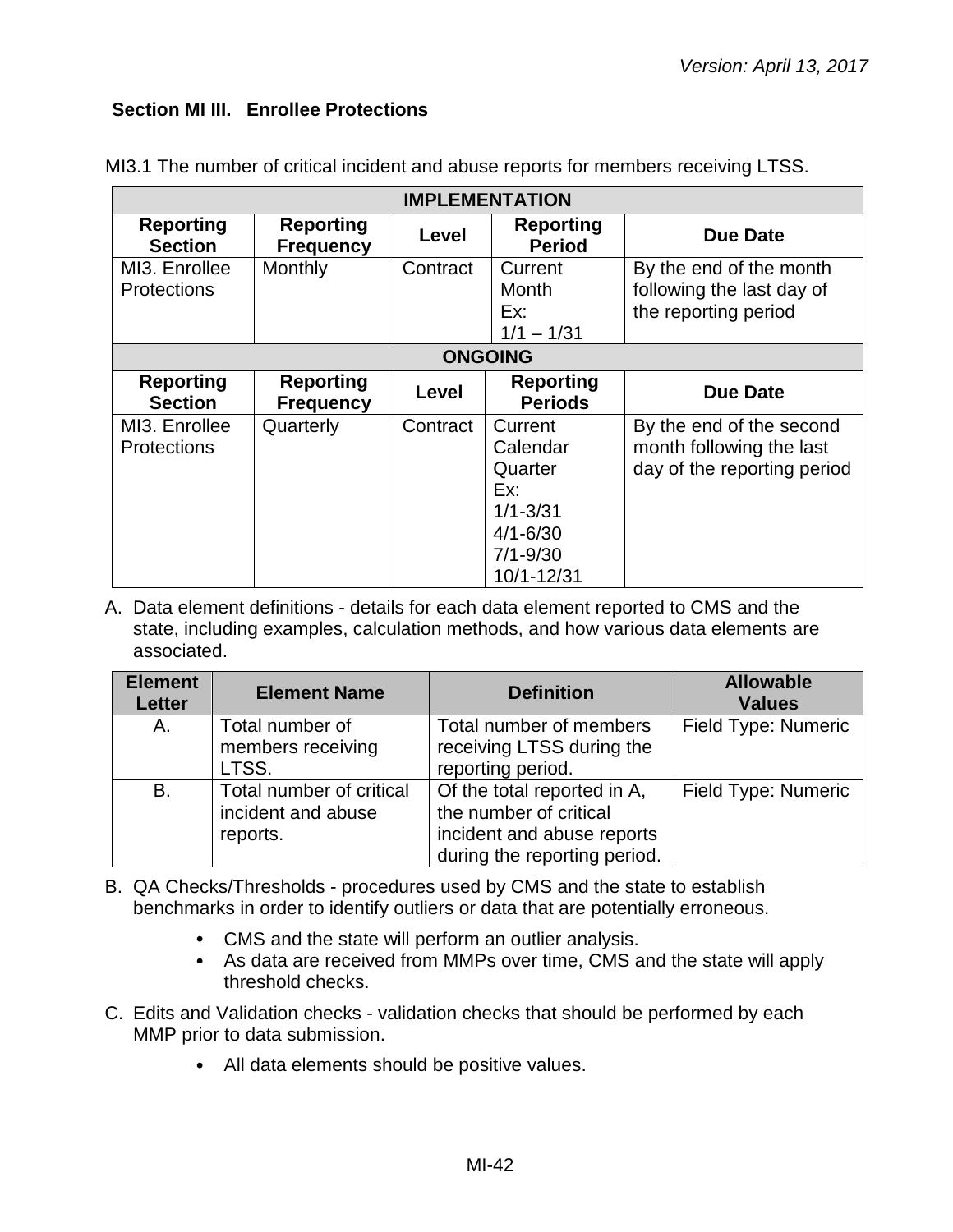- D. Analysis how CMS and the state will evaluate reported data, as well as how other data sources may be monitored.
	- CMS and the state will evaluate the number of critical incident and abuse reports per 1,000 members receiving LTSS during the reporting period.
- E. Notes additional clarifications to a reporting section. This section incorporates previously answered frequently asked questions.
	- MMPs should include all members regardless of whether the member was  $\bullet$ enrolled through passive enrollment or opt-in enrollment. Medicaid-only members should not be included.
	- $\bullet$ MMPs should include all members who meet the criteria outlined in data element A, regardless if they are disenrolled as of the end of the reporting period (i.e., include all members regardless if they are currently enrolled or disenrolled as of the last day of the reporting period).
	- It is possible for members to have more than one critical incident and/or  $\bullet$ abuse report during the reporting period. All critical incident and abuse reports during the reporting period should be counted.
	- $\bullet$ Critical incident refers to any actual or alleged event or situation that creates a significant risk of substantial or serious harm to the physical or mental health, safety or well-being of a member.
	- For data element B, MMPs should include all new critical incident and  $\bullet$ abuse cases that are reported during the reporting period, regardless if the case status is open or closed as of the last day of the reporting period.
	- Critical incident and abuse reports could be reported by the MMP or any  $\bullet$ provider, and are not limited to only those providers defined as LTSS providers.
	- Abuse refers to the following:  $\bullet$ 
		- 1. Willful use of offensive, abusive, or demeaning language by a caretaker that causes mental anguish;
		- 2. Knowing, reckless, or intentional acts or failures to act which cause injury or death to an individual or which places that individual at risk of injury or death;
		- 3. Rape or sexual assault;
		- 4. Corporal punishment or striking of an individual;
		- 5. Unauthorized use or the use of excessive force in the placement of bodily restraints on an individual; and
		- 6. Use of bodily or chemical restraints on an individual which is not in compliance with federal or state laws and administrative regulations.
- F. Data Submission how MMPs will submit data collected to CMS and the state.
	- MMPs will submit data collected for this measure in the above specified format through a secure data collection site established by CMS. This site can be accessed at the following web address: [https://Financial-Alignment-](https://financial-alignment-initiative.norc.org/)[Initiative.NORC.org.](https://financial-alignment-initiative.norc.org/)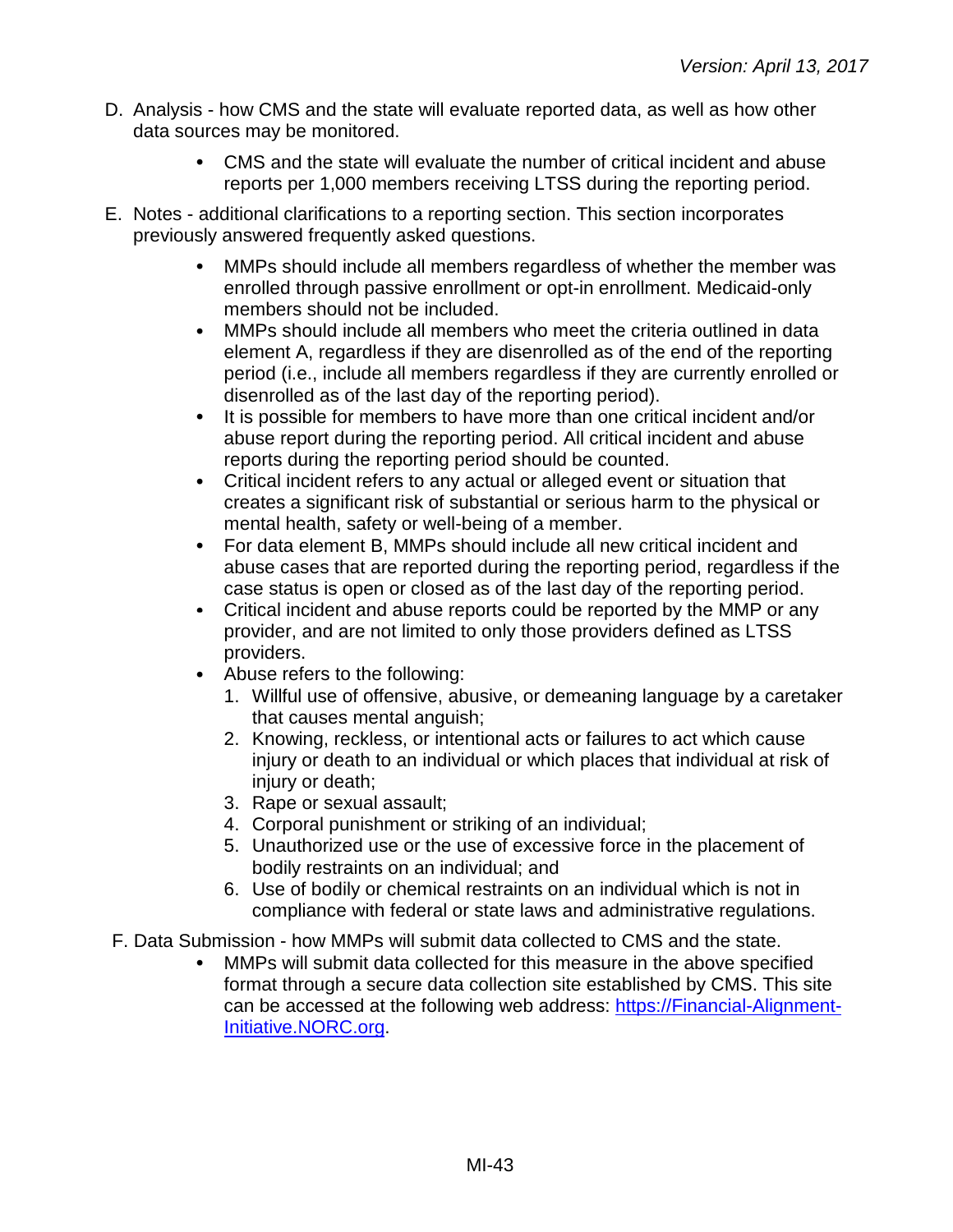### **Section MI IV. Organizational Structure and Staffing**

MI4.1 MMPs with an established work plan and identification of an individual who is responsible for ADA compliance.

| <b>CONTINUOUS REPORTING</b>                                                                                                                 |          |          |                      |                                                                                     |  |  |
|---------------------------------------------------------------------------------------------------------------------------------------------|----------|----------|----------------------|-------------------------------------------------------------------------------------|--|--|
| <b>Reporting</b><br><b>Reporting</b><br><b>Reporting</b><br><b>Due Date</b><br>Level<br><b>Period</b><br><b>Section</b><br><b>Frequency</b> |          |          |                      |                                                                                     |  |  |
| MI4.<br>Organizational<br>Structure and<br>Staffing                                                                                         | Annually | Contract | <b>Calendar Year</b> | By the end of the second<br>month following the last<br>day of the reporting period |  |  |

| <b>Element</b><br><b>Letter</b> | <b>Element Name</b>                          | <b>Definition</b>                                     | <b>Allowable</b><br><b>Values</b> |
|---------------------------------|----------------------------------------------|-------------------------------------------------------|-----------------------------------|
| А.                              | ADA Compliance Plan.                         | <b>ADA Compliance Plan</b><br>that describes the      | Field Type: N/A                   |
|                                 |                                              | policies and procedures                               | Note: File will be                |
|                                 |                                              | for maintaining ADA                                   | uploaded to FTP site as           |
|                                 |                                              | compliance.                                           | a separate attachment.            |
| B.                              | ADA Compliance or<br><b>Quality Officer.</b> | Identification of the staff<br>person responsible for | Field Type: N/A                   |
|                                 |                                              | ADA compliance.                                       | Note: File will be                |
|                                 |                                              |                                                       |                                   |
|                                 |                                              |                                                       | uploaded to FTP site as           |
|                                 |                                              |                                                       | a separate attachment.            |

- B. QA checks/Thresholds procedures used by CMS and the state to establish benchmarks in order to identify outliers or data that are potentially erroneous.
	- MMPs must submit an ADA Compliance Plan that aligns with the  $\bullet$ requirements outlined in this measure specification. If deficiencies are identified in the MMP's ADA Compliance Plan or the policies/procedures described therein, the MMP will be notified and provided with the opportunity to correct the deficiencies.
- C. Edits and Validation checks validation checks that should be performed by each MMP prior to data submission.
	- Confirm that all required information is included in each element as outlined below.
- D. Analysis how CMS and the state will evaluate reported data, as well as how other data sources may be monitored.
	- **ADA Compliance Plan (Element A)** The ADA Compliance Plan should clearly describe the policies and procedures for maintaining compliance with ADA requirements. The plan can either be part of the organization's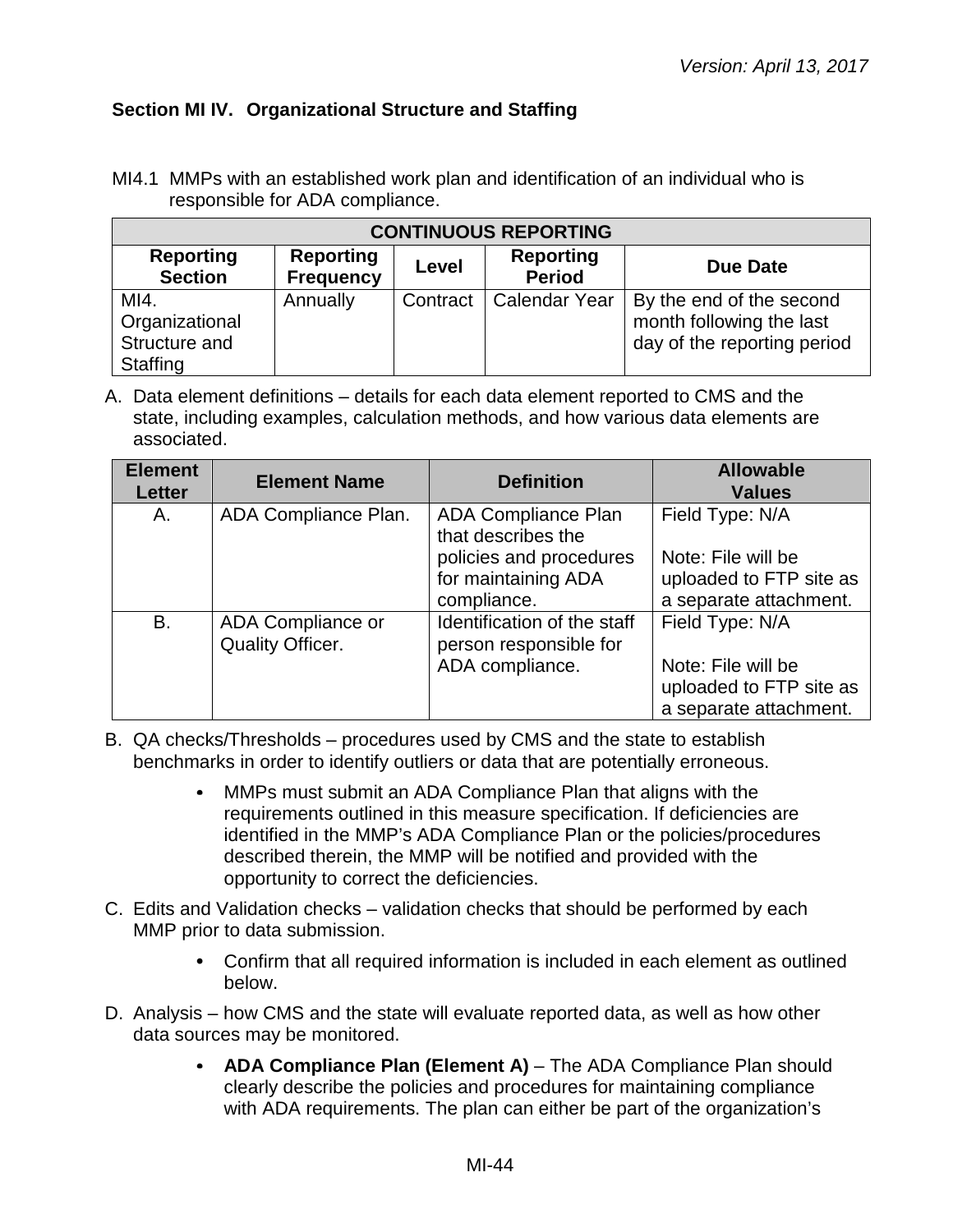overall compliance plan or a separate document that just describes ADA compliance. The plan should include the following:

- o Process for maintaining ADA compliance
- o Person and committee responsible for oversight<br>
o Description of training for network provider staff
- Description of training for network provider staff
- o Description of training for Integrated Care Team members
- o Description of provider site assessment for compliance and frequency of assessment
- o Description of how non-compliant findings are remediated, including the following:
	- 1. Process for documenting non-compliance
	- 2. Process for documenting actions taken to remediate noncompliance
	- 3. Individual(s) responsible for remediation
	- 4. Timeline for remediation
	- 5. Monitoring and oversight of the remediation process
- o Committee meeting minutes to validate oversight of the ADA Compliance Plan
- o Annual assessment of the ADA Compliance Plan, including the following:
	- 1. Assessment of completion of planned activities and whether the objectives of the plan were met
	- 2. Identification of issues or barriers that impacted meeting the objectives of the work plan
	- 3. Recommended interventions to overcome barriers and issues identified
	- 4. Overall effectiveness of the ADA Compliance Plan
- **ADA Compliance or Quality Officer (Element B)** This document should identify the staff person responsible for ADA compliance and also provide his/her job description.
- E. Notes additional clarifications to a reporting section. This section incorporates previously answered frequently asked questions.
	- MMPs should refer to the Michigan three-way contract for specific  $\bullet$ requirements pertaining to ADA physical access compliance.
	- The ADA Compliance Officer or Quality Officer may be the same individual that serves as the MMP Compliance Officer.
	- $\bullet$ MMPs should refer to the following links for additional guidance on physical access for individuals with mobility disabilities: [http://www.ada.gov/medcare\\_mobility\\_ta/medcare\\_ta.htm](http://www.ada.gov/medcare_mobility_ta/medcare_ta.htm) and [http://www.adachecklist.org](http://www.adachecklist.org/)
- F. Data Submission how MMPs will submit data collected to CMS and the state.
	- $\bullet$ MMPs will submit data collected for this measure in the above specified format through a secure data transmission site established by CMS. This site can be accessed at the following web address: <https://fm.hshapps.com/login.aspx?ReturnUrl=%2fdefault.aspx>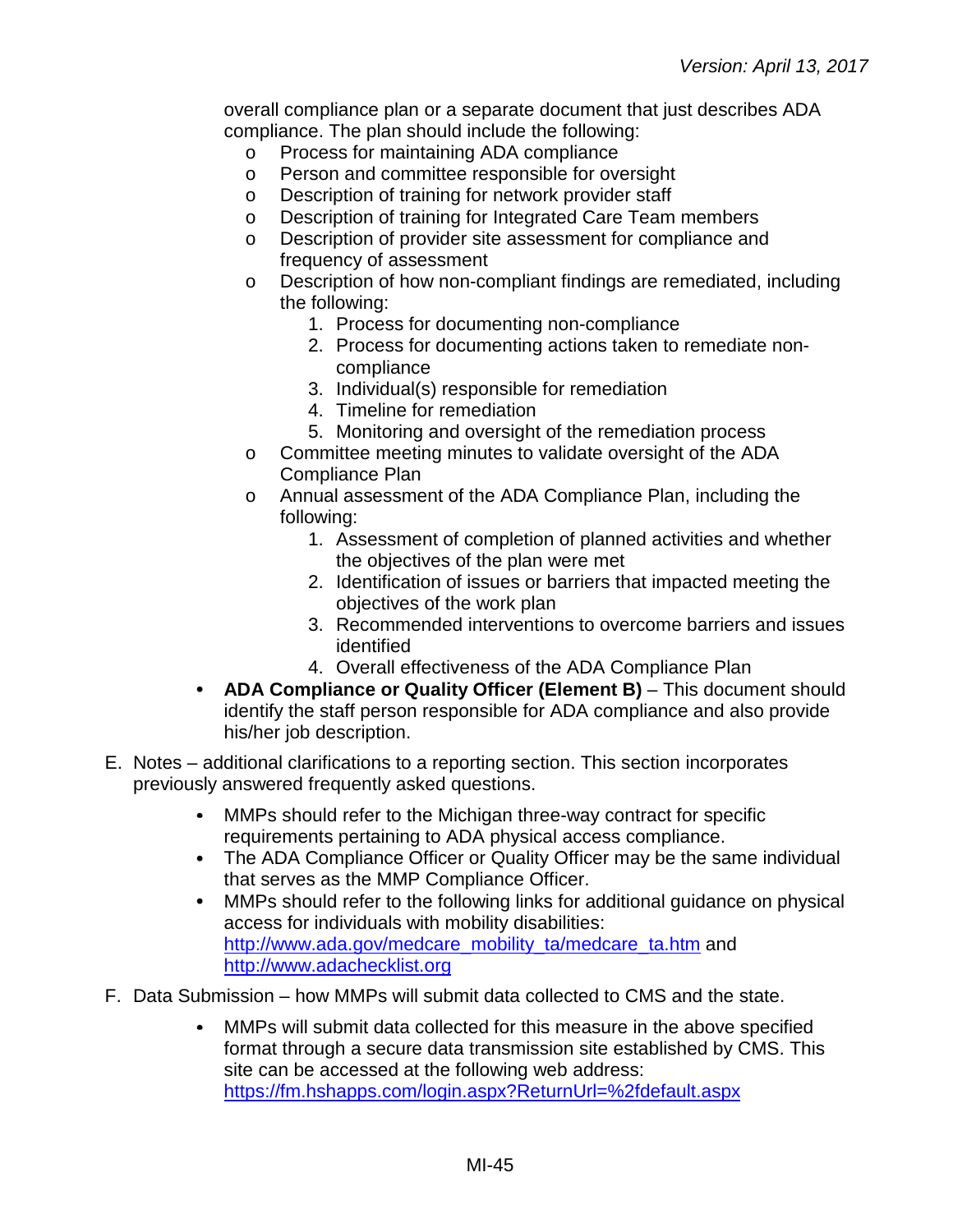- $\bullet$ For data submission, each data element above should be uploaded as a separate attachment.
- $\bullet$ Required File Format is Microsoft Word File.
- The file name extension should be ".docx"
- File name= MI\_(CONTRACTID)\_(REPORTING PERIOD)\_(SUBMISSIONDATE)\_(ELEMENTNAME).docx
- Replace (CONTRACTID) with the contract ID, (REPORTINGPERIOD) with the year and month of the beginning of the reporting period in YYYYMM format (e.g., February 2014 would be 201402), (SUBMISSIONDATE) the year, month, and date of the submission in YYYYMMDD format (e.g., March 31, 2014 would be 20140331), and (ELEMENTNAME) with the element name listed below.
	- o For element letter "A", the (ELEMENTNAME) should be (PLAN).
	- o For element letter "B", the (ELEMENTNAME) should be (OFFICER).

MI4.2 Care coordinator training for supporting self-direction under the demonstration.

| <b>CONTINUOUS REPORTING</b>                      |                 |          |                      |                                                                                        |  |  |
|--------------------------------------------------|-----------------|----------|----------------------|----------------------------------------------------------------------------------------|--|--|
| <b>Reporting Section</b>                         | <b>Due Date</b> |          |                      |                                                                                        |  |  |
| MI4. Organizational<br>Structure and<br>Staffing | Annually        | Contract | <b>Calendar Year</b> | By the end of the<br>second month following<br>the last day of the<br>reporting period |  |  |

| <b>Element</b><br><b>Letter</b> | <b>Element Name</b>                                                                                                                  | <b>Definition</b>                                                                                                                                             | <b>Allowable</b><br><b>Values</b>              |
|---------------------------------|--------------------------------------------------------------------------------------------------------------------------------------|---------------------------------------------------------------------------------------------------------------------------------------------------------------|------------------------------------------------|
| Α.                              | Total number of care<br>coordinators.                                                                                                | Total number of care<br>coordinators who have<br>been employed by the<br>MMP for at least 3 months<br>at any point during the<br>reporting period.            | Field Type: Numeric                            |
| B.                              | Total number of care<br>coordinators who have<br>undergone training for<br>supporting self-<br>direction under the<br>demonstration. | Of the total reported in A,<br>the number of care<br>coordinators who have<br>undergone training for<br>supporting self-direction<br>under the demonstration. | Field Type: Numeric<br>Note: Is a subset of A. |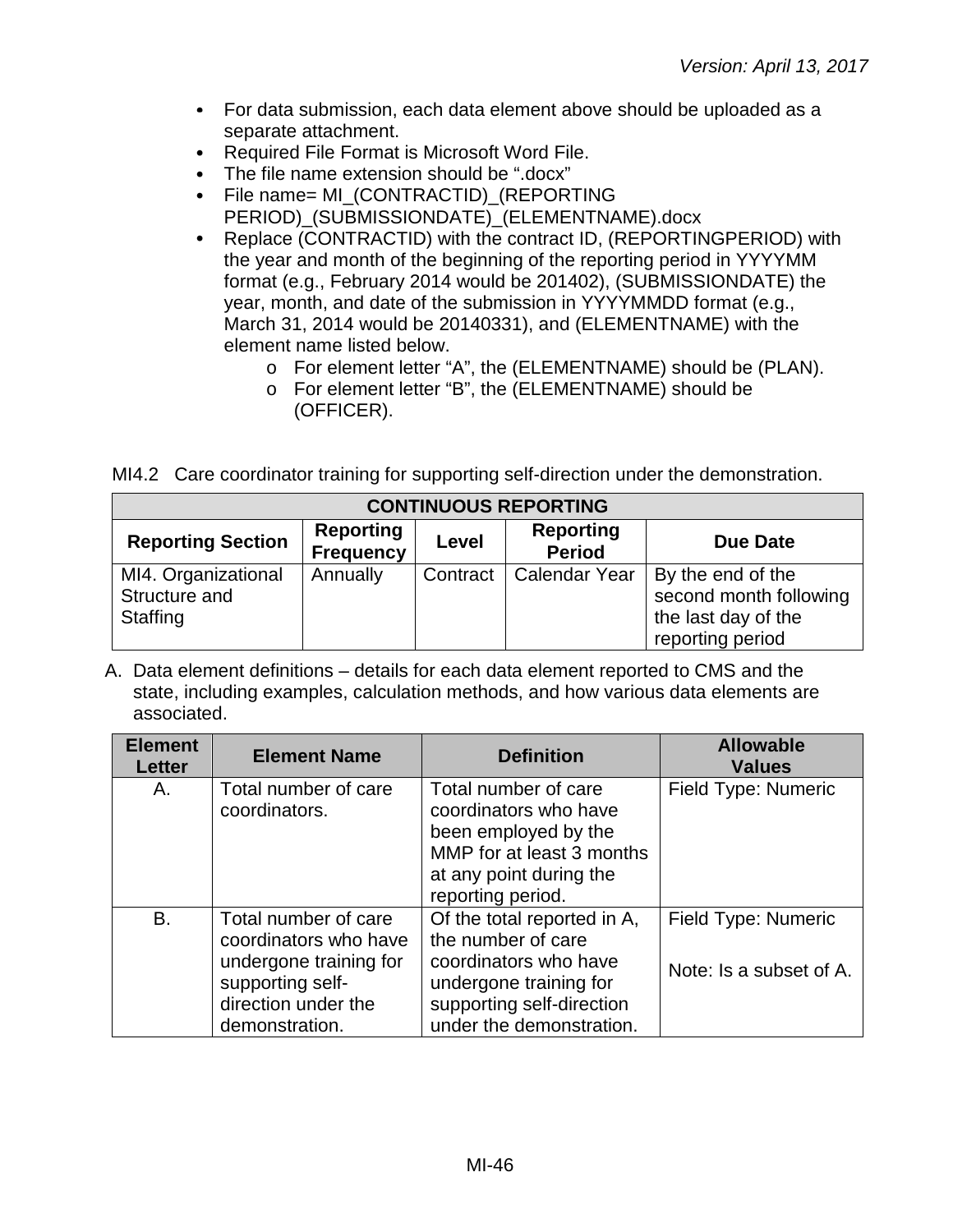- B. QA Checks/Thresholds procedures used by CMS and the state to establish benchmarks in order to identify outliers or data that are potentially erroneous.
	- CMS and the state will perform an outlier analysis.
	- As data are received from MMPs over time, CMS and the state will apply threshold checks.
- C. Edits and Validation checks validation checks that should be performed by each MMP prior to data submission.
	- Confirm those data elements listed above as subsets of other elements.
	- MMPs should validate that data element B is less than or equal to data element A.
	- All data elements should be positive values.
- D. Analysis how CMS and the state will evaluate reported data, as well as how other data sources may be monitored.
	- CMS and the state will evaluate the percentage of care coordinators who have undergone state-based training for supporting self-direction.
- E. Notes additional clarifications to a reporting section. This section incorporates previously answered frequently asked questions.
	- MMPs should refer to the Michigan three-way contract for specific  $\bullet$ requirements pertaining to a care coordinator.
	- MMPs should refer to the Michigan three-way contract for specific requirements pertaining to training for supporting self-direction.
	- A care coordinator includes all full-time and part-time staff.
	- If a care service coordinator was not currently with the MMP at the end of the reporting period, but was with the MMP for at least 3 months, they should be included in this measure.
	- $\bullet$ For data element B, MMPs may include care coordinators who participated in the self-determination training provided by MDHHS. MMPs may also include care coordinators who received MMP-sponsored training for supporting self-direction. Note that care coordinators should only be counted once when reporting this measure (i.e., if a care coordinator participated in both MDHHS training and MMP training, count the care coordinator only once in data element B).
- F. Data Submission how MMPs will submit data collected to CMS and the state.
	- MMPs will submit data collected for this measure in the above specified format through a secure data collection site established by CMS. This site can be accessed at the following web address: [https://Financial-Alignment-](https://financial-alignment-initiative.norc.org/)[Initiative.NORC.org.](https://financial-alignment-initiative.norc.org/)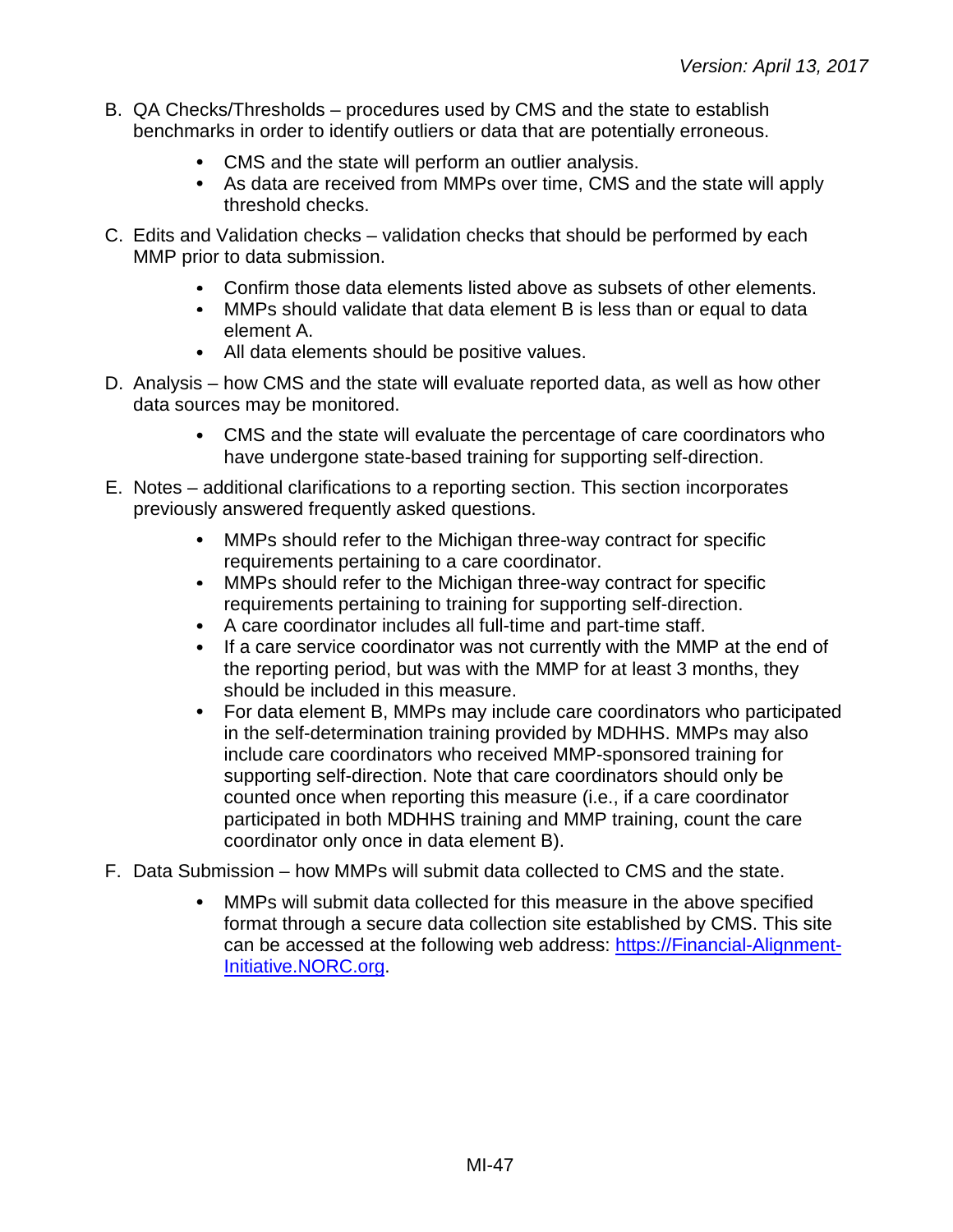## **Section MI V. Performance and Quality Improvement**

| <b>CONTINUOUS REPORTING</b>                                                                                                       |          |          |                      |                                                                                        |  |  |
|-----------------------------------------------------------------------------------------------------------------------------------|----------|----------|----------------------|----------------------------------------------------------------------------------------|--|--|
| <b>Reporting</b><br><b>Reporting</b><br><b>Reporting Section</b><br><b>Due Date</b><br>Level<br><b>Period</b><br><b>Frequency</b> |          |          |                      |                                                                                        |  |  |
| MI5. Performance<br>and Quality<br>Improvement                                                                                    | Annually | Contract | <b>Calendar Year</b> | By the end of the fourth<br>month following the last<br>day of the reporting<br>period |  |  |

MI5.1 Ambulatory care-sensitive condition hospital admission. (PQI #90)

| <b>Element</b><br><b>Letter</b> | <b>Element Name</b>                                | <b>Definition</b>                                 | <b>Allowable</b><br><b>Values</b> |
|---------------------------------|----------------------------------------------------|---------------------------------------------------|-----------------------------------|
| Α.                              | Total number of members<br>age 21 years and older. | Total number of members<br>age 21 years and older | Field Type: Numeric               |
|                                 |                                                    | enrolled in the MMP during                        |                                   |
|                                 |                                                    | the reporting period.                             |                                   |
| B.                              | Total number of                                    | Of the total reported in A,                       | Field Type: Numeric               |
|                                 | discharges for members                             | the number of discharges                          |                                   |
|                                 | age 21 years and older                             | for members age 21 years                          |                                   |
|                                 | with an admission for one                          | and older with an                                 |                                   |
|                                 | of the following conditions:                       | admission for one of the                          |                                   |
|                                 | Diabetes with short-<br>1.                         | following conditions:                             |                                   |
|                                 | term complications<br>2.<br>Diabetes with long-    | Diabetes with short-<br>1.<br>term complications  |                                   |
|                                 | term complications                                 | Diabetes with long-<br>2.                         |                                   |
|                                 | Uncontrolled diabetes<br>3.                        | term complications                                |                                   |
|                                 | without complications                              | Uncontrolled diabetes<br>3.                       |                                   |
|                                 | Diabetes with lower-<br>4.                         | without complications                             |                                   |
|                                 | extremity amputation                               | Diabetes with lower-<br>4.                        |                                   |
|                                 | Chronic obstructive<br>5.                          | extremity amputation                              |                                   |
|                                 | pulmonary disease                                  | Chronic obstructive<br>5.                         |                                   |
|                                 | Asthma<br>6.                                       | pulmonary disease                                 |                                   |
|                                 | 7.<br>Hypertension                                 | Asthma<br>6.                                      |                                   |
|                                 | 8.<br><b>Heart failure</b>                         | 7.<br>Hypertension                                |                                   |
|                                 | Dehydration<br>9.                                  | <b>Heart failure</b><br>8.                        |                                   |
|                                 | 10. Bacterial pneumonia                            | 9.<br>Dehydration                                 |                                   |
|                                 | 11. Urinary tract infection                        | 10. Bacterial pneumonia                           |                                   |
|                                 |                                                    | 11. Urinary tract infection                       |                                   |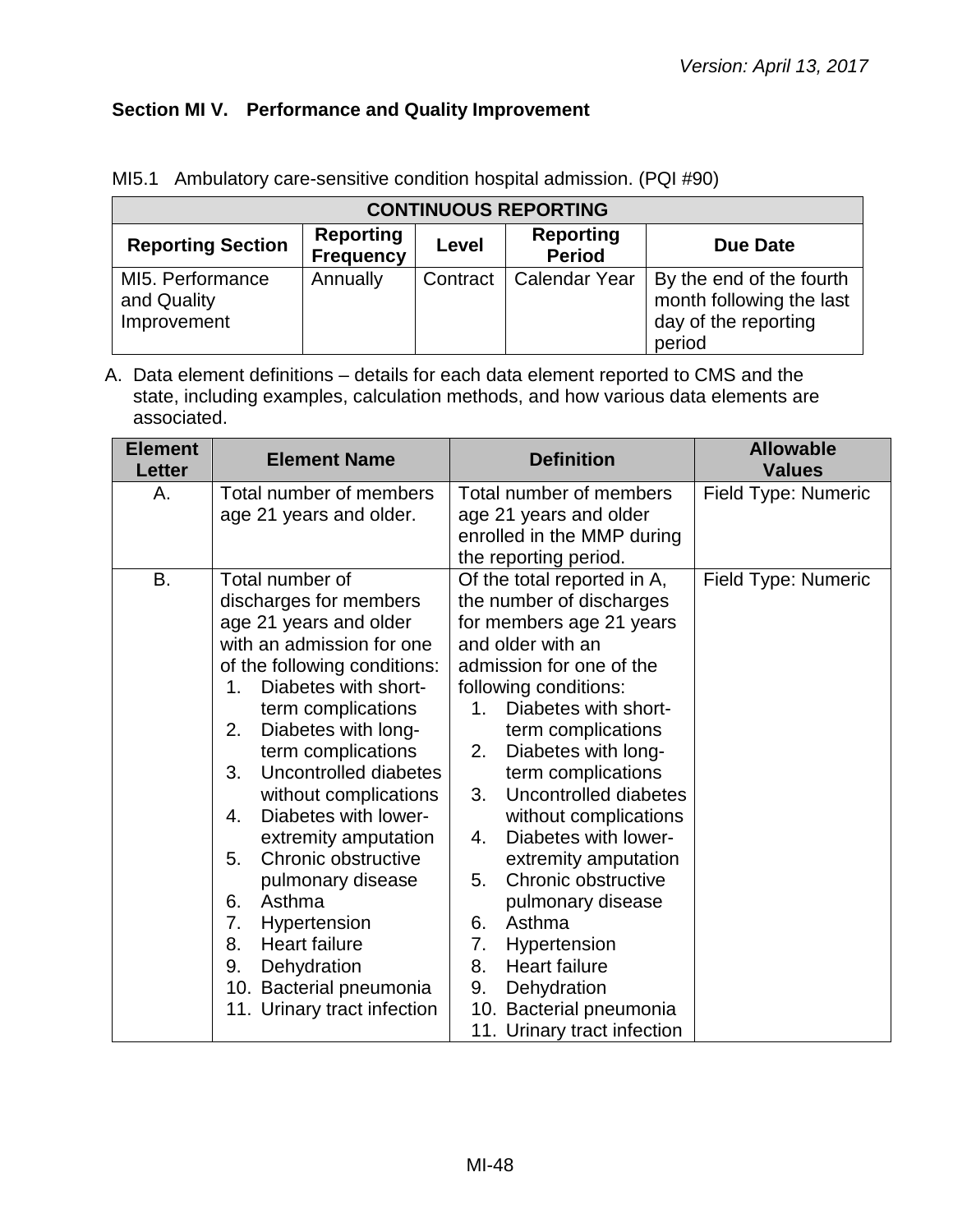- B. QA Checks/Thresholds procedures used by CMS and the state to establish benchmarks in order to identify outliers or data that are potentially erroneous.
	- CMS and the state will perform an outlier analysis.
	- As data are received from MMPs over time, CMS and the state will apply threshold checks.
- C. Edits and Validation checks validation checks that should be performed by each MMP prior to data submission.
	- All data elements should be positive values.
- D. Analysis how CMS and the state will evaluate reported data, as well as how other data sources may be monitored.
	- CMS and the state will evaluate the number of ambulatory care-sensitive condition hospital admissions (discharges) for members age 21 years and older per 100,000 members.
- E. Notes additional clarifications to a reporting section. This section incorporates previously answered frequently asked questions.
	- $\bullet$ MMPs should include all members regardless of whether the member was enrolled through passive enrollment or opt-in enrollment. Medicaid-only members should not be included.
	- MMPs should include all members who meet the criteria outlined in data  $\bullet$ element A, regardless if they are disenrolled as of the end of the reporting period (i.e., include all members regardless if they are currently enrolled or disenrolled as of the last day of the reporting period).
	- The PQI overall composite measure includes admissions for one of the following conditions during the reporting period:
		- o Diabetes with short-term complications (PQI #01)
		- o Diabetes with long-term complications (PQI #03)
		- o Chronic obstructive pulmonary disease or Asthma in Older Adults (PQI #05)
		- o Hypertension (PQI #07)
		- o Heart failure (PQI #08)
		- o Dehydration (PQI #10)
		- o Bacterial pneumonia (PQI #11)
		- o Urinary tract infection (PQI #12)
		- o Uncontrolled diabetes without complications (PQI #14)
		- o Asthma in Younger Adults (PQI #15)
		- o Diabetes with lower-extremity amputation (PQI #16)
	- Further details on technical specifications for the individual PQI measures, including inclusion and exclusion criteria and codes, can be located on the Individual Measure Technical Specifications located on the Agency for Healthcare Research and Quality (AHRQ) website: [http://www.qualityindicators.ahrq.gov/Modules/PQI\\_TechSpec\\_ICD10\\_v60.](http://www.qualityindicators.ahrq.gov/Modules/PQI_TechSpec_ICD10_v60.aspx)
		- [aspx](http://www.qualityindicators.ahrq.gov/Modules/PQI_TechSpec_ICD10_v60.aspx)
	- The numerator for this measure is based on inpatient discharges, not members.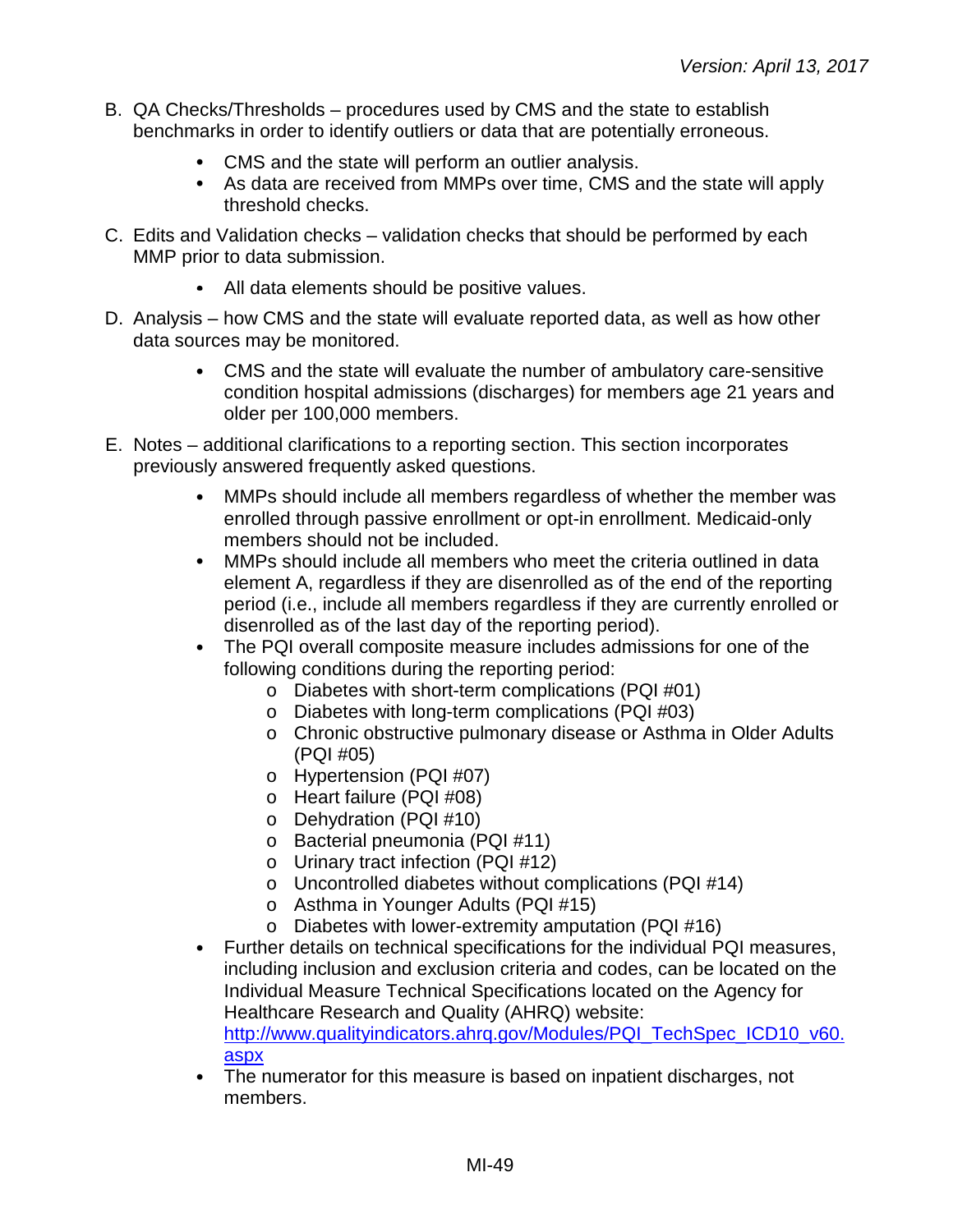- $\bullet$ Discharges that meet the inclusion and exclusion rules for the numerator in more than one of the above PQIs are counted only once in the composite numerator.
- F. Data Submission how MMPs will submit data collected to CMS and the state.
	- MMPs will submit data collected for this measure in the above specified  $\bullet$ format through a secure data collection site established by CMS. This site can be accessed at the following web address: [https://Financial-Alignment-](https://financial-alignment-initiative.norc.org/)[Initiative.NORC.org.](https://financial-alignment-initiative.norc.org/)

|  |  |  |  |  | MI5.2 Members using self-directed arrangements through a fiscal intermediary. |
|--|--|--|--|--|-------------------------------------------------------------------------------|
|--|--|--|--|--|-------------------------------------------------------------------------------|

| <b>CONTINUOUS REPORTING</b>                    |                                      |          |                                                                                                     |                                                                                        |  |  |
|------------------------------------------------|--------------------------------------|----------|-----------------------------------------------------------------------------------------------------|----------------------------------------------------------------------------------------|--|--|
| <b>Reporting Section</b>                       | <b>Reporting</b><br><b>Frequency</b> | Level    | <b>Reporting</b><br><b>Periods</b>                                                                  | Due Date                                                                               |  |  |
| MI5. Performance<br>and Quality<br>Improvement | Quarterly                            | Contract | Current<br>Calendar<br>Quarter<br>Ex:<br>$1/1 - 3/31$<br>$4/1 - 6/30$<br>$7/1 - 9/30$<br>10/1-12/31 | By the end of the<br>second month<br>following the last day<br>of the reporting period |  |  |

| <b>Element</b><br><b>Letter</b> | <b>Element Name</b>                                              | <b>Definition</b>                                                                                                           | <b>Allowable</b><br><b>Values</b>              |
|---------------------------------|------------------------------------------------------------------|-----------------------------------------------------------------------------------------------------------------------------|------------------------------------------------|
| А.                              | Total number of<br>members enrolled.                             | Total number of members<br>who were continuously<br>enrolled in the MMP<br>during the reporting<br>period.                  | Field Type: Numeric                            |
| <b>B.</b>                       | Total number of<br>members using self-<br>directed arrangements. | Of the total reported in A,<br>the number of members<br>using self-directed<br>arrangements during the<br>reporting period. | Field Type: Numeric<br>Note: Is a subset of A. |

- B. QA Checks/Thresholds procedures used by CMS and the state to establish benchmarks in order to identify outliers or data that are potentially erroneous.
	- CMS and the state will perform an outlier analysis.
	- As data are received from MMPs over time, CMS and the state will apply threshold checks.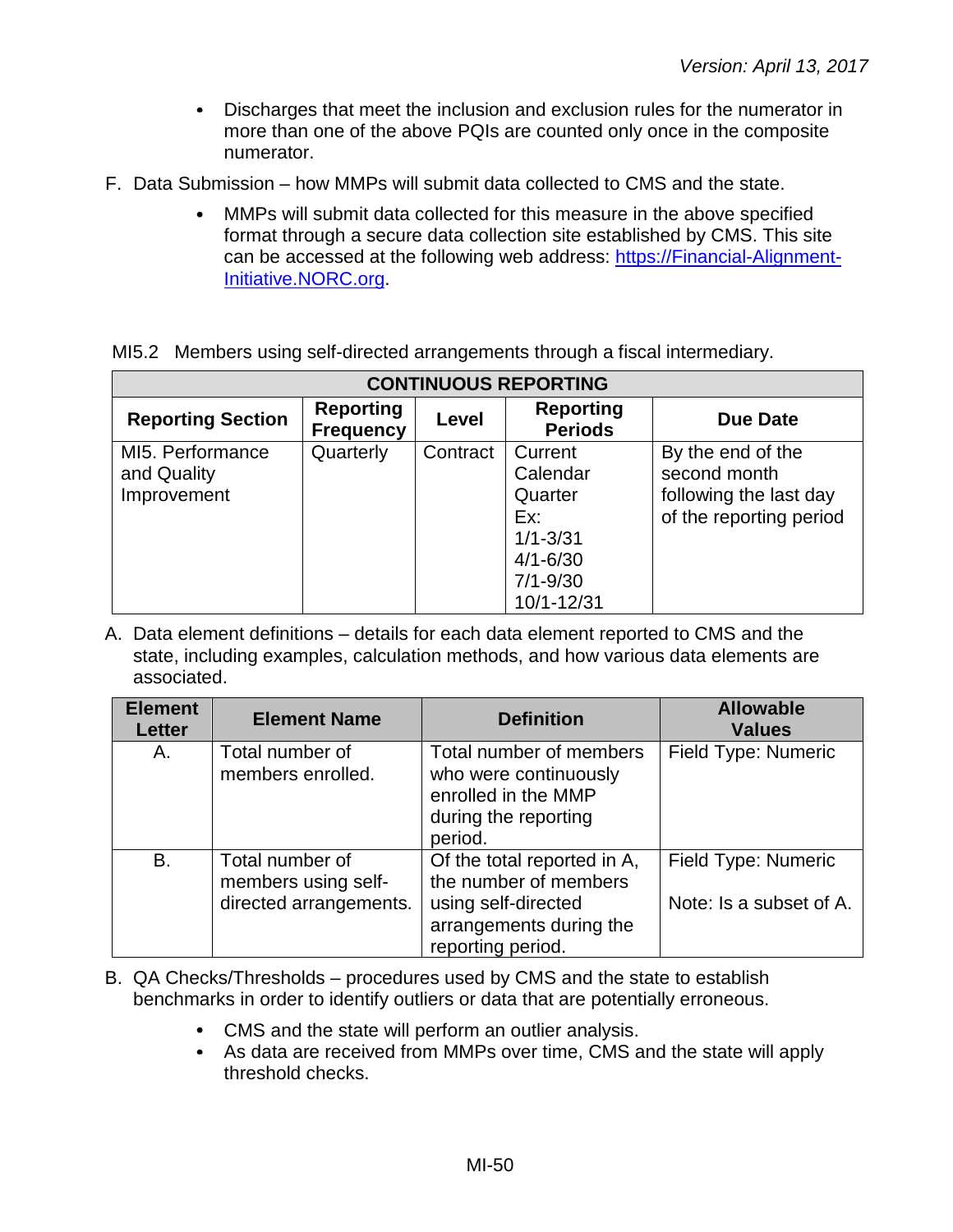- C. Edits and Validation checks validation checks that should be performed by each MMP prior to data submission.
	- Confirm those data elements listed above as subsets of other elements.
	- MMPs should validate that data element B is less than or equal to data element A.
	- The data element should be a positive value.
- D. Analysis how CMS and the state will evaluate reported data, as well as how other data sources may be monitored.
	- CMS and the state will evaluate the percentage of members using selfdirected arrangements during the reporting period.
- E. Notes additional clarifications to a reporting section. This section incorporates previously answered frequently asked questions.
	- MMPs should include all members regardless of whether the member was enrolled through passive enrollment or opt-in enrollment. Medicaid-only members should not be included.
	- Self-directed arrangements mean the member has the authority to exercise decision making over long-term care services and supports and accepts the responsibility for taking a direct role in managing them. Arrangements that support self-determination are an alternative to provider management of services wherein a service provider has the responsibility for managing all aspects of service delivery in accordance with the service plan developed through the person-centered planning process. This measure shall include members who meet the following three criteria:
		- o Members who have an LOC 03 in the Community Health Automated Medicaid Processing System (CHAMPS) at the time of service delivery
		- o Members who have been approved for self-determination arrangements through the MI Health Link HCBS C-Waiver for the Fiscal Intermediary service (Waiver Services value set)
		- o Members receiving at least one of the following services:
			- 1. Chore Services (Chore Services value set)
			- 2. Environmental Modifications (Environmental Modifications value set)
			- 3. Expanded Community Living Supports (Expanded Community Living Supports value set)
			- 4. Non-Medical Transportation (Non-Medical Transportation value set)
			- 5. Preventive Nursing Services (Preventive Nursing Services value set)
			- 6. Private Duty Nursing (Private Duty Nursing value set)
			- 7. Respite (Respite value set)
	- The member must be continuously enrolled during the reporting period, with no gaps in enrollment, to be included in this measure.
	- MMPs should include members who were using self-directed arrangements  $\bullet$ for any length of time during the reporting period.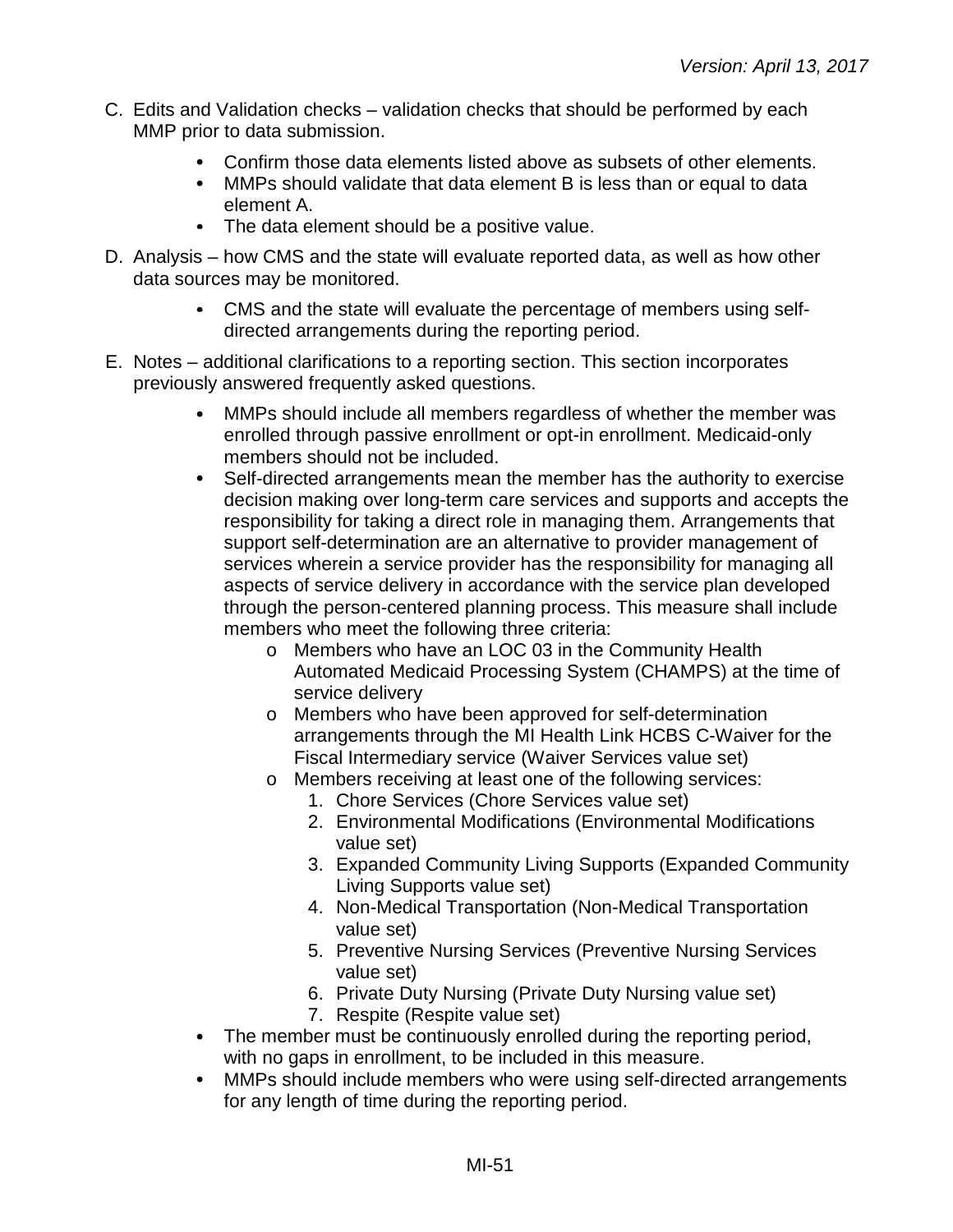- MMPs should conduct a full count of members specified for this measure, not provide an estimate based on sampling.
- F. Data Submission how MMPs will submit data collected to CMS and the state.
	- MMPs will submit data collected for this measure in the above specified  $\bullet$ format through a secure data collection site established by CMS. This site can be accessed at the following web address: [https://Financial-Alignment-](https://financial-alignment-initiative.norc.org/)[Initiative.NORC.org.](https://financial-alignment-initiative.norc.org/)

MI5.3 Adherence to antipsychotic medications for individuals with schizophrenia.

| <b>CONTINUOUS REPORTING</b>        |                                      |          |                                   |                             |
|------------------------------------|--------------------------------------|----------|-----------------------------------|-----------------------------|
| <b>Reporting</b><br><b>Section</b> | <b>Reporting</b><br><b>Frequency</b> | Level    | <b>Reporting</b><br><b>Period</b> | Due Date                    |
| MI5.                               | Annually                             | Contract | Calendar                          | By the end of the sixth     |
| Performance and                    |                                      |          | Year,                             | month following the last    |
| Quality                            |                                      |          | beginning CY2                     | day of the reporting period |
| Improvement                        |                                      |          |                                   |                             |

| <b>Element</b><br><b>Letter</b> | <b>Element Name</b>                                                                                                                            | <b>Definition</b>                                                                                                                                                                                     | <b>Allowable</b><br><b>Values</b>              |
|---------------------------------|------------------------------------------------------------------------------------------------------------------------------------------------|-------------------------------------------------------------------------------------------------------------------------------------------------------------------------------------------------------|------------------------------------------------|
| Α.                              | Total number of<br>members with<br>schizophrenia.                                                                                              | Total number of members<br>with schizophrenia, who<br>were continuously<br>enrolled in the MMP<br>during the reporting<br>period, and who were<br>enrolled on December 31<br>of the reporting period. | Field Type: Numeric                            |
| B.                              | Total number of<br>members who achieved<br>a proportion of days<br>covered (PDC) of at<br>least 80% for their<br>antipsychotic<br>medications. | Of the total reported in A,<br>the number of members<br>who achieved a PDC of<br>at least 80% for their<br>antipsychotic medications<br>during the reporting<br>period.                               | Field Type: Numeric<br>Note: Is a subset of A. |

- B. QA Checks/Thresholds procedures used by CMS and the state to establish benchmarks in order to identify outliers or data that are potentially erroneous.
	- CMS and the state will perform an outlier analysis.
	- As data are received from MMPs over time, CMS and the state will apply threshold checks.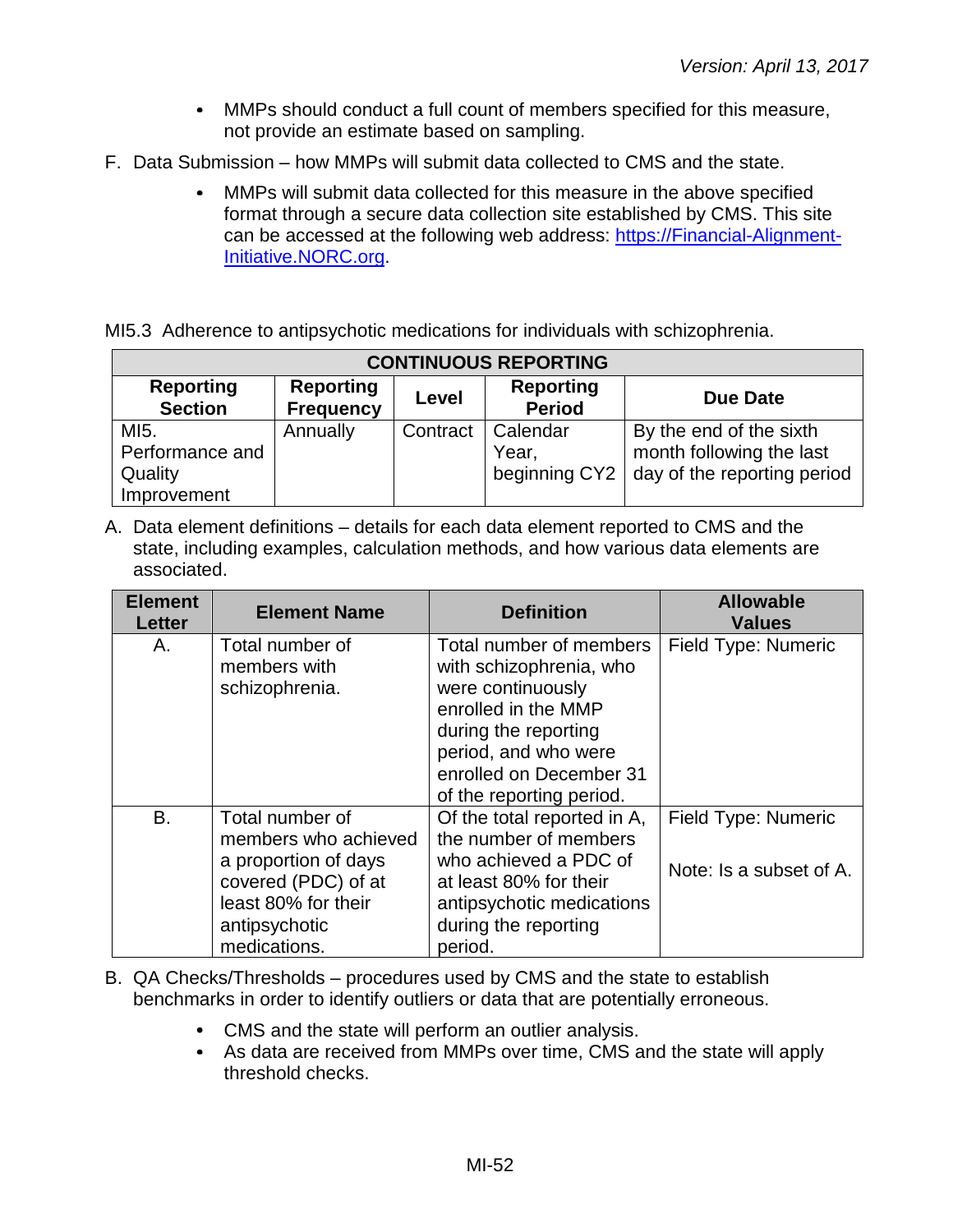- C. Edits and Validation checks validation checks that should be performed by each MMP prior to data submission.
	- Confirm those data elements listed above as subsets of other elements.
	- MMPs should validate that data element B is less than or equal to data element A.
	- All data elements should be positive values.
- D. Analysis how CMS and the state will evaluate reported data, as well as how other data sources may be monitored.
	- CMS and the state will evaluate the percentage of members with schizophrenia who achieved a PDC of at least 80% for their antipsychotic medications during the reporting period.
- E. Notes additional clarifications to a reporting section. This section incorporates previously answered frequently asked questions.
	- MMPs should include all members regardless of whether the member was  $\bullet$ enrolled through passive enrollment or opt-in enrollment. Medicaid-only members should not be included.
	- IPSD is the index prescription start date. It is the earliest prescription dispensing date for any antipsychotic medication during the reporting period.
	- Treatment period is the period of time beginning on the IPSD through the last day of the reporting period.
	- PDC is the proportion of days covered. It is the number of days a member is covered by at least one antipsychotic medication prescription, divided by the number of days in the treatment period.
	- Oral medication dispensing event is one prescription of an amount lasting 30 days or less. To calculate dispensing events for prescriptions longer than 30 days, divide the days supply by 30 and round down to convert. For example, a 100-day prescription is equal to three dispensing events.
		- o Multiple prescriptions for different medications dispensed on the same day are counted as separate dispensing events. If multiple prescriptions for the same medication are dispensed on the same day, use the prescription with the longest days supply. Use the Drug ID to determine if the prescriptions are the same or different.
	- $\bullet$ Long-acting injections dispensing event count as one dispensing event. Multiple J codes or National Drug Codes (NDCs) for the same or different medication on the same day are counted as a single dispensing event. A comprehensive list of medications and NDCs are available at www.ncqa.org.
	- Follow the instructions below to determine how to calculate the number of  $\bullet$ days covered for oral medications.
		- o If multiple prescriptions for the same or different oral medications are dispensed on the same day, calculate number of days covered by an antipsychotic medication (for the numerator, data element B) using the prescription with the longest days supply.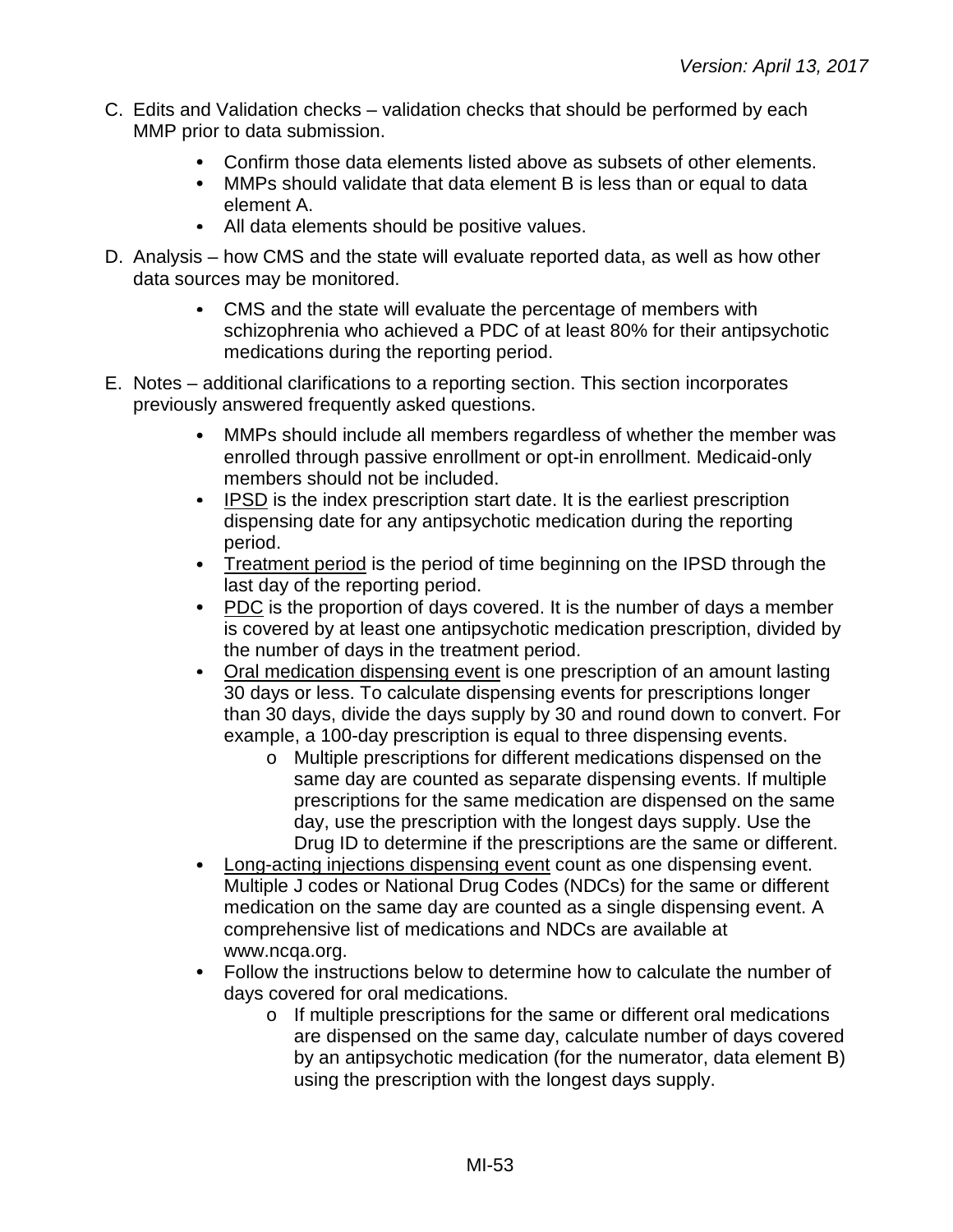- $\circ$  If multiple prescriptions for different oral medications are dispensed on different days, count each day within the treatment period only once toward the numerator.
- o If multiple prescriptions for the same oral medication are dispensed on different days, sum the days supply and use the total to calculate the number of days covered by an antipsychotic medication (for the numerator, data element B).
	- 1. For example, if three antipsychotic prescriptions for the same oral medication are dispensed on different days, each with a 30-day supply; sum the days supply for a total of 90 days covered by an oral antipsychotic (even if there is overlap).
- o Use the drug ID provided on the NDC list to determine if the prescriptions are the same or different.
- To calculate number of days covered for long-acting injections, use the days-supply specified for the medication list in Table MI-1.
	- o For multiple J Codes or NDCs for the same or different medications on the same day, use the medication with the longest days supply.
	- o For multiple J Codes or NDCs for the same or different medications on different days with overlapping days supply, count each day within the treatment period only once toward the numerator (data element B).
- If an oral medication and a long-acting injection are dispensed on the same day, calculate number of days covered by an antipsychotic medication (for data element B) using the prescription with the longest days' supply.
- $\bullet$ If an oral medication and long-acting injection are dispensed on different days, with some overlapping days of supply, count each day within the treatment period only once toward data element B.
- Continuous enrollment is defined as no more than one gap in enrollment of  $\bullet$ up to 45 days during the reporting period (i.e., January through December). To determine continuous enrollment for a member for whom enrollment is verified monthly, the member may not have more than a 1-month gap in coverage (i.e., a member whose coverage lapses for 2 months [60 days] is not considered continuously enrolled).
- $\bullet$ Due to continuous enrollment criteria, this measure will be reported beginning CY2.
- $\bullet$ Follow the steps outlined below to identify the eligible population (data element A). Members in hospice are excluded from the eligible population. **Step 1**: Identify members with schizophrenia as those who met at least one of the following criteria during the reporting period:
	- o At least one acute inpatient encounter with any diagnosis of schizophrenia. Either of the following code combinations meets criteria:
		- − BH Stand Alone Acute Inpatient value set *with*  Schizophrenia value set.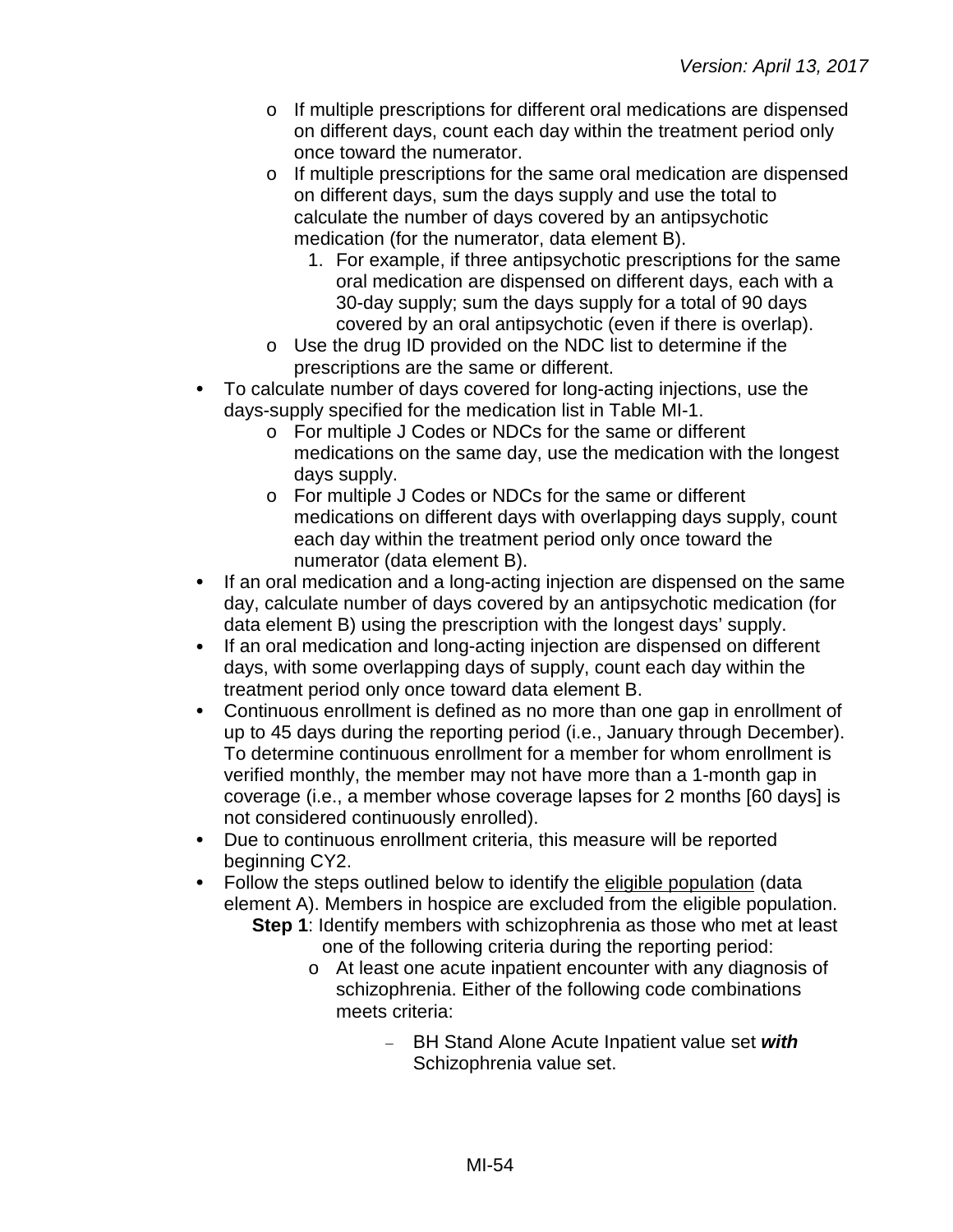- − BH Acute Inpatient value set *with* BH Acute Inpatient POS value set *and* Schizophrenia value set.
- o At least two visits in an outpatient, intensive outpatient, partial hospitalization, ED or nonacute inpatient setting, on different dates of service, with any diagnosis of schizophrenia. Any two of the following code combinations meets criteria:
	- − BH Stand Alone Outpatient/PH/IOP value set *with* Schizophrenia value set.
	- − BH Outpatient/PH/IOP value set *with* BH Outpatient/PH/IOP POS value set *and* Schizophrenia value set.
	- − ED value set *with* Schizophrenia value set.
	- − BH ED value set *with* ED POS value set *and* Schizophrenia value set.
	- − BH Stand Alone Nonacute Inpatient value set *with* Schizophrenia value set.
	- − BH Nonacute Inpatient value set *with* BH Nonacute Inpatient POS value set *and* Schizophrenia value set.
- **Step 2**: Identify required exclusions. Exclude members who met at least one of the following during the reporting period:
	- o A diagnosis of dementia (Dementia value set).
	- o Did not have at least two antipsychotic medication dispensing events. There are two ways to identify dispensing events: by claim/encounter data and by pharmacy data. The MMP must use both methods to identify dispensing events, but an event need only be identified by one method to be counted.
		- **Pharmacy data: Dispensed an antipsychotic** medication (Table MI-1) on an ambulatory basis.
		- **EXECLA** Claim/encounter data: An antipsychotic medication (Long-Acting Injections 14 Days Supply or Long-Acting Injections 28 Days Supply value sets).
- Follow the steps outlined below to identify numerator compliance (data  $\bullet$ element B).
	- **Step 1:** Identify the IPSD. The IPSD is the earliest dispensing event for any antipsychotic medication (Table MI-1; Long-Acting Injections 14 Days Supply value set; Long-Acting Injections 28 Days Supply value set) during the reporting period.
	- **Step 2**: Determine the treatment period. Calculate the number of days beginning on the IPSD through the end of the reporting period.
	- **Step 3**: Count the days covered by at least one antipsychotic medication (Table MI-1; Long-Acting Injections 14 Days Supply value set; Long-Acting Injections 28 Days Supply value set)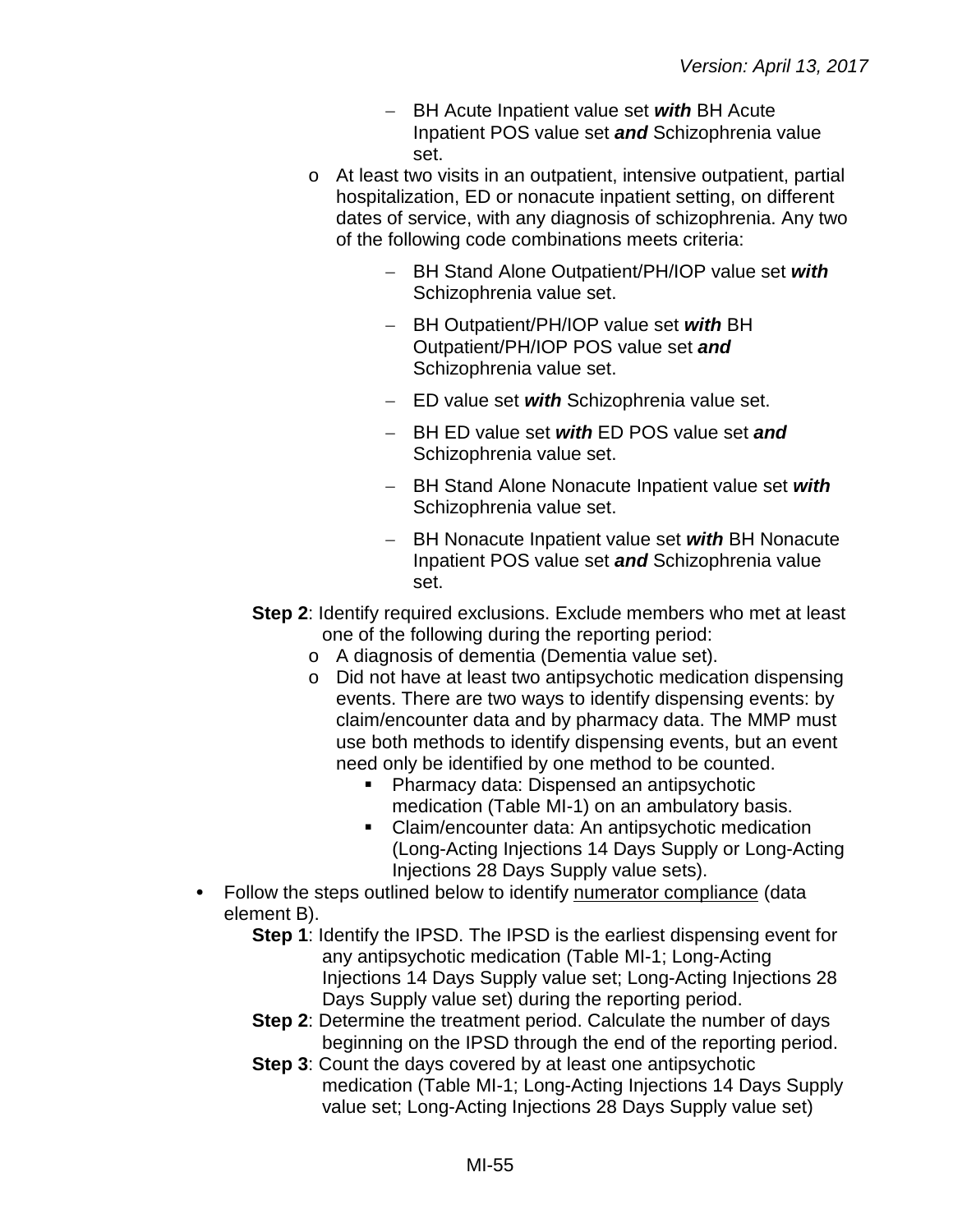during the treatment period. To ensure that the days supply that extend beyond the reporting period are not counted, subtract any days supply that extends beyond December 31 of the reporting period.

**Step 4:** Calculate the member's PDC using the following equation. Round to two decimal places, using the .5 rule.

#### **Total days covered by an antipsychotic medication in the treatment period (Step 3)**

#### **Total days in treatment period (Step 2)**

**Step 5**: Sum the number of members whose PDC is ≥ 80% for their treatment period.

| <b>Table MI-1: Antipsychotic Medications</b>    |                                                                                                                                                                                                        |                                                                                                                |                     |
|-------------------------------------------------|--------------------------------------------------------------------------------------------------------------------------------------------------------------------------------------------------------|----------------------------------------------------------------------------------------------------------------|---------------------|
| <b>Description</b>                              | <b>Prescription</b>                                                                                                                                                                                    |                                                                                                                | <b>Covered Days</b> |
| Miscellaneous<br>antipsychotic<br>agents (oral) | Aripiprazole<br>$\bullet$<br>Asenapine<br>$\bullet$<br>Brexpiprazole<br>٠<br>Cariprazine<br>Clozapine<br>$\bullet$<br>Haloperidol<br>Iloperidone<br>٠<br>Loxapine<br>٠<br>Lurisadone<br>Molindone<br>٠ | Olanzapine<br>٠<br>Paliperidone<br>Pimozide<br>Quetiapine<br>Quetiapine fumarate<br>Risperidone<br>Ziprasidone |                     |
| Phenothiazine<br>antipsychotics<br>(oral)       | Chlorpromazine<br>$\bullet$<br>Fluphenazine<br>$\bullet$<br>Perphenazine<br>$\bullet$<br>Perphenazine-<br>amitriptyline                                                                                | Prochlorperazine<br>Thioridazine<br>Trifluoperazine                                                            |                     |
| Psychotherapeutic<br>combinations (oral)        | Fluoxetine-olanzapine<br>$\bullet$                                                                                                                                                                     |                                                                                                                |                     |
| Thioxanthenes<br>(oral)                         | Thiothixene<br>$\bullet$                                                                                                                                                                               |                                                                                                                |                     |
| Long-acting<br>injections                       | Aripiprazole<br>$\bullet$<br>Fluphenazine<br>$\bullet$<br>decanoate<br>Haloperidol<br>$\bullet$<br>decanoate                                                                                           | Olanzapine<br>$\bullet$<br>Paliperidone<br>palmitate                                                           | 28 days supply      |
|                                                 | Risperidone<br>٠                                                                                                                                                                                       |                                                                                                                | 14 days supply      |

- F. Data Submission how MMPs will submit data collected to CMS and the state.
	- MMPs will submit data collected for this measure in the above specified  $\bullet$ format through a secure data collection site established by CMS. This site can be accessed at the following web address: [https://Financial-Alignment-](https://financial-alignment-initiative.norc.org/)[Initiative.NORC.org.](https://financial-alignment-initiative.norc.org/)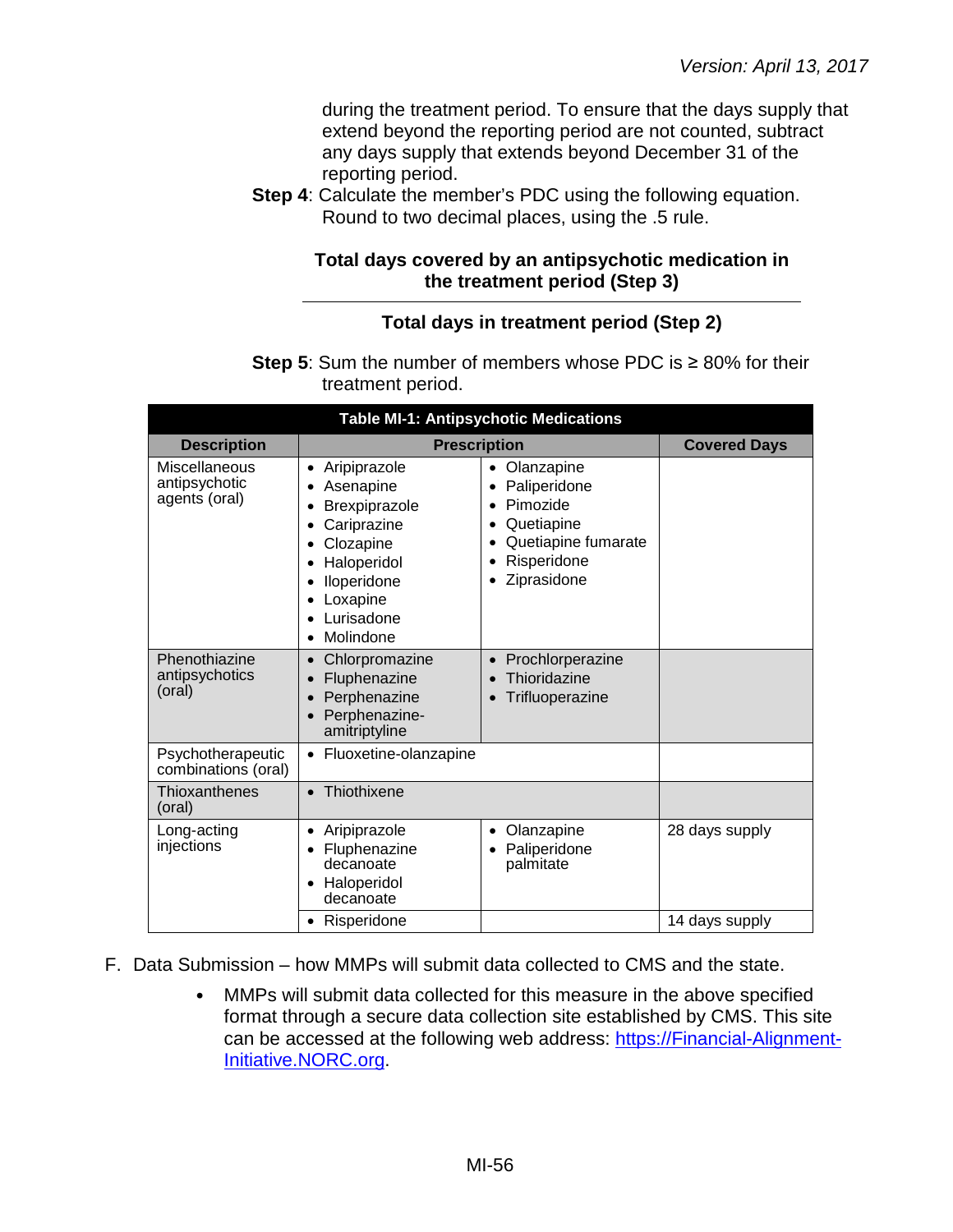MI5.4 Nursing facility residents experiencing one or more falls with a major injury.

Please note: No MMP reporting is required for this measure; MDHHS will gather the necessary data from MDS. MMPs are required to assist MDHHS with the process and more detail regarding the required assistance will be provided by MDHHS.

| <b>CONTINUOUS REPORTING</b>                    |                                      |          |                                                                                       |          |
|------------------------------------------------|--------------------------------------|----------|---------------------------------------------------------------------------------------|----------|
| <b>Reporting Section</b>                       | <b>Reporting</b><br><b>Frequency</b> | Level    | <b>Reporting</b><br><b>Periods</b>                                                    | Due Date |
| MI5. Performance<br>and Quality<br>Improvement | Quarterly                            | Contract | Current<br>Calendar<br>Quarter<br>Ex:<br>$1/1 - 3/31$<br>$4/1 - 6/30$<br>$7/1 - 9/30$ | N/A      |
|                                                |                                      |          | 10/1-12/31                                                                            |          |

*Please refer to the MDS 3.0 Quality Measure User's Manual for further detailed specifications on this measure: [http://www.cms.gov/Medicare/Quality-Initiatives-Patient-](http://www.cms.gov/Medicare/Quality-Initiatives-Patient-Assessment-Instruments/NursingHomeQualityInits/Downloads/MDS-30-QM-User%E2%80%99s-Manual-V80.pdf)[Assessment-Instruments/NursingHomeQualityInits/Downloads/MDS-30-QM-](http://www.cms.gov/Medicare/Quality-Initiatives-Patient-Assessment-Instruments/NursingHomeQualityInits/Downloads/MDS-30-QM-User%E2%80%99s-Manual-V80.pdf)[User%E2%80%99s-Manual-V80.pdf](http://www.cms.gov/Medicare/Quality-Initiatives-Patient-Assessment-Instruments/NursingHomeQualityInits/Downloads/MDS-30-QM-User%E2%80%99s-Manual-V80.pdf)*

- A. QA Checks/Thresholds procedures used by CMS and the state to establish benchmarks in order to identify outliers or data that are potentially erroneous.
	- CMS and the state will perform an outlier analysis.
	- As data are received from MMPs over time, CMS and the state will apply threshold checks.
- B. Analysis how CMS and the state will evaluate reported data, as well as how other data sources may be monitored.
	- CMS and the state will evaluate the percentage of long stay residents who  $\bullet$ have experienced one or more falls with major injury reported in the target period or look-back period.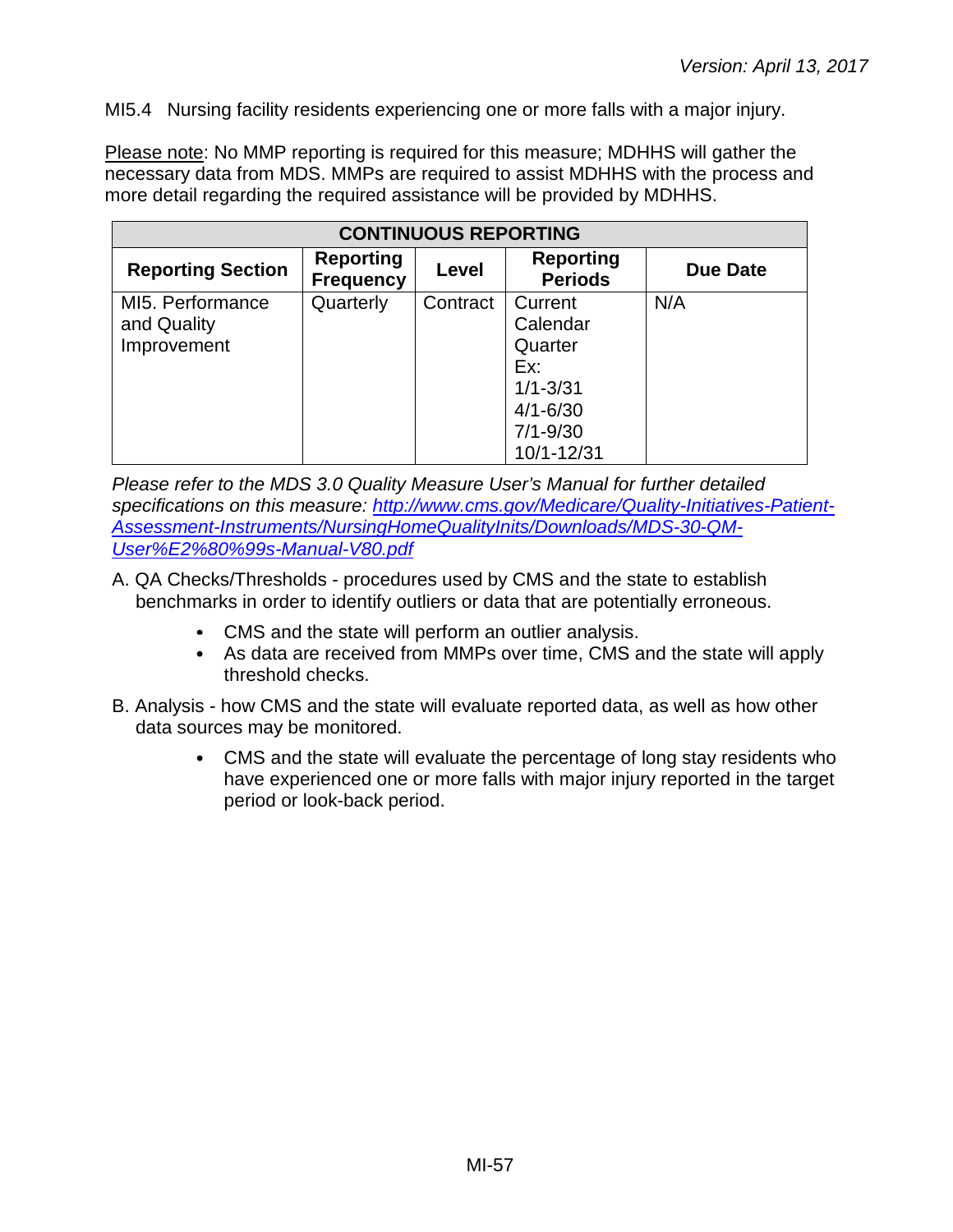MI5.5 Urinary tract infection.<sup>ii</sup>

Please note: No MMP reporting is required for this measure; MDHHS will gather the necessary data from MDS. MMPs are required to assist MDHHS with the process and more detail regarding the required assistance will be provided by MDHHS.

| <b>CONTINUOUS REPORTING</b>                    |                                      |          |                                    |          |
|------------------------------------------------|--------------------------------------|----------|------------------------------------|----------|
| <b>Reporting Section</b>                       | <b>Reporting</b><br><b>Frequency</b> | Level    | <b>Reporting</b><br><b>Periods</b> | Due Date |
| MI5. Performance<br>and Quality<br>Improvement | Quarterly                            | Contract | Current<br>Calendar<br>Quarter     | N/A      |
|                                                |                                      |          | Ex:<br>$1/1 - 3/31$                |          |
|                                                |                                      |          | $4/1 - 6/30$<br>$7/1 - 9/30$       |          |
|                                                |                                      |          | 10/1-12/31                         |          |

*Please refer to the MDS 3.0 Quality Measure User's Manual for further detailed specifications on this measure: [http://www.cms.gov/Medicare/Quality-Initiatives-Patient-](http://www.cms.gov/Medicare/Quality-Initiatives-Patient-Assessment-Instruments/NursingHomeQualityInits/Downloads/MDS-30-QM-User%E2%80%99s-Manual-V80.pdf)[Assessment-Instruments/NursingHomeQualityInits/Downloads/MDS-30-QM-](http://www.cms.gov/Medicare/Quality-Initiatives-Patient-Assessment-Instruments/NursingHomeQualityInits/Downloads/MDS-30-QM-User%E2%80%99s-Manual-V80.pdf)[User%E2%80%99s-Manual-V80.pdf](http://www.cms.gov/Medicare/Quality-Initiatives-Patient-Assessment-Instruments/NursingHomeQualityInits/Downloads/MDS-30-QM-User%E2%80%99s-Manual-V80.pdf)*

- A. QA Checks/Thresholds procedures used by CMS and the state to establish benchmarks in order to identify outliers or data that are potentially erroneous.
	- Guidance will be forthcoming on the established benchmark for this measure for DY 2 and 3.
- B. Analysis how CMS and the state will evaluate reported data, as well as how other data sources may be monitored.
	- CMS and the state will evaluate the percentage of long stay residents who have a urinary tract infection.

|                                                | <b>CONTINUOUS REPORTING</b>          |          |                                    |                                                                                       |  |
|------------------------------------------------|--------------------------------------|----------|------------------------------------|---------------------------------------------------------------------------------------|--|
| <b>Reporting</b><br><b>Section</b>             | <b>Reporting</b><br><b>Frequency</b> | Level    | <b>Reporting</b><br><b>Period</b>  | Due Date                                                                              |  |
| MI5. Performance<br>and Quality<br>Improvement | Annually                             | Contract | Calendar<br>Year,<br>beginning CY2 | By the end of the sixth<br>month following the last<br>day of the reporting<br>period |  |

MI5.6 Care for Adults – Medication Review. (Modified from NQF # 0553)  $\frac{1}{11}$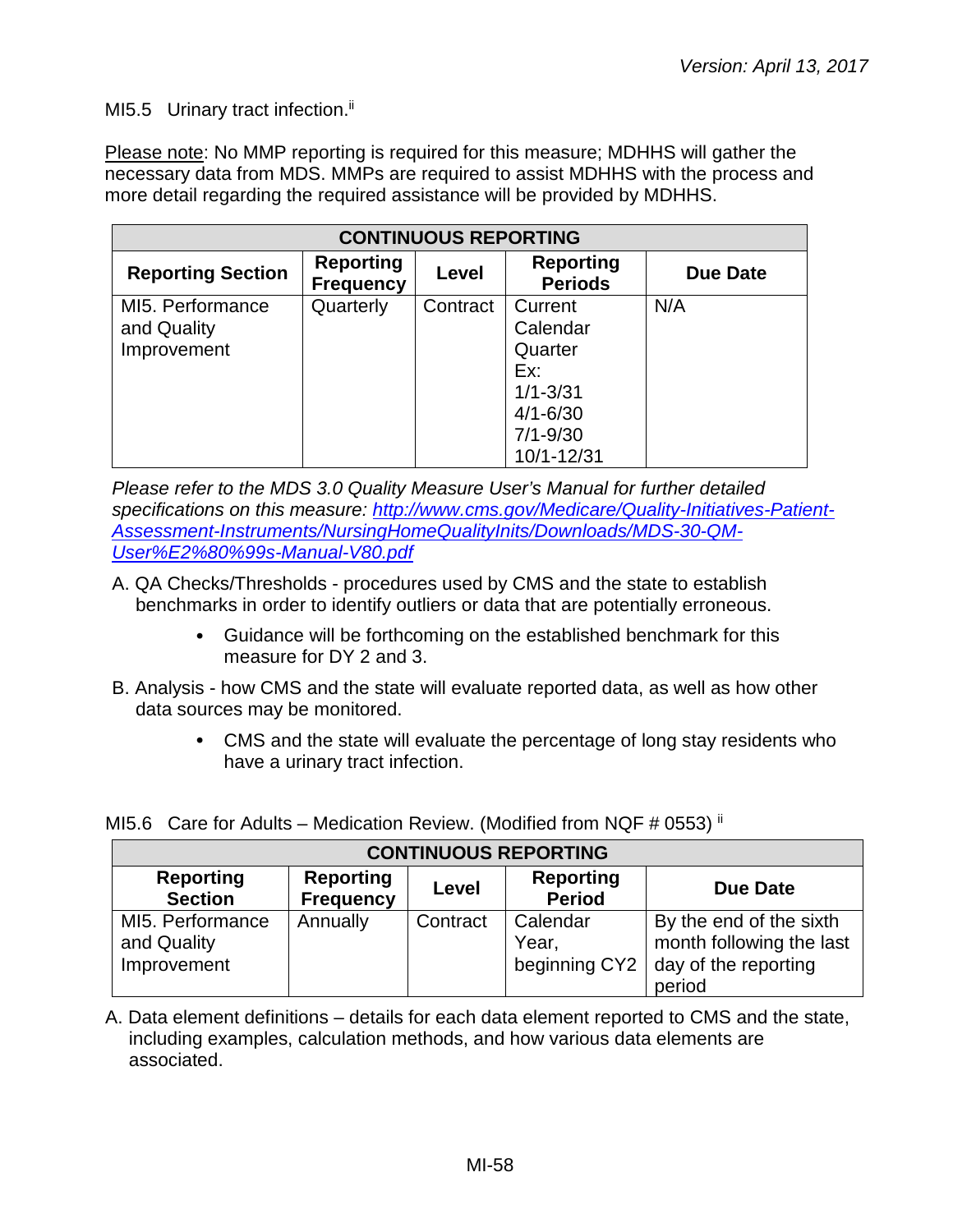| <b>Element</b><br><b>Letter</b> | <b>Element Name</b>                                                                                                                                                                                                                                                                                                              | <b>Definition</b>                                                                                                                                                                                                                                                                                                                                                | <b>Allowable Values</b>                        |
|---------------------------------|----------------------------------------------------------------------------------------------------------------------------------------------------------------------------------------------------------------------------------------------------------------------------------------------------------------------------------|------------------------------------------------------------------------------------------------------------------------------------------------------------------------------------------------------------------------------------------------------------------------------------------------------------------------------------------------------------------|------------------------------------------------|
| Α.                              | Total number of<br>members continuously<br>enrolled who were<br>currently enrolled on the<br>last day of the reporting<br>period.                                                                                                                                                                                                | Total number of<br>members continuously<br>enrolled who were<br>currently enrolled on the<br>last day of the reporting<br>period.                                                                                                                                                                                                                                | Field type: Numeric                            |
| <b>B.</b>                       | Total number of<br>members sampled who<br>met inclusion criteria.                                                                                                                                                                                                                                                                | Of the total reported in<br>A, the number of<br>members sampled who<br>met inclusion criteria.                                                                                                                                                                                                                                                                   | Field type: Numeric<br>Note: Is a subset of A  |
| C.                              | Total number of<br>members who had both<br>of the following<br>completed on the same<br>date of service during<br>the reporting period:<br>1. At least one<br>medication review<br>conducted by a<br>prescribing<br>practitioner or clinical<br>pharmacist.<br>2. The presence of a<br>medication list in the<br>medical record. | Of the total reported in<br>B, the number of<br>members who had both<br>of the following<br>completed on the same<br>date of service during<br>the reporting period:<br>1. At least one<br>medication review<br>conducted by a<br>prescribing<br>practitioner or clinical<br>pharmacist.<br>The presence of a<br>2.<br>medication list in the<br>medical record. | Field Type: Numeric<br>Note: Is a subset of B. |

B. QA Checks/Thresholds - procedures used by CMS and the state to establish benchmarks in order to identify outliers or data that are potentially erroneous.

- $\bullet$ Guidance will be forthcoming on the established benchmark for this measure for DY 2 and 3.
- C. Edits and Validation Checks validation checks that should be performed by each MMP prior to data submission.
	- $\bullet$ Confirm those data elements listed above as subsets of other elements.
	- MMPs should validate that data element B is less than or equal to data element A.
	- MMPs should validate that data element C is less than or equal to data element B.
	- All data elements should be positive values.
- D. Analysis how CMS and the state will evaluate reported data, as well as how other data sources may be monitored.
	- CMS and the state will evaluate the percentage of members who had a  $\bullet$ medication review completed during the reporting period.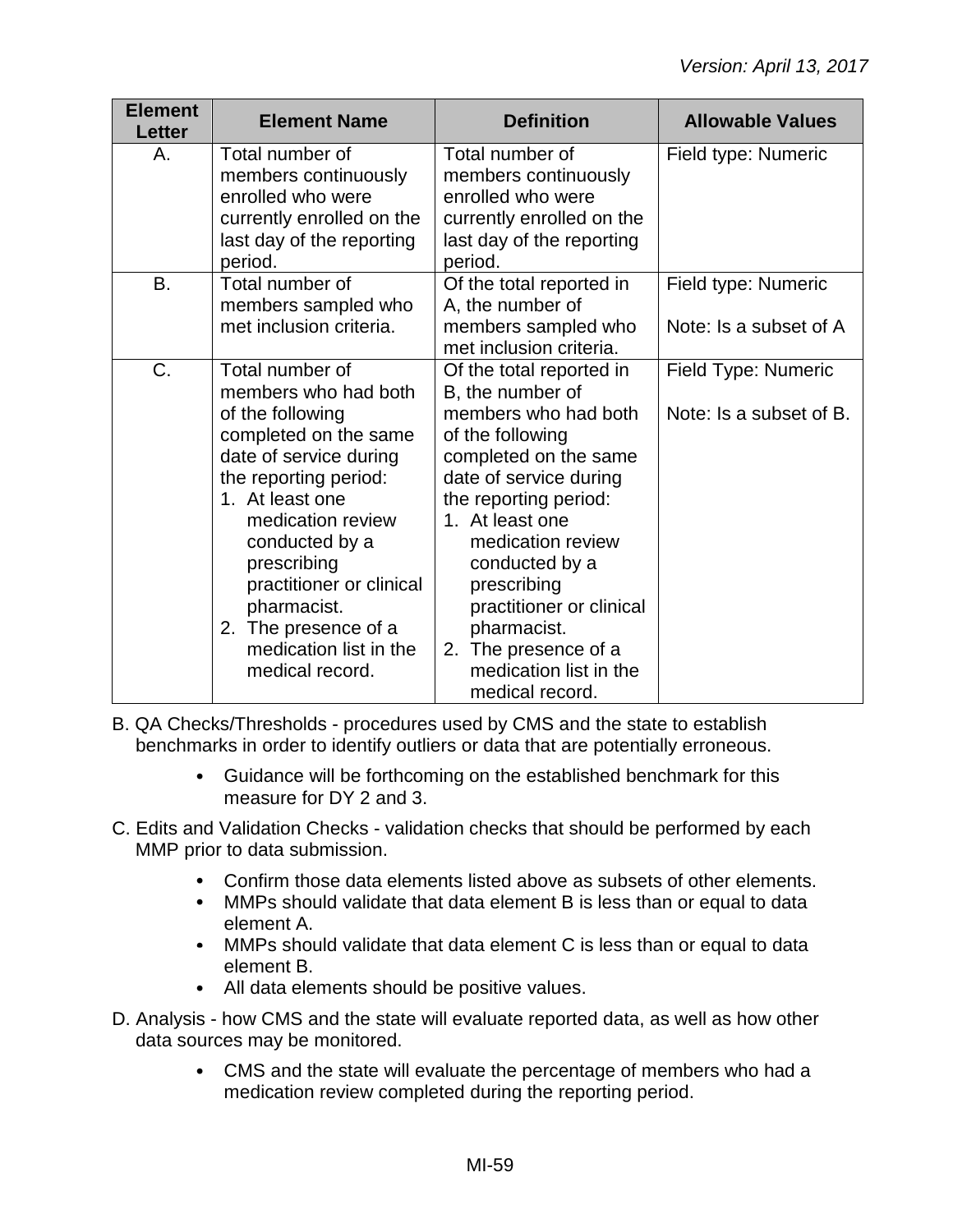- E. Notes additional clarifications to a reporting section. This section incorporates previously answered frequently asked questions.
	- $\bullet$ MMPs should include all members aged 21 years and older<sup>2</sup>, regardless of whether the member was enrolled through passive enrollment or opt-in enrollment. A subset of all members that are eligible will be included in the sample. Medicaid-only members should not be included.
	- $\bullet$ For reporting, the MMPs may elect to use a hybrid methodology and select a sample. Sampling should be systematic to ensure all eligible individuals have an equal chance of inclusion. The sample size should be 411, plus oversample to allow for substitution. For further instructions on selecting the sample size, please see the introductory section of this document.
	- If an MMP does not elect to sample, data element B should be equal to data element A.
	- Continuous enrollment is defined as no more than one gap in enrollment of  $\bullet$ up to 45 days during the reporting period (i.e., January through December). To determine continuous enrollment for a member for whom enrollment is verified monthly, the member may not have more than a 1-month gap in coverage (i.e., a member whose coverage lapses for 2 months [60 days] is not considered continuously enrolled).
	- $\bullet$ A medication list is a list of the member's medications in the medical record. The medication list may include medication names only or may include medication names, dosages and frequency, over-the-counter (OTC) medications and herbal or supplemental therapies.
	- $\bullet$ A medication review is a review of all of a member's medications, including prescription medications, OTC medications, and herbal or supplemental therapies.
	- A clinical pharmacist is a pharmacist with extensive education in the  $\bullet$ biomedical, pharmaceutical, sociobehavioral and clinical sciences. Clinical pharmacists are experts in the therapeutic use of medications and are a primary source of scientifically valid information and advice regarding the safe, appropriate and cost-effective use of medications. Most clinical pharmacists have a Doctor of Pharmacy (PharmD) degree and many have completed one or more years of post-graduate training (e.g., a general and/or specialty pharmacy residency). In some states, clinical pharmacists have prescriptive authority.
	- $\bullet$ A prescribing practitioner is a practitioner with prescribing privileges, including nurse practitioners, physician assistants and other non-MDs who have the authority to prescribe medications.
	- Members in hospice are excluded from the eligible population.

## **Administrative Specifications**

If the MMP elects to only use administrative data to identify members with a medication review completed (data element C), any of the following meet criteria:

<span id="page-59-0"></span><sup>&</sup>lt;sup>2</sup> The HEDIS eligible population for this measure is limited to individuals 66 years of age and older. This measure has been modified to apply to the full Michigan demonstration population.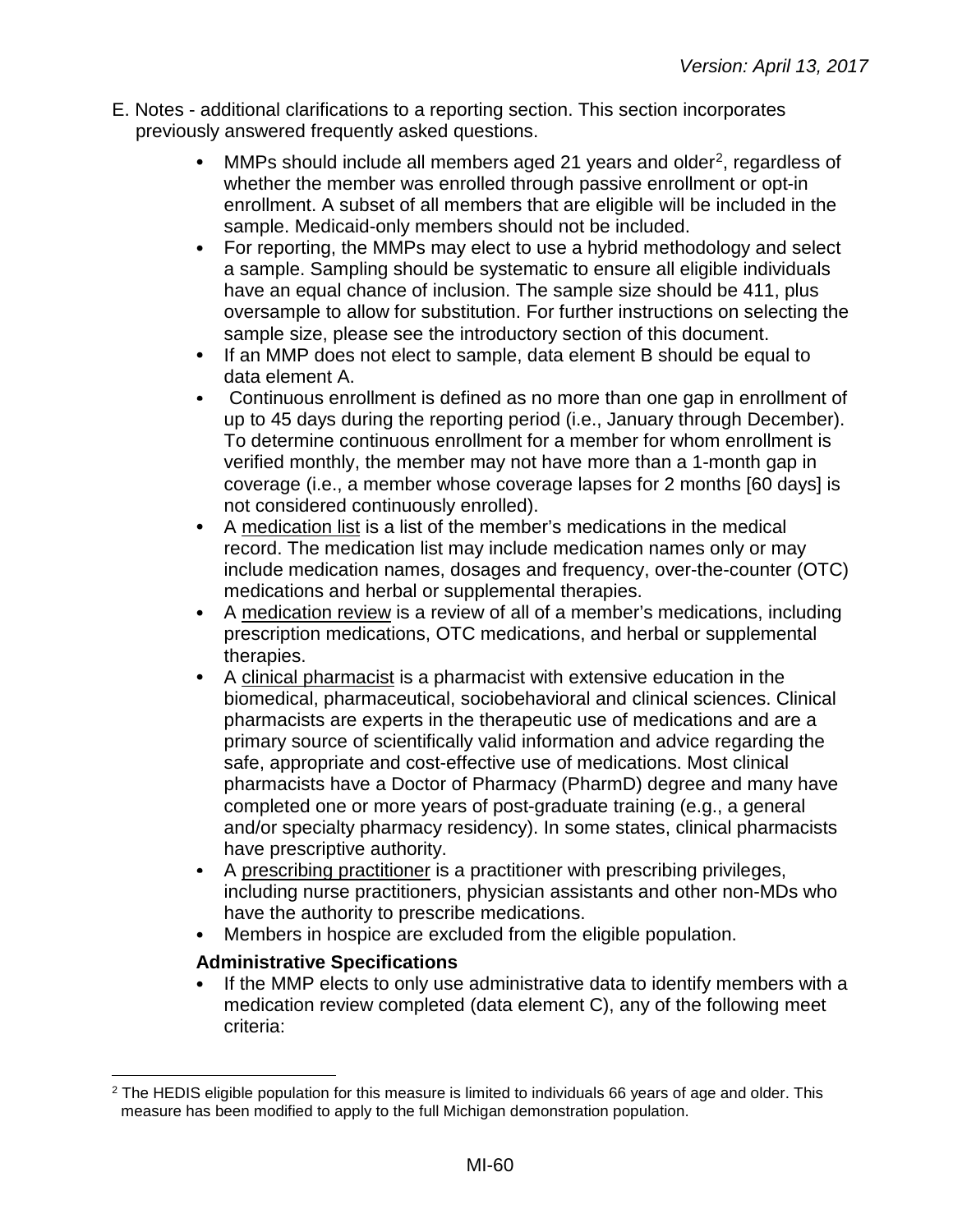- o Both of the following on the same date of service during the reporting period:
	- 1. A least one medication review (Medication Review value set) conducted by a prescribing practitioner or clinical pharmacist
	- 2. The presence of a medication list in the medical record (Medication List value set)
- o Transitional care management services (TCM 7 Day value set; TCM 14 Day value set) during the reporting period.
- $\bullet$ Transitional care management is a 30-day period that begins on the date of discharge and continues for the next 29 days. The date of service on the claim is the date of the face-to-face visit. Medication management must be furnished no later than the date of the face-to-face visit. To reduce reporting burden, the date of the face-to-face visit (e.g., the claim date) is used as the medication management/review date.

## **Hybrid Specifications**

- If the MMP elects to use hybrid sampling, refer to the *Administrative*  $\bullet$ *Specifications* to identify positive numerator hits from administrative data.
- When reviewing a member's medical record, documentation must come from the same medical record and must include one of the following:
	- o A medication list in the medical record, **and** evidence of a medication review by a prescribing practitioner or clinical pharmacist and the date when it was performed.
	- o Notation that the member is not taking any medication and the date when it was noted.
- A review of side effects for a single medication at the time of prescription alone is not sufficient.
- An outpatient visit is not required to meet criteria.
- F. Data Submission how MMPs will submit data collected to CMS and the state.
	- MMPs will submit data collected for this measure in the above specified format through a secure data collection site established by CMS. This site can be accessed at the following web address: [https://Financial-Alignment-](https://financial-alignment-initiative.norc.org/)[Initiative.NORC.org.](https://financial-alignment-initiative.norc.org/)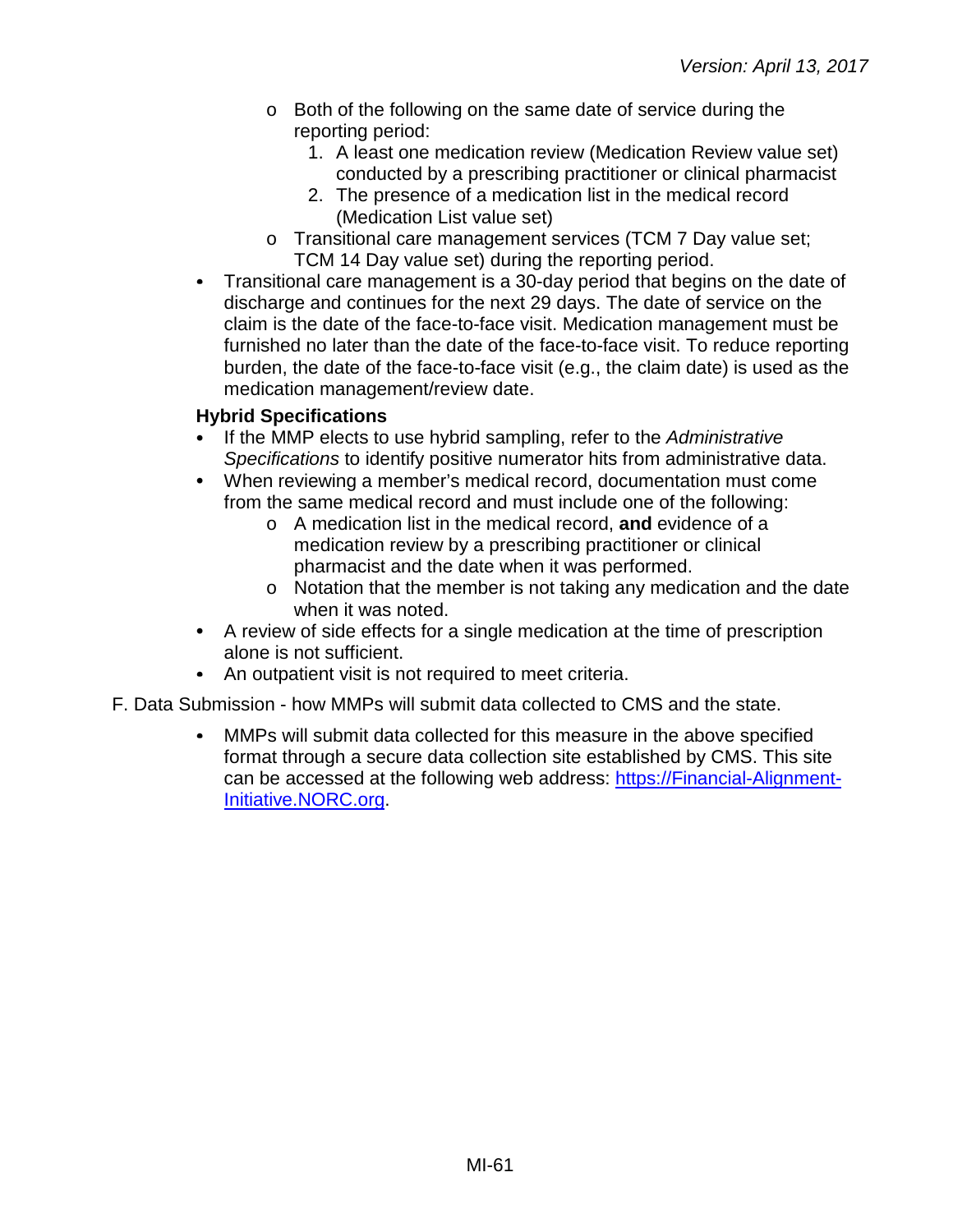### **Section MI VI. Systems**

| <b>IMPLEMENTATION</b>              |                                      |          |                                             |                                                                                        |
|------------------------------------|--------------------------------------|----------|---------------------------------------------|----------------------------------------------------------------------------------------|
| <b>Reporting</b><br><b>Section</b> | <b>Reporting</b><br><b>Frequency</b> | Level    | <b>Reporting</b><br><b>Period</b>           | <b>Due Date</b>                                                                        |
| MI6. Systems                       | Monthly                              | Contract | <b>Current Month</b><br>Ex:<br>$1/1 - 1/31$ | By the end of the month<br>following the last day of<br>the reporting period           |
|                                    | <b>ONGOING</b>                       |          |                                             |                                                                                        |
| <b>Reporting</b><br><b>Section</b> | <b>Reporting</b><br><b>Frequency</b> | Level    | <b>Reporting</b><br><b>Period</b>           | <b>Due Date</b>                                                                        |
| MI6. Systems                       | Annually                             | Contract | <b>Calendar Year</b>                        | By the end of the second<br>month following the last<br>day of the reporting<br>period |

MI6.1 Integrated Care Bridge Record.

| <b>Element</b><br>Letter | <b>Element Name</b>                                                                                                                   | <b>Definition</b>                                                                                                                                                                    | <b>Allowable Values</b> |
|--------------------------|---------------------------------------------------------------------------------------------------------------------------------------|--------------------------------------------------------------------------------------------------------------------------------------------------------------------------------------|-------------------------|
| А.                       | Total number of<br>members whose race<br>data are collected and<br>maintained in the<br><b>Integrated Care Bridge</b><br>Record.      | Total number of members<br>enrolled at the end of the<br>reporting period whose<br>race data are collected<br>and maintained in the<br><b>Integrated Care Bridge</b><br>Record.      | Field Type: Numeric     |
| <b>B.</b>                | Total number of<br>members whose<br>ethnicity data are<br>collected and maintained<br>in the Integrated Care<br>Bridge Record.        | Total number of members<br>enrolled at the end of the<br>reporting period whose<br>ethnicity data are collected<br>and maintained in the<br>Integrated Care Bridge<br>Record.        | Field Type: Numeric     |
| $C_{\cdot}$              | Total number of<br>members whose primary<br>language data are<br>collected and maintained<br>in the Integrated Care<br>Bridge Record. | Total number of members<br>enrolled at the end of the<br>reporting period whose<br>primary language data are<br>collected and maintained<br>in the Integrated Care<br>Bridge Record. | Field Type: Numeric     |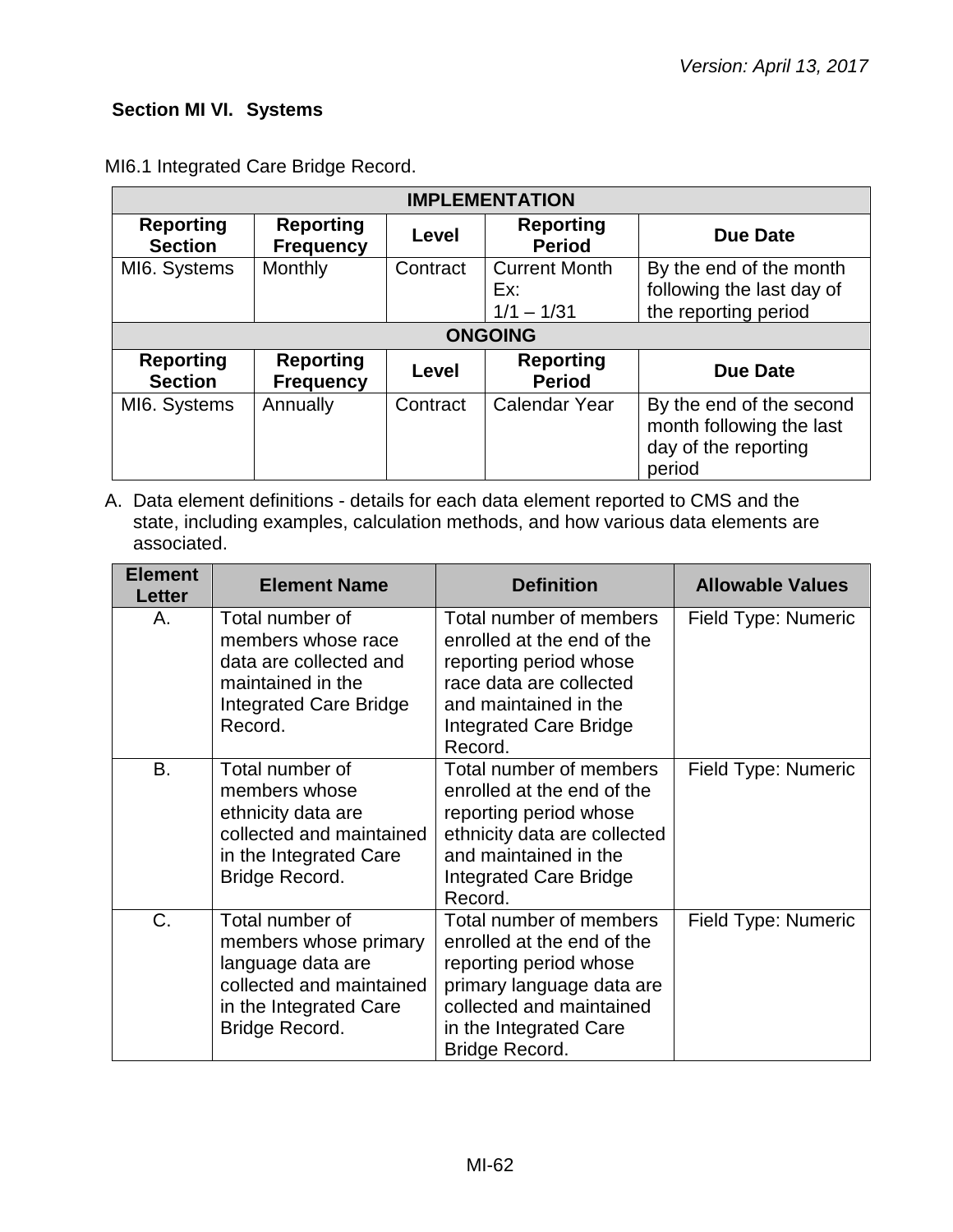| <b>Element</b><br><b>Letter</b> | <b>Element Name</b>                                                                                                                  | <b>Definition</b>                                                                                                                                                                   | <b>Allowable Values</b> |
|---------------------------------|--------------------------------------------------------------------------------------------------------------------------------------|-------------------------------------------------------------------------------------------------------------------------------------------------------------------------------------|-------------------------|
| D.                              | Total number of<br>members whose<br>homelessness data are<br>collected and maintained<br>in the Integrated Care<br>Bridge Record.    | Total number of members<br>enrolled at the end of the<br>reporting period whose<br>homelessness data are<br>collected and maintained<br>in the Integrated Care<br>Bridge Record.    | Field Type: Numeric     |
| E.                              | Total number of<br>members whose<br>disability type data are<br>collected and maintained<br>in the Integrated Care<br>Bridge Record. | Total number of members<br>enrolled at the end of the<br>reporting period whose<br>disability type data are<br>collected and maintained<br>in the Integrated Care<br>Bridge Record. | Field Type: Numeric     |

- B. QA Checks/Thresholds procedures used by CMS and the state to establish benchmarks in order to identify outliers or data that are potentially erroneous.
	- CMS and the state will perform an outlier analysis.
	- As data are received from MMPs over time, CMS and the state will apply threshold checks.
- C. Edits and Validation Checks validation checks that should be performed by each MMP prior to data submission.
	- All data elements should be positive values.
- D. Analysis how CMS and the state will evaluate reported data, as well as how other data sources may be monitored. CMS and the state will obtain enrollment information and evaluate the percentage of members enrolled at the end of the reporting period whose:
	- Race data are collected and maintained in the Integrated Care Bridge Record.
	- Ethnicity data are collected and maintained in the Integrated Care Bridge Record.
	- Primary language data are collected and maintained in the Integrated Care Bridge Record.
	- Homelessness data are collected and maintained in the Integrated Care Bridge Record.
	- Disability type data are collected and maintained in the Integrated Care Bridge Record.
- E. Notes additional clarifications to a reporting section. This section incorporates previously answered frequently asked questions.
	- $\bullet$ MMPs should include all members regardless of whether the member was enrolled through passive enrollment or opt-in enrollment. Medicaid-only members should not be included.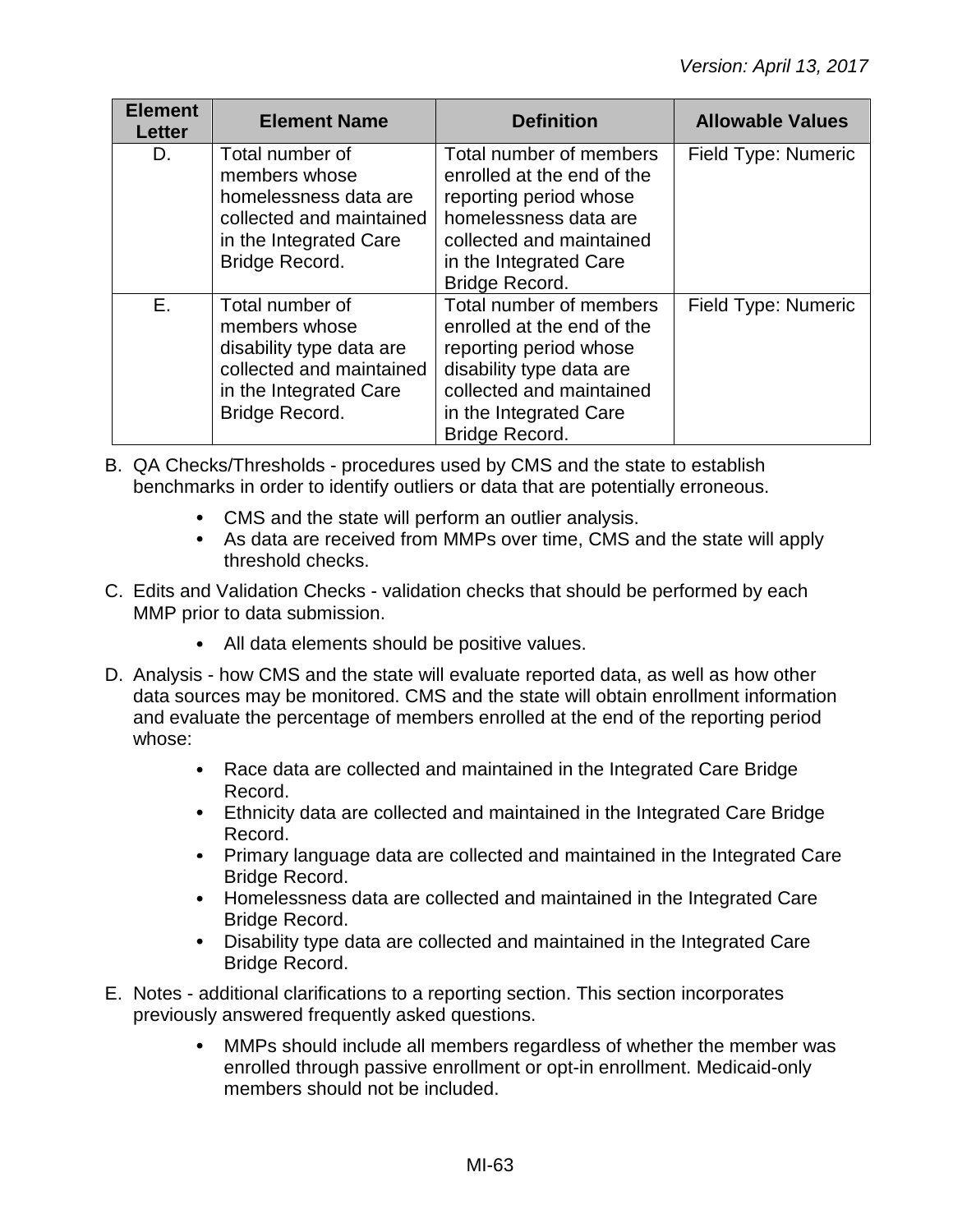- $\bullet$ For all data elements, please include the total number of members whose status is documented in the Integrated Care Bridge Record, regardless of the value. For example, data element D captures the number of members whose homelessness data are collected and maintained in the Integrated Care Bridge Record. MMPs should report the total number of members who have this information documented, even if the member is not homeless. The number reported should not simply represent the number of documented homeless members.
- $\bullet$ Ethnicity data should capture whether a member identifies with Hispanic or Latino heritage.
- $\bullet$ MMPs should capture information on the following disability types: developmental disability, mental illness or serious emotional disturbance, substance use disorder, visual impairment, hearing impairment, orthopedic disability, intellectual and developmental disability, and other disability. The member's status on all of these disability types must be documented in the Integrated Care Bridge Record in order for the member to be counted under data element E.
- F. Data Submission how MMPs will submit data collected to CMS and the state.
	- MMPs will submit data collected for this measure in the above specified format through a secure data collection site established by CMS. This site can be accessed at the following web address: [https://Financial-Alignment-](https://financial-alignment-initiative.norc.org/)[Initiative.NORC.org.](https://financial-alignment-initiative.norc.org/)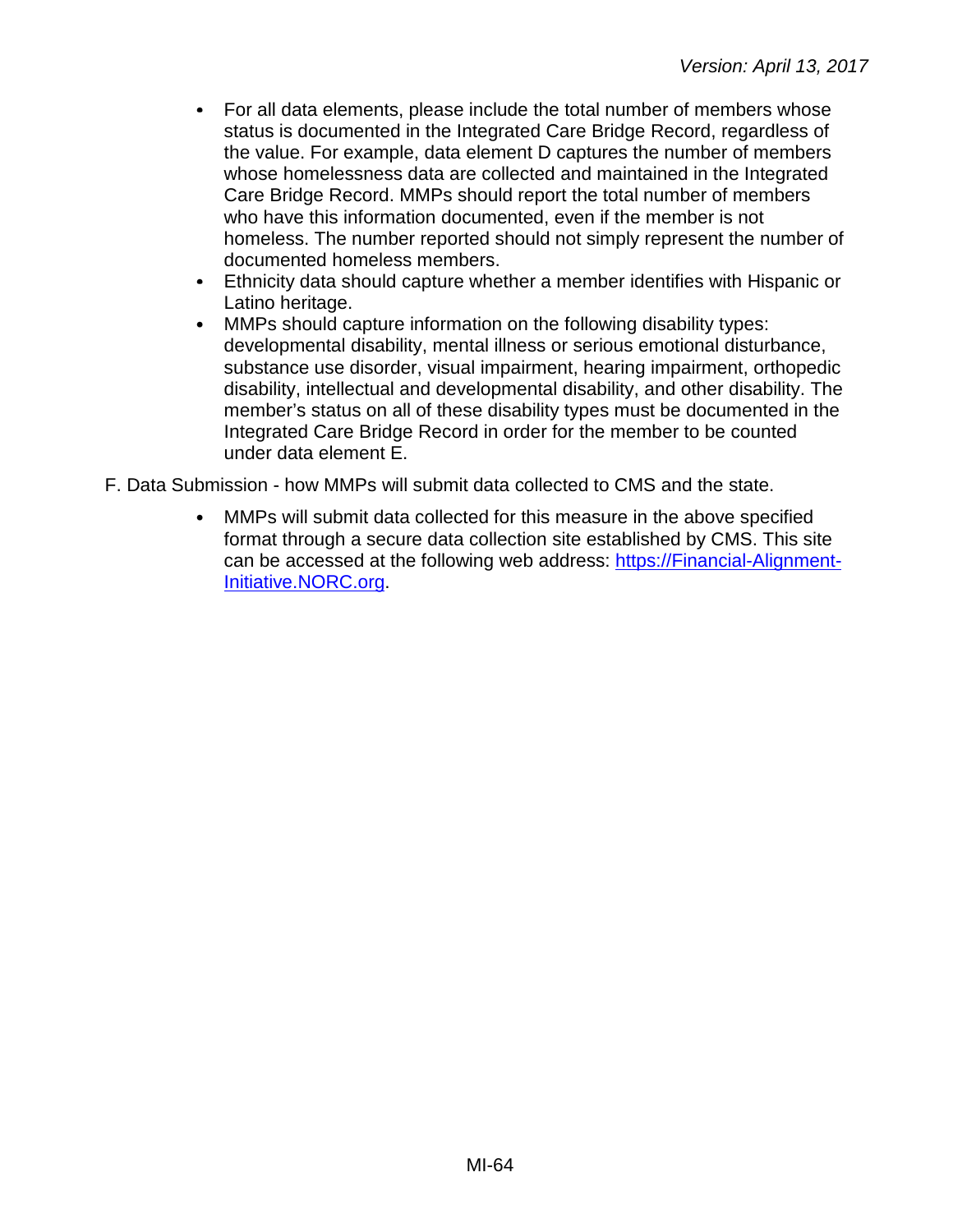# **Section MI VII. Utilization**

| MI7.1 | Emergency department visits for ambulatory care-sensitive conditions. |
|-------|-----------------------------------------------------------------------|
|       | (Rosenthal)                                                           |

| <b>CONTINUOUS REPORTING</b>        |                                      |          |                            |                                                                                        |  |
|------------------------------------|--------------------------------------|----------|----------------------------|----------------------------------------------------------------------------------------|--|
| <b>Reporting</b><br><b>Section</b> | <b>Reporting</b><br><b>Frequency</b> | Level    | Reporting<br><b>Period</b> | Due Date                                                                               |  |
| MI7. Utilization                   | Annually                             | Contract | <b>Calendar Year</b>       | By the end of the fourth<br>month following the last<br>day of the reporting<br>period |  |

| <b>Element</b><br><b>Letter</b> | <b>Element Name</b>                                                     | <b>Definition</b>                                                                                                               | <b>Allowable</b><br><b>Values</b>              |
|---------------------------------|-------------------------------------------------------------------------|---------------------------------------------------------------------------------------------------------------------------------|------------------------------------------------|
| Α.                              | Total number of<br>emergency<br>department (ED)<br>visits.              | Total number of ED visits<br>during the reporting period.                                                                       | Field Type: Numeric                            |
| <b>B.</b>                       | Total number of<br>non-emergent ED<br>visits.                           | Of the total reported in A, the<br>number of non-emergent ED<br>visits during the reporting<br>period.                          | Field Type: Numeric<br>Note: Is a subset of A. |
| C.                              | Total number of<br>emergent/primary<br>care treatable ED<br>visits.     | Of the total reported in A, the<br>number of emergent/primary<br>care treatable ED visits<br>during the reporting period.       | Field Type: Numeric<br>Note: Is a subset of A. |
| D.                              | Total number of<br>emergent<br>preventable/<br>avoidable ED visits.     | Of the total reported in A, the<br>number of emergent<br>preventable/avoidable ED<br>visits during the reporting<br>period.     | Field Type: Numeric<br>Note: Is a subset of A. |
| $\overline{E}$ .                | Total number of<br>emergent not<br>preventable/<br>avoidable ED visits. | Of the total reported in A, the<br>number of emergent not<br>preventable/avoidable ED<br>visits during the reporting<br>period. | Field Type: Numeric<br>Note: Is a subset of A. |
| F.                              | Total number of ED<br>visits with an injury<br>principal diagnosis.     | Of the total reported in A, the<br>number of ED visits with an<br>injury principal diagnosis<br>during the reporting period.    | Field Type: Numeric<br>Note: Is a subset of A. |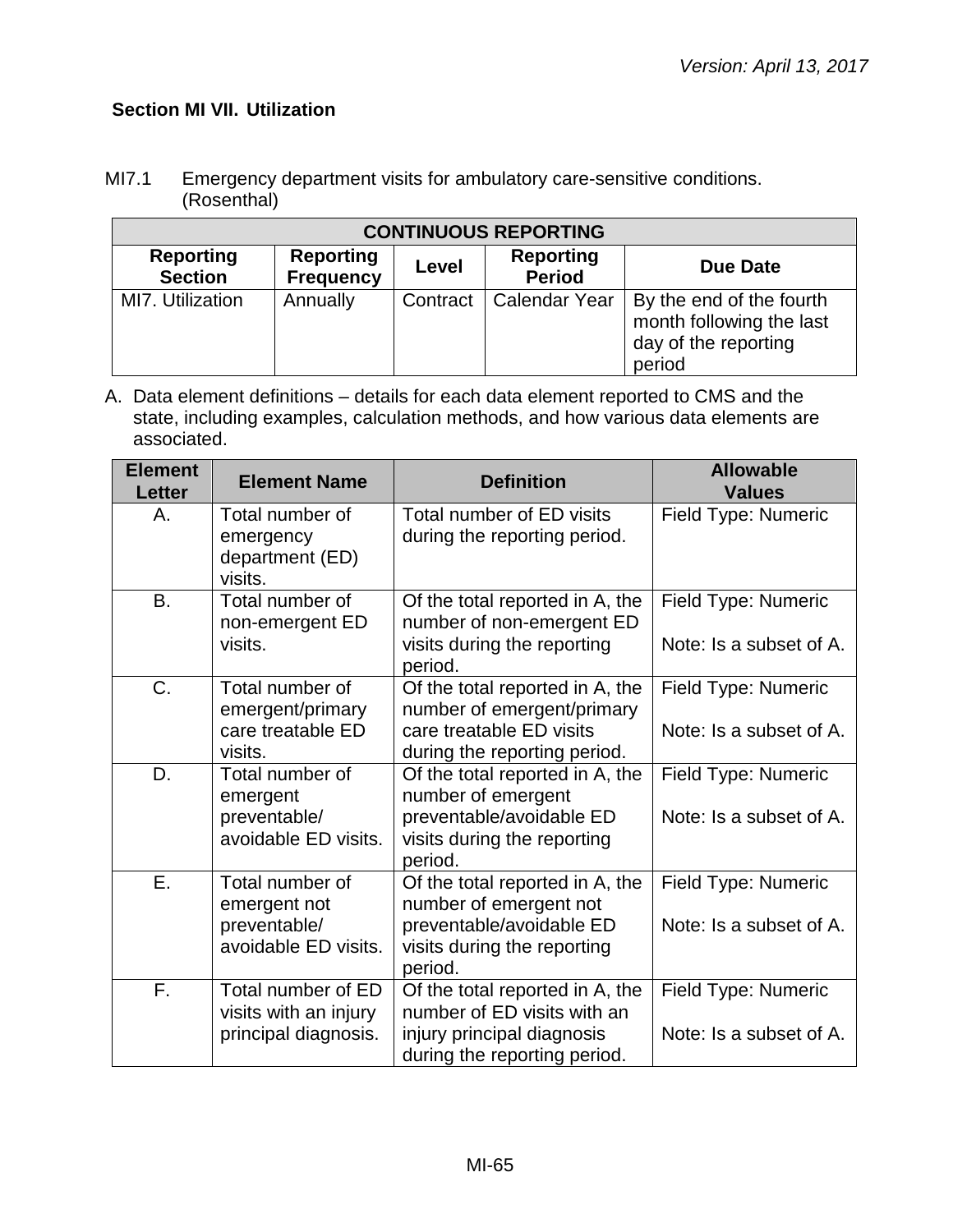| <b>Element</b><br><b>Letter</b> | <b>Element Name</b>                                                                 | <b>Definition</b>                                                                                                                           | <b>Allowable</b><br><b>Values</b>              |
|---------------------------------|-------------------------------------------------------------------------------------|---------------------------------------------------------------------------------------------------------------------------------------------|------------------------------------------------|
| G.                              | Total number of ED<br>visits with a mental<br>health principal<br>diagnosis.        | Of the total reported in A, the<br>number of ED visits with a<br>mental health principal<br>diagnosis during the<br>reporting period.       | Field Type: Numeric<br>Note: Is a subset of A. |
| Η.                              | Total number of ED<br>visits with an<br>alcohol-related<br>principal diagnosis.     | Of the total reported in A, the<br>number of ED visits with an<br>alcohol-related principal<br>diagnosis during the<br>reporting period.    | Field Type: Numeric<br>Note: Is a subset of A. |
| I.                              | Total number of ED<br>visits with a drug-<br>related health<br>principal diagnosis. | Of the total reported in A, the<br>number of ED visits with a<br>drug-related health principal<br>diagnosis during the<br>reporting period. | Field Type: Numeric<br>Note: Is a subset of A. |
| J.                              | Total number of ED<br>visits that were<br>unclassified.                             | Of the total reported in A, the<br>number of ED visits that<br>were unclassified during the<br>reporting period.                            | Field Type: Numeric<br>Note: Is a subset of A. |

- B. QA Checks/Thresholds procedures used by CMS and the state to establish benchmarks in order to identify outliers or data that are potentially erroneous.
	- CMS and the state will perform an outlier analysis.
	- As data are received from MMPs over time, CMS and the state will apply threshold checks.
- C. Edits and Validation checks validation checks that should be performed by each MMP prior to data submission.
	- Confirm those data elements listed above as subsets of other elements.
	- MMPs should validate that data elements B, C, D, E, F, G, H, I, and J are less than or equal to data element A.
	- All data elements should be positive values.
- D. Analysis how CMS and the state will evaluate reported data, as well as how other data sources may be monitored. CMS and the state will evaluate the percentage of:
	- $\bullet$ Non-emergent ED visits during the reporting period.
	- Emergent/primary care treatable ED visits during the reporting period.
	- Emergent preventable/avoidable ED visits during the reporting period.
	- Emergent not preventable/avoidable ED visits during the reporting period.
	- ED visits with an injury principal diagnosis during the reporting period.
	- ED visits with a mental health diagnosis during the reporting period.
	- ED visits with an alcohol-related principal diagnosis during the reporting  $\bullet$ period.
	- ED visits with a drug-related health principal diagnosis during the reporting period.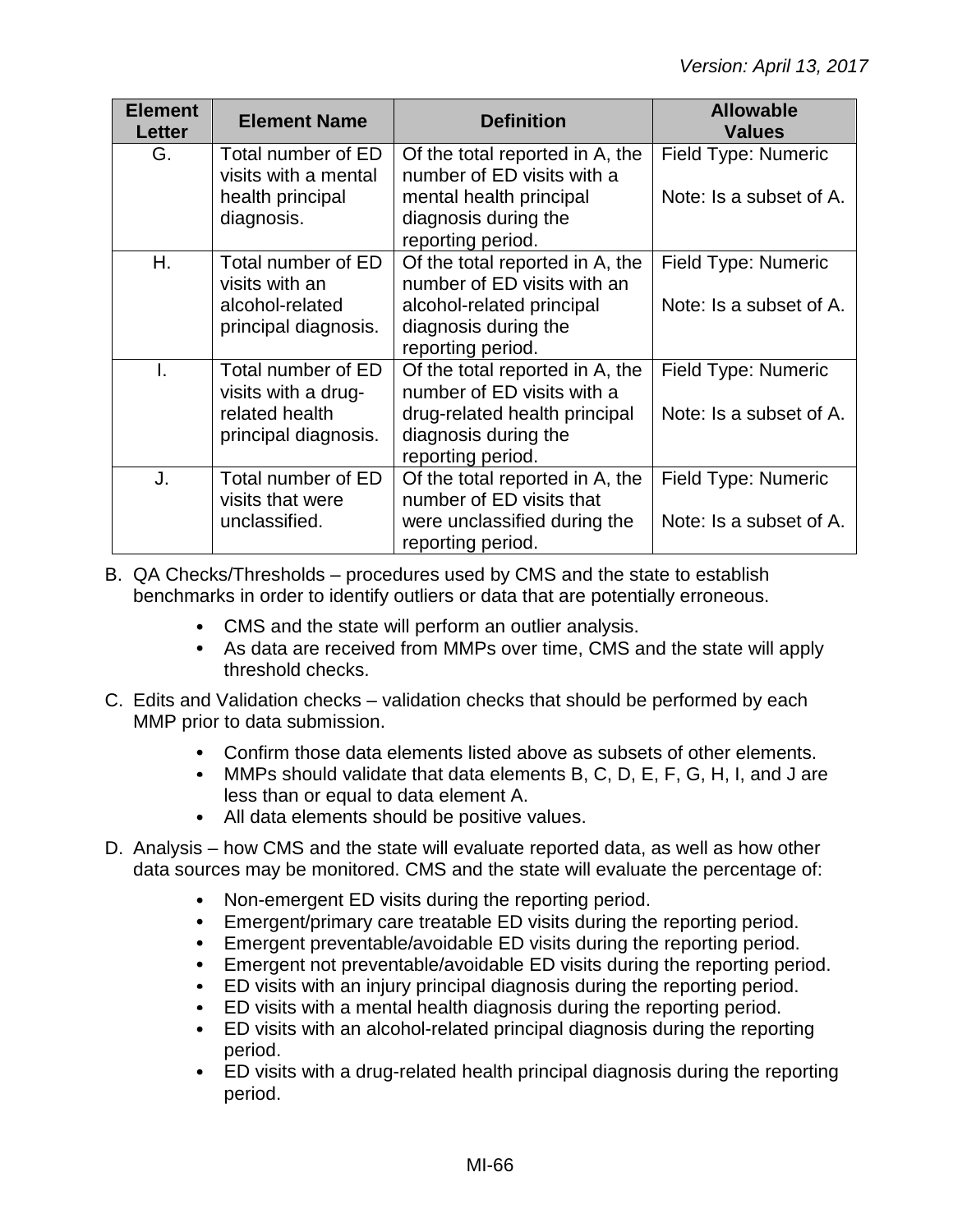- ED visits that were unclassified during the reporting period.
- E. Notes additional clarifications to a reporting section. This section incorporates previously answered frequently asked questions.
	- MMPs should include all members regardless of whether the member was  $\bullet$ enrolled through passive enrollment or opt-in enrollment. Medicaid-only members should not be included.
	- $\bullet$ MMPs should include all ED visits for members who meet the criteria outlined in data element A, regardless if they are disenrolled as of the end of the reporting period (i.e., include all ED visits for members regardless if they are currently enrolled or disenrolled as of the last day of the reporting period).
	- The denominator for this measure is based on ED visits, not members.
	- The Excel files for this measure can be downloaded at the following website:<http://wagner.nyu.edu/faculty/billings/nyued-background>
	- If a member has more than one ED visit on the same day during the reporting period, only count the visit that occurred first towards the denominator. If a member has multiple ED visits during the reporting period that do not occur on the same day, count all ED visits toward the denominator.
	- $\bullet$ Non-emergent: The patient's initial complaint, presenting symptoms, vital signs, medical history, and age indicated that immediate medical care was not required within 12 hours.
	- $\bullet$ Emergent: Emergency department care was needed.
	- Emergent/primary care treatable: Based on information in the patient's record, treatment was required within 12 hours, but care could have been provided effectively and safely in a primary care setting. The compliant did not require continuous observation and no procedures were performed or resources used that are not available in a primary care setting (e.g., CAT scan or certain lab tests).
	- Emergent preventable/avoidable: Emergency department care was required based on the compliant or procedures performed/resources used, but the emergent nature of the condition was potentially preventable/avoidable if timely and effective ambulatory care had been received during the episode of illness (e.g., the flare-ups of asthma, diabetes, congestive heart failure, etc.).
	- Emergent not preventable/avoidable: Emergency department care was  $\bullet$ required and ambulatory care treatment could not have prevented the condition (e.g., trauma, appendicitis, myocardial infarction, etc.).
	- For reporting data element I, alcohol principal diagnoses should be excluded.
	- $\bullet$ Codes to identify ED visits are provided in the ED value set.
- F. Data Submission how MMPs will submit data collected to CMS and the state.
	- MMPs will submit data collected for this measure in the above specified format through a secure data collection site established by CMS. This site can be accessed at the following web address: [https://Financial-Alignment-](https://financial-alignment-initiative.norc.org/)[Initiative.NORC.org.](https://financial-alignment-initiative.norc.org/)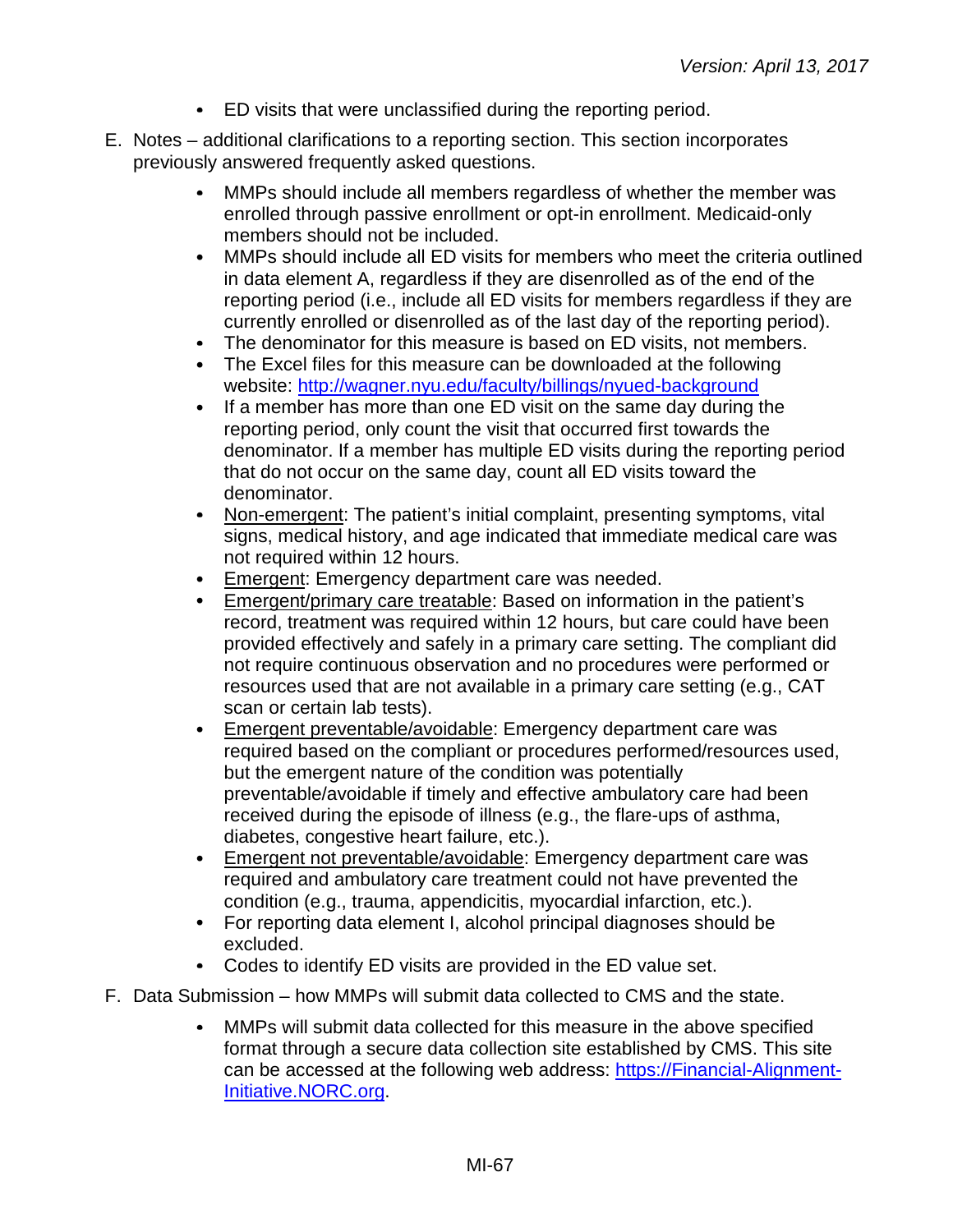MI7.2 Unduplicated members receiving HCBS and unduplicated members receiving nursing facility services.

| <b>CONTINUOUS REPORTING</b>        |                                      |          |                                   |                                                                                        |  |
|------------------------------------|--------------------------------------|----------|-----------------------------------|----------------------------------------------------------------------------------------|--|
| <b>Reporting</b><br><b>Section</b> | <b>Reporting</b><br><b>Frequency</b> | Level    | <b>Reporting</b><br><b>Period</b> | Due Date                                                                               |  |
| MI7. Utilization                   | Annually                             | Contract | Calendar Year                     | By the end of the fourth<br>month following the last<br>day of the reporting<br>period |  |

| <b>Element</b><br><b>Letter</b> | <b>Element Name</b>                                                                                                   | <b>Definition</b>                                                                                                                                                                         | <b>Allowable</b><br><b>Values</b>              |
|---------------------------------|-----------------------------------------------------------------------------------------------------------------------|-------------------------------------------------------------------------------------------------------------------------------------------------------------------------------------------|------------------------------------------------|
| Α.                              | Total number of<br>members.                                                                                           | Total number of members<br>who were continuously<br>enrolled in the MMP for six<br>months during the<br>reporting period.                                                                 | Field Type: Numeric                            |
| <b>B.</b>                       | Total number of<br>members receiving<br>HCBS.                                                                         | Of the total reported in A,<br>the number of members<br>receiving HCBS during the<br>reporting period who did<br>not receive nursing facility<br>services during the<br>reporting period. | Field Type: Numeric<br>Note: Is a subset of A. |
| C.                              | Total number of<br>members receiving<br>nursing facility<br>services.                                                 | Of the total reported in A,<br>the number of members<br>receiving nursing facility<br>services during the<br>reporting period who did<br>not receive HCBS during<br>the reporting period. | Field Type: Numeric<br>Note: Is a subset of A. |
| D.                              | Total number of<br>members receiving<br>both HCBS and<br>nursing facility<br>services during the<br>reporting period. | Of the total reported in A,<br>the number of members<br>receiving both HCBS and<br>nursing facility services<br>during the reporting<br>period.                                           | Field Type: Numeric<br>Note: Is a subset of A. |

- B. QA Checks/Thresholds procedures used by CMS and the state to establish benchmarks in order to identify outliers or data that are potentially erroneous.
	- CMS and the state will perform an outlier analysis.
	- As data are received from MMPs over time, CMS and the state will apply threshold checks.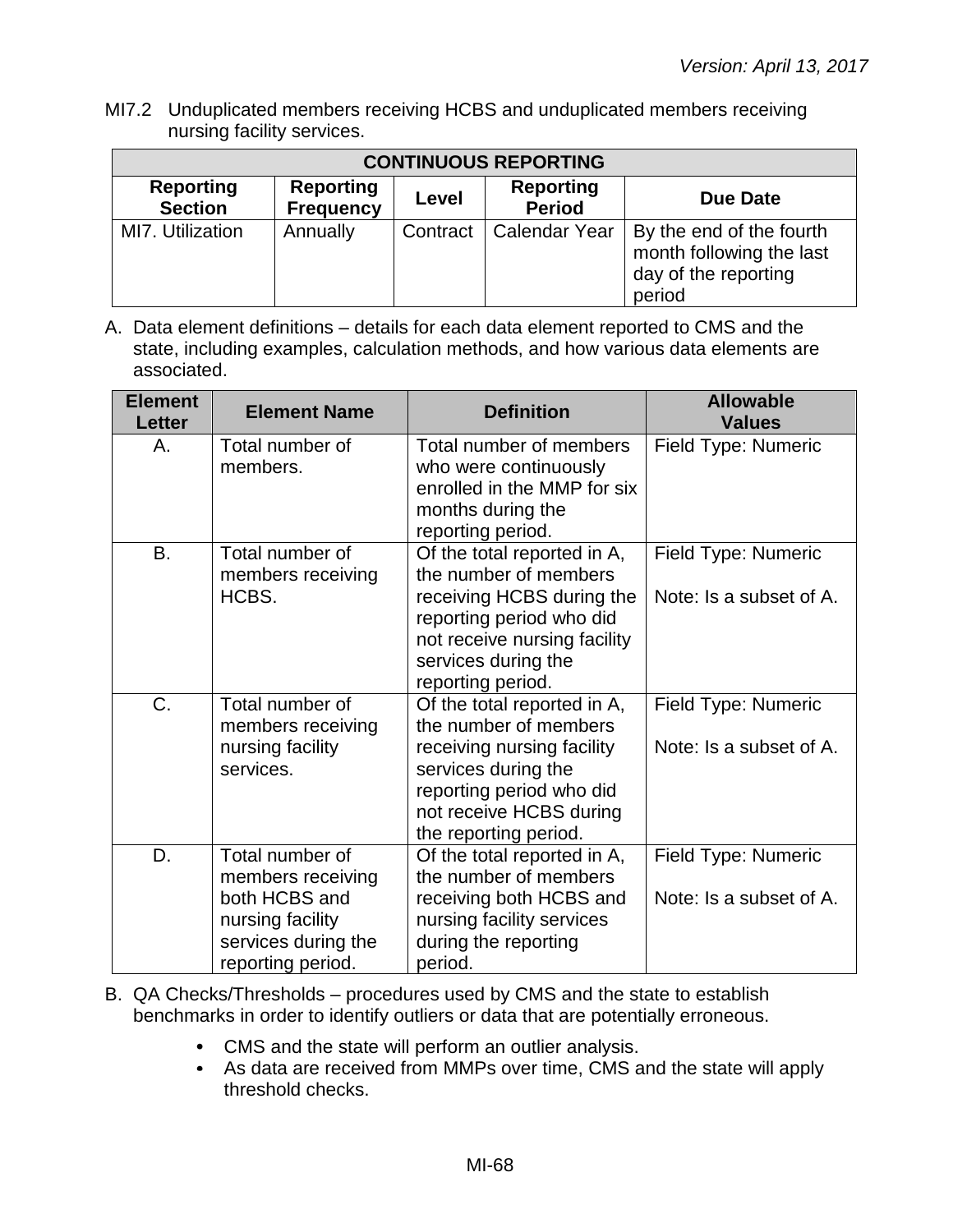- C. Edits and Validation checks validation checks that should be performed by each MMP prior to data submission.
	- Confirm those data elements listed above as subsets of other elements.
	- MMPs should validate that data elements B, C, and D are less than or equal to data element A.
	- All data elements should be positive values.
- D. Analysis how CMS and the state will evaluate reported data, as well as how other data sources may be monitored. CMS and the state will obtain enrollment data and will evaluate the percentage of members who received:
	- HCBS during the reporting period who did not receive nursing facility services during the reporting period.
	- Nursing facility services during the reporting period who did not receive HCBS during the reporting period.
	- Both HCBS and nursing facility services during the reporting period.
- E. Notes additional clarifications to a reporting section. This section incorporates previously answered frequently asked questions.
	- MMPs should include all members regardless of whether the member was  $\bullet$ enrolled through passive enrollment or opt-in enrollment. Medicaid-only members should not be included.
	- $\bullet$ MMPs should include all members who meet the criteria outlined in data element A, regardless if they are disenrolled as of the end of the reporting period (i.e., include all members regardless if they are currently enrolled or disenrolled as of the last day of the reporting period).
	- This measure only includes LTSS services provided under the MI Health Link waiver. LTSS services provided under the PIHP waiver should not be included in this measure.
	- The member must be continuously enrolled for six months during the reporting period, with no gaps in enrollment, to be included in this measure.
	- $\bullet$ Members receiving only HCBS should be counted for data element B (unduplicated). Members receiving only nursing facility services should be counted for data element C (unduplicated). Members receiving both HCBS and nursing facility services should be counted for data element D (unduplicated). Data elements B, C, and D are mutually exclusive.
	- Unduplicated means a member should only be counted once for the type of  $\bullet$ service they receive. For example, if a member received nursing facility services in two different facilities during the reporting period, they would only count once toward members receiving nursing facility services during the reporting period (data element C).
	- Include members who were receiving HCBS or nursing facility services for any length of time during the reporting period.
	- HCBS refers to Home and Community Based Services.  $\bullet$
	- Nursing facility services include any type of nursing facility care, including  $\bullet$ skilled and custodial services.
- F. Data Submission how MMPs will submit data collected to CMS and the state.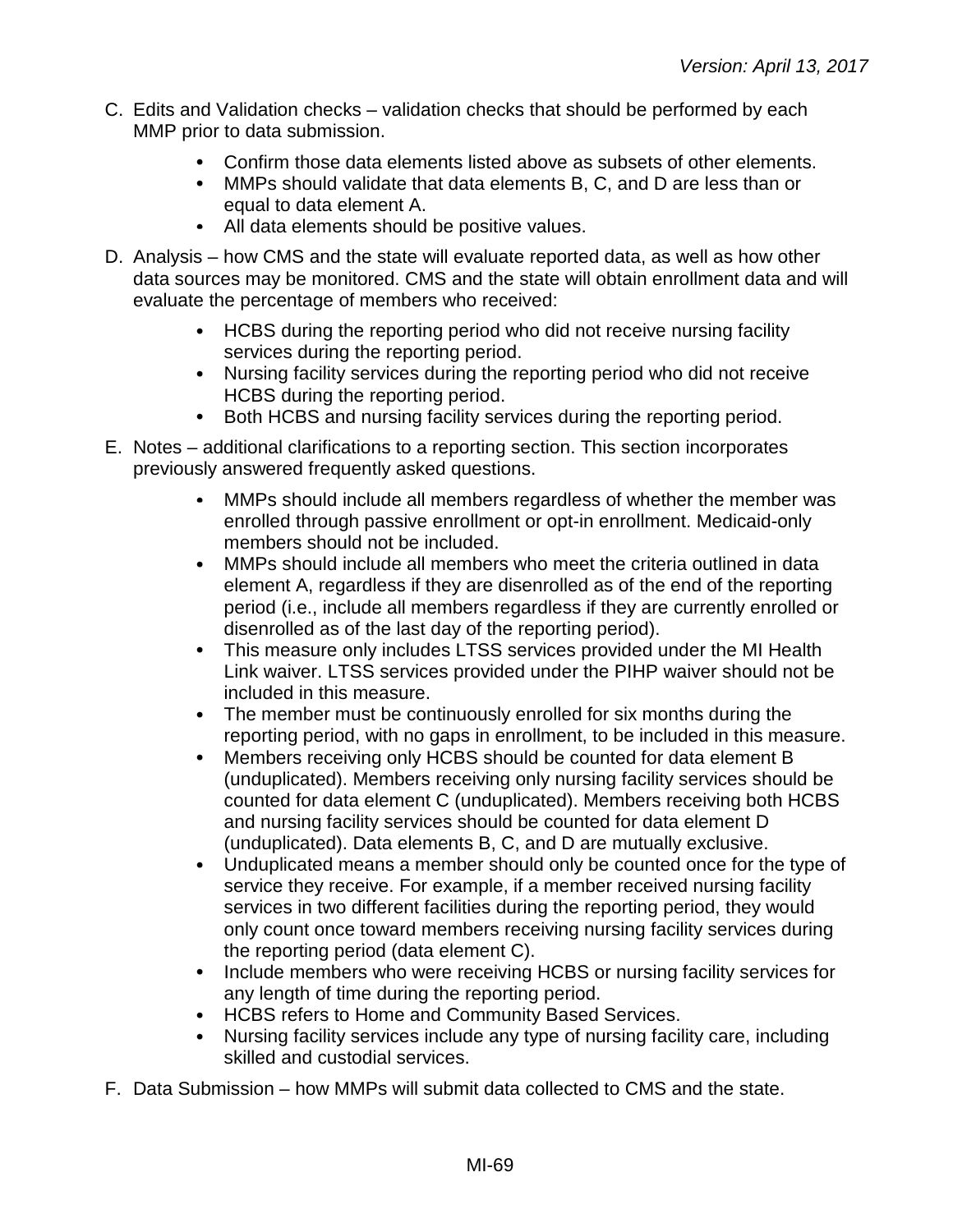MMPs will submit data collected for this measure in the above specified format through a secure data collection site established by CMS. This site can be accessed at the following web address: [https://Financial-Alignment-](https://financial-alignment-initiative.norc.org/)[Initiative.NORC.org.](https://financial-alignment-initiative.norc.org/)

#### MI7.3 Annual Dental Visit.

| <b>CONTINUOUS REPORTING</b>        |                                      |          |                                   |                                                                                       |
|------------------------------------|--------------------------------------|----------|-----------------------------------|---------------------------------------------------------------------------------------|
| <b>Reporting</b><br><b>Section</b> | <b>Reporting</b><br><b>Frequency</b> | Level    | <b>Reporting</b><br><b>Period</b> | Due Date                                                                              |
| MI7. Utilization                   | Annually                             | Contract | Calendar Year                     | By the end of the sixth<br>month following the last<br>day of the reporting<br>period |

| <b>Element</b><br><b>Letter</b> | <b>Element Name</b>                                                           | <b>Definition</b>                                                                                                                                                                        | <b>Allowable</b><br><b>Values</b>              |
|---------------------------------|-------------------------------------------------------------------------------|------------------------------------------------------------------------------------------------------------------------------------------------------------------------------------------|------------------------------------------------|
| Α.                              | Total number of<br>members.                                                   | Total number of members<br>who were continuously<br>enrolled in the MMP during<br>the reporting period, and<br>who were enrolled on<br>December 31 of the<br>reporting period.           | Field Type: Numeric                            |
| B.                              | Total number of<br>members who had one<br>or more dental visits.              | Of the total reported in A,<br>the number of members<br>who had one or more<br>dental visits with a dental<br>practitioner during the<br>reporting period.                               | Field Type: Numeric<br>Note: Is a subset of A. |
| C.                              | Total number of<br>members age 21-29.                                         | Total number of members<br>age 21-29 who were<br>continuously enrolled in the<br>MMP during the reporting<br>period, and who were<br>enrolled on December 31<br>of the reporting period. | Field Type: Numeric                            |
| D.                              | Total number of<br>members age 21-29<br>who had one or more<br>dental visits. | Of the total reported in C,<br>the number of members<br>age 21-29 who had one or<br>more dental visits with a<br>dental practitioner during<br>the reporting period.                     | Field Type: Numeric<br>Note: Is a subset of C. |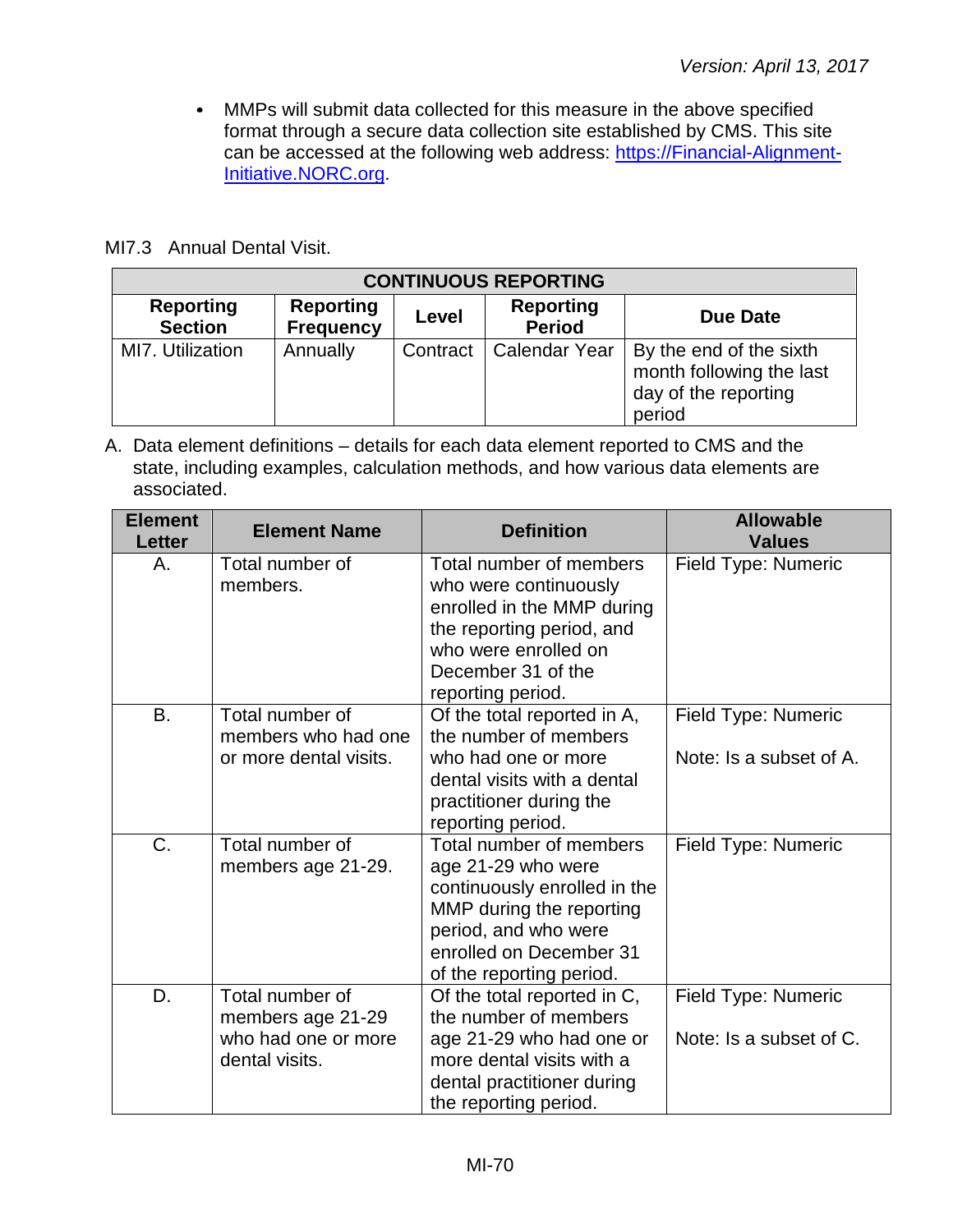| <b>Element</b><br><b>Letter</b> | <b>Element Name</b>                                                           | <b>Definition</b>                                                                                                                                                                        | <b>Allowable</b><br><b>Values</b>              |
|---------------------------------|-------------------------------------------------------------------------------|------------------------------------------------------------------------------------------------------------------------------------------------------------------------------------------|------------------------------------------------|
| Ε.                              | Total number of<br>members age 30-39.                                         | Total number of members<br>age 30-39 who were<br>continuously enrolled in the<br>MMP during the reporting<br>period, and who were<br>enrolled on December 31<br>of the reporting period. | Field Type: Numeric                            |
| F.                              | Total number of<br>members age 30-39<br>who had one or more<br>dental visits. | Of the total reported in E,<br>the number of members<br>age 30-39 who had one or<br>more dental visits with a<br>dental practitioner during<br>the reporting period.                     | Field Type: Numeric<br>Note: Is a subset of E. |
| G.                              | Total number of<br>members age 40-49.                                         | Total number of members<br>age 40-49 who were<br>continuously enrolled in the<br>MMP during the reporting<br>period, and who were<br>enrolled on December 31<br>of the reporting period. | Field Type: Numeric                            |
| Η.                              | Total number of<br>members age 40-49<br>who had one or more<br>dental visits. | Of the total reported in G,<br>the number of members<br>age 40-49 who had one or<br>more dental visits with a<br>dental practitioner during<br>the reporting period.                     | Field Type: Numeric<br>Note: Is a subset of G. |
| Τ.                              | Total number of<br>members age 50-59.                                         | Total number of members<br>age 50-59 who were<br>continuously enrolled in the<br>MMP during the reporting<br>period, and who were<br>enrolled on December 31<br>of the reporting period. | Field Type: Numeric                            |
| J.                              | Total number of<br>members age 50-59<br>who had one or more<br>dental visits. | Of the total reported in I,<br>the number of members<br>age 50-59 who had one or<br>more dental visits with a<br>dental practitioner during<br>the reporting period.                     | Field Type: Numeric<br>Note: Is a subset of I. |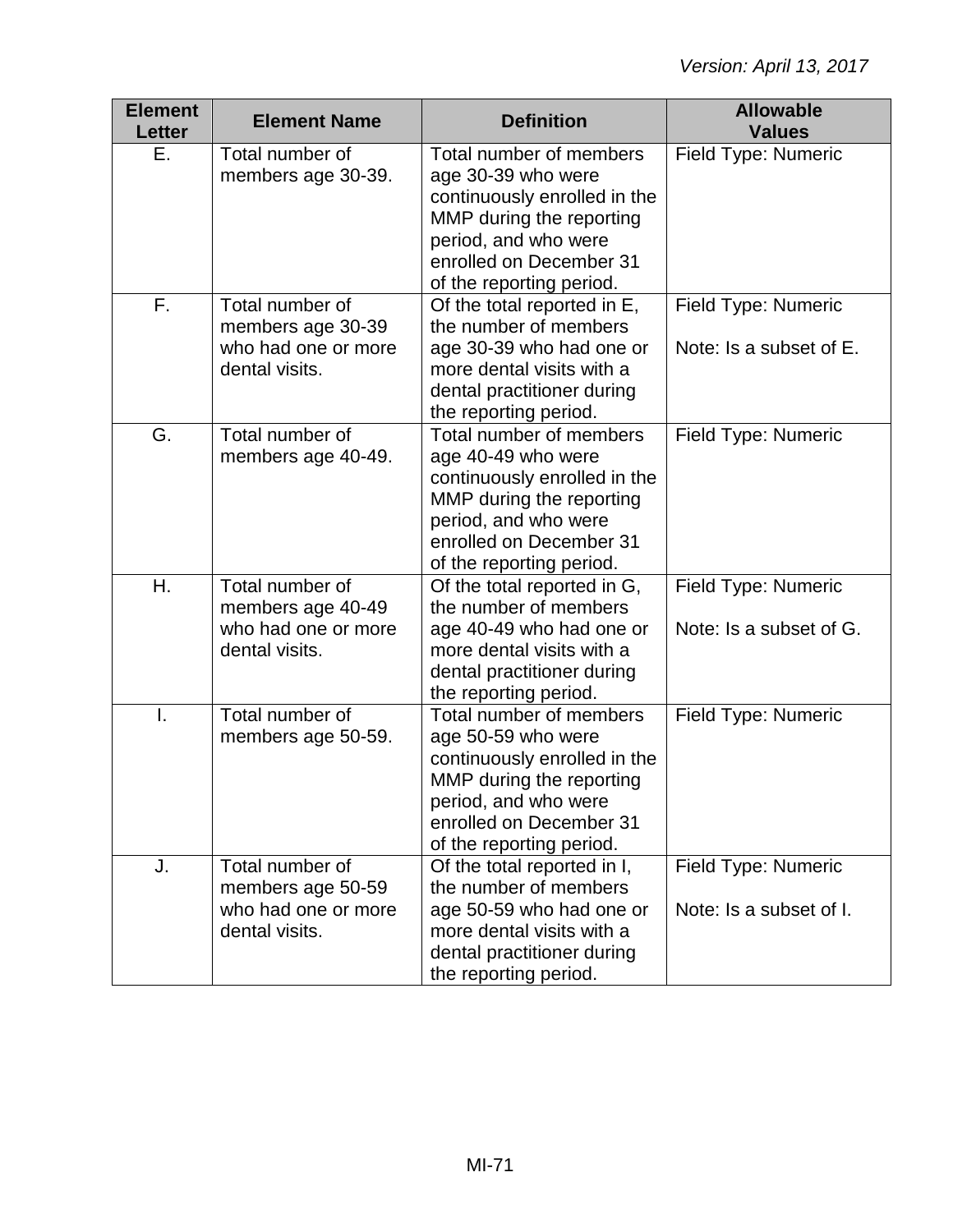| <b>Element</b>      | <b>Element Name</b>               | <b>Definition</b>                                    | <b>Allowable</b>        |
|---------------------|-----------------------------------|------------------------------------------------------|-------------------------|
| <b>Letter</b><br>K. | Total number of                   | Total number of members                              | <b>Values</b>           |
|                     |                                   | age 60-69 who were                                   | Field Type: Numeric     |
|                     | members age 60-69.                | continuously enrolled in the                         |                         |
|                     |                                   | MMP during the reporting                             |                         |
|                     |                                   | period, and who were                                 |                         |
|                     |                                   | enrolled on December 31                              |                         |
|                     |                                   | of the reporting period.                             |                         |
| L.                  | Total number of                   | Of the total reported in K,                          | Field Type: Numeric     |
|                     | members age 60-69                 | the number of members                                |                         |
|                     | who had one or more               | age 60-69 who had one or                             | Note: Is a subset of K. |
|                     | dental visits.                    | more dental visits with a                            |                         |
|                     |                                   | dental practitioner during                           |                         |
|                     |                                   | the reporting period.                                |                         |
| Μ.                  | Total number of                   | Total number of members                              | Field Type: Numeric     |
|                     | members age 70-79.                | age 70-79 who were                                   |                         |
|                     |                                   | continuously enrolled in the                         |                         |
|                     |                                   | MMP during the reporting                             |                         |
|                     |                                   | period, and who were                                 |                         |
|                     |                                   | enrolled on December 31                              |                         |
|                     |                                   | of the reporting period.                             |                         |
| N.                  | Total number of                   | Of the total reported in M,                          | Field Type: Numeric     |
|                     | members age 70-79                 | the number of members                                |                         |
|                     | who had one or more               | age 70-79 who had one or                             | Note: Is a subset of M. |
|                     | dental visits.                    | more dental visits with a                            |                         |
|                     |                                   | dental practitioner during                           |                         |
|                     |                                   | the reporting period.                                |                         |
| O.                  | Total number of                   | Total number of members                              | Field Type: Numeric     |
|                     | members age 80+.                  | age 80+ who were                                     |                         |
|                     |                                   | continuously enrolled in the                         |                         |
|                     |                                   | MMP during the reporting                             |                         |
|                     |                                   | period, and who were                                 |                         |
|                     |                                   | enrolled on December 31                              |                         |
|                     |                                   | of the reporting period.                             |                         |
| Ρ.                  | Total number of                   | Of the total reported in O,<br>the number of members | Field Type: Numeric     |
|                     | members age 80+ who               |                                                      |                         |
|                     | had one or more dental<br>visits. | age 80+ who had one or                               | Note: Is a subset of O. |
|                     |                                   | more dental visits with a                            |                         |
|                     |                                   | dental practitioner during                           |                         |
|                     |                                   | the reporting period.                                |                         |

- B. QA checks/Thresholds procedures used by CMS and the state to establish benchmarks in order to identify outliers or data that are potentially erroneous.
	- CMS and the state will perform an outlier analysis.
	- As data are received from MMPs over time, CMS and the state will apply threshold checks.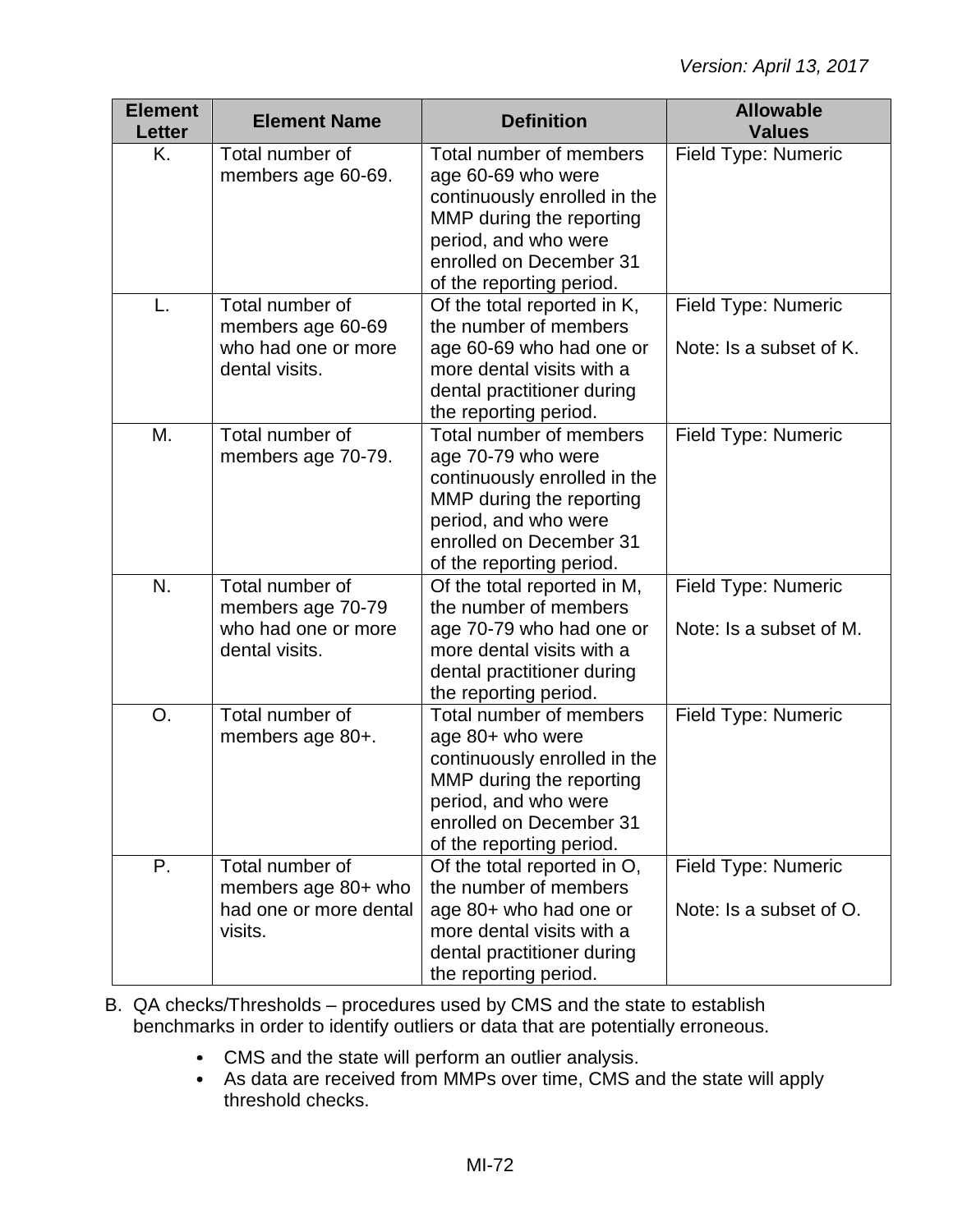- C. Edits and Validation checks validation checks that should be performed by each MMP prior to data submission.
	- $\bullet$ Confirm those data elements listed above as subsets of other elements.
	- $\bullet$ MMPs should validate that data element B is less than or equal to data element A.
	- $\bullet$ MMPs should validate that data element D is less than or equal to data element C.
	- MMPs should validate that data element F is less than or equal to data element E.
	- $\bullet$ MMPs should validate that data element H is less than or equal to data element G.
	- MMPs should validate that data element J is less than or equal to data element I.
	- $\bullet$ MMPs should validate that data element L is less than or equal to data element K.
	- $\bullet$ MMPs should validate that data element N is less than or equal to data element M.
	- MMPs should validate that data element P is less than or equal to data element O.
	- $\bullet$ MMPs should confirm that the sum of data elements C, E, G, I, K, M, and O should not exceed the value of data element A.
	- MMPs should confirm that the sum of data elements D, F, H, J, L, N, and P should not exceed the value of data element B.
	- All data elements should be positive values.
- D. Analysis how CMS and the state will evaluate reported data, as well as how other data sources may be monitored. CMS and the state will evaluate the percentage of members:
	- Who had one or more dental visits with a dental practitioner during the reporting period.
	- Age 21-29 who had one or more dental visits with a dental practitioner during the reporting period.
	- Age 30-39 who had one or more dental visits with a dental practitioner during the reporting period.
	- Age 40-49 who had one or more dental visits with a dental practitioner during the reporting period.
	- Age 50-59 who had one or more dental visits with a dental practitioner during the reporting period.
	- Age 60-69 who had one or more dental visits with a dental practitioner during the reporting period.
	- Age 70-79 who had one or more dental visits with a dental practitioner during the reporting period.
	- Age 80 or older who had one or more dental visits with a dental practitioner during the reporting period.
- E. Notes additional clarifications to a reporting section. This section incorporates previously answered frequently asked questions.